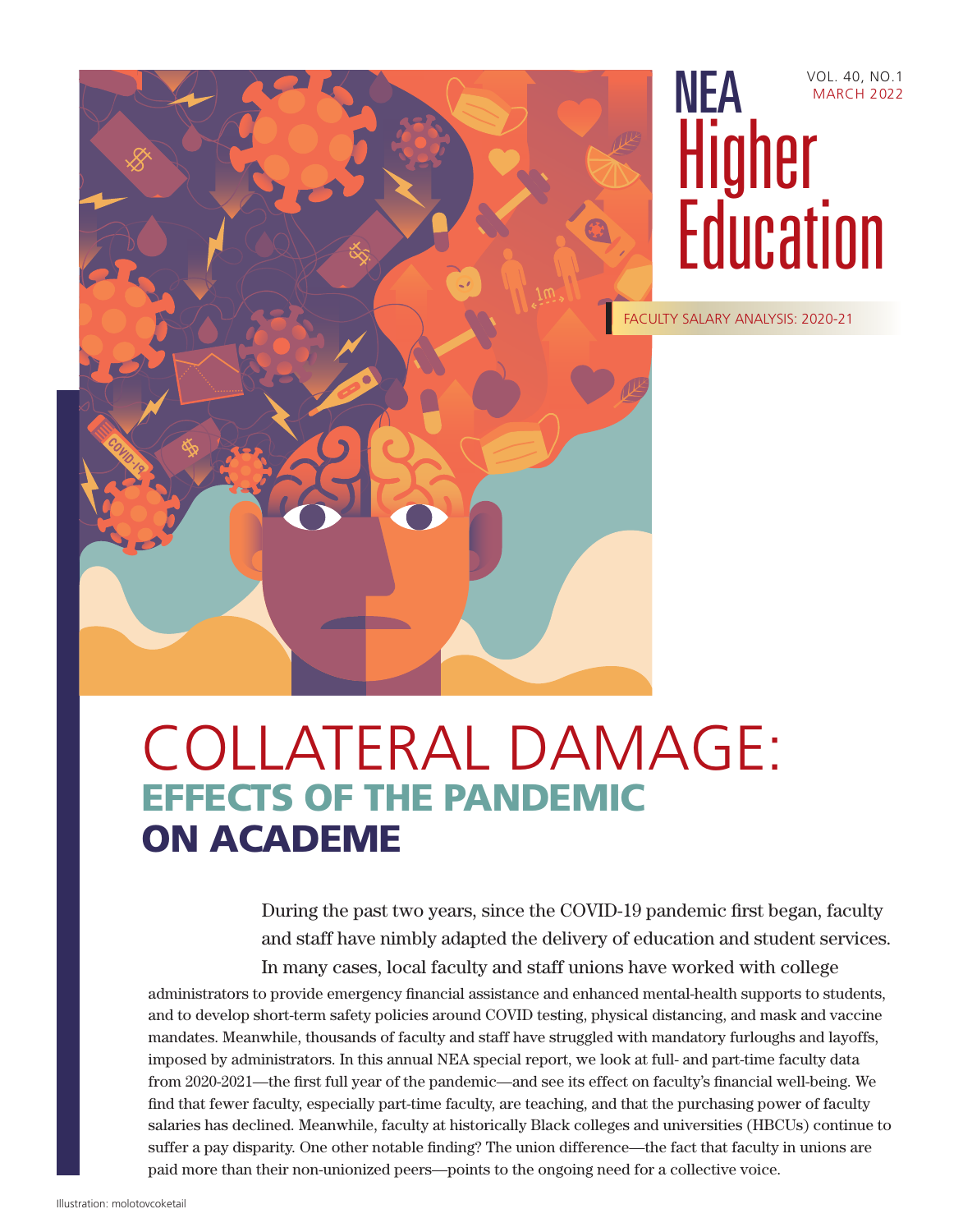THE ANNUAL NEA SPECIAL SALARY ISSUE IS AUTHORED BY SUE CLERY, *of ASA Research, in partnership with the National Education Association.*





n last year's special salary report, headlined the "Calm Before COVID," we reported on the status of academe in the 2019-2020 academic year. It was a year split in two: first, the pre-pandemic fall semester and then, the 2020 winter and spring terms, which were spent in the throes of the pandemic and ensuing shutdown. During the latter, colleges and universities announced furloughs and temporary layoffs, cut salaries, and suspended capital projects to mitigate financial losses.

The "Calm Before COVID" presented [two notable findings1 for faculty of](#page-12-0)  record in November 2019:

<span id="page-1-0"></span>COLLATERAL DAMAGE:

EFFECTS OF THE PANDEMIC

I

ON ACADEME

- The number of faculty teaching fulltime in 2019-2020 had increased over the prior year, continuing an upward trajectory over a number of years.
- Faculty purchasing power, which declined during and just after the 2008 Great Recession, due to inflation, had recovered and risen to pre-recessionary levels. Faculty purchasing power was, on average, about \$5,000 higher in 2019-2020 than it was at its low point in 2012- 2013—a 6 percent improvement.

The "Calm Before COVID" also recounted how, prior to the pandemic, federal and state funding for higher education were on the rise after a decade of disinvestment. Those funding increases often aimed to decrease the tuition burden on students and families.

#### FIGURE 1. PREVIOUSLY HOLDING STEADY OR INCREASING, BOTH FULL-TIME AND PART-TIME FACULTY SAW DECLINING EMPLOYMENT DURING THE FIRST FULL PANDEMIC ACADEMIC YEAR, 2020-21.

Number of **full-time** and **part-time** faculty, 2016-17 to 2020-21 (in thousands)



Source: ASA Research analysis of U.S. Department of Education, Integrated Postsecondary Education Data System, Faculty Salary Data, 2020-21.

This year's analysis reflects the status of faculty of record in November 2020 and the first full academic year during the pandemic. It shows a different very picture from the pre-pandemic snapshot, as we begin to observe the pandemic's collateral damage.

To start, the number of full- and parttime faculty decreased between 2019- 2020 and 2020-2021 (Figure 1). Part-time faculty were the hardest hit, as the number of these educators

declined by 7 percent—in just one year. Full-time faculty, whose numbers had been on a steady increase, lost about 2 percent of positions.

Previous gains in faculty purchasing power also were reversed. Faculty in all ranks saw their purchasing power take a sharp downward turn in 2020-21 (Figure 2). Declines ranged from \$600 to \$2,600, or 1 to 3 percent, depending on rank.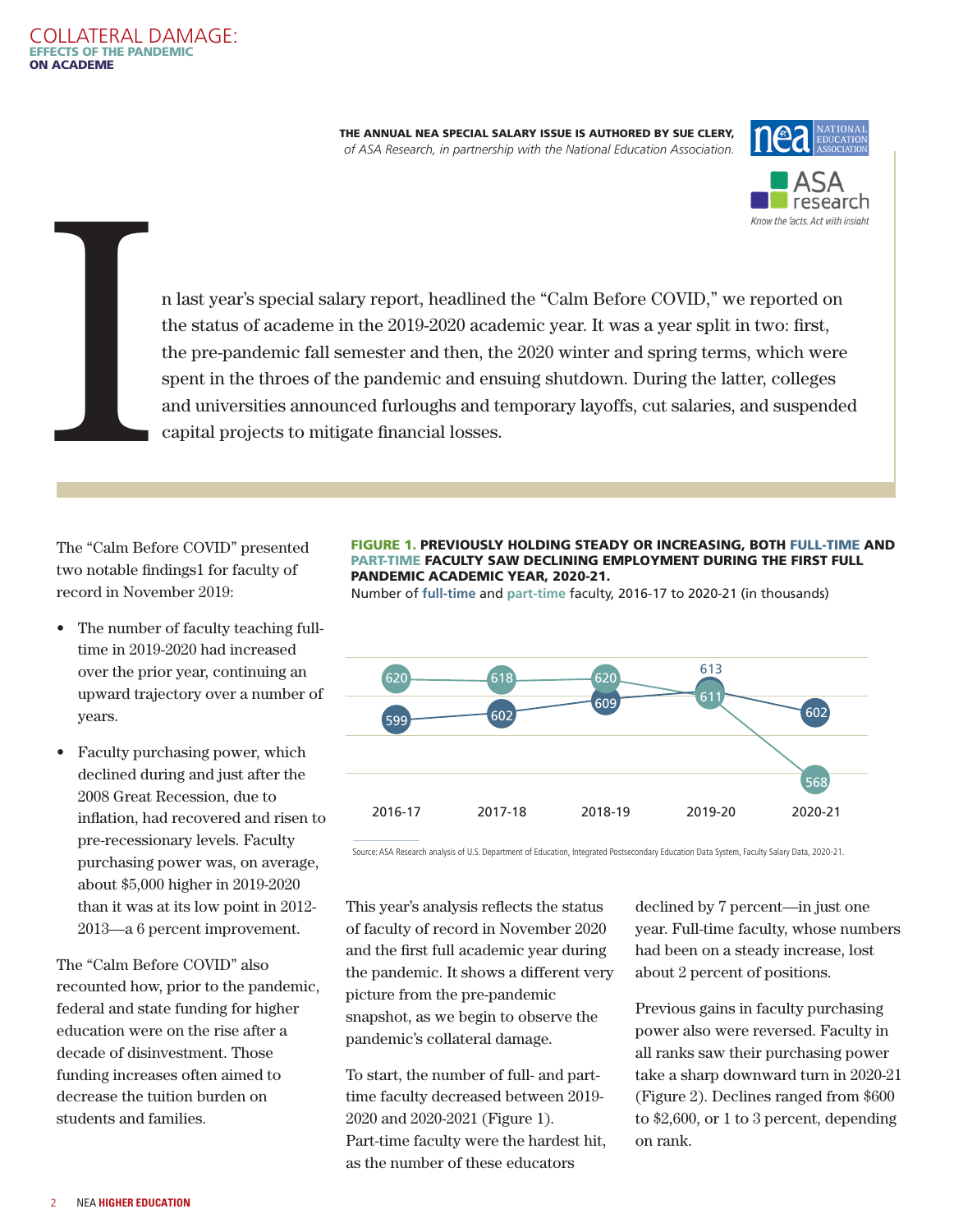#### <span id="page-2-0"></span>COLLATERAL DAMAGE: EFFECTS OF THE PANDEMIC ON ACADEME

In the following pages, we also will consider trends in faculty salary, depending on rank, gender, and collective bargaining status, in 2020-2021. Analysis of the pandemic's further effects during 2021-2022 will be available in 2023.

# Faculty Composition

In 2020-2021, 601,827 full-time faculty were employed in the nation's public and private colleges and universities. This number represents a 2 percent decline over the previous year, or a loss of more than 11,000 full-time faculty jobs in 2020-21. Student enrollment also declined by 3 percent from fall 2020 to fall 2021, with roughly 500,000 fewer students in public and private institutions[.2](#page-12-0)

Meanwhile, the kinds of institutions where faculty teach and the positions they hold are still the same.

WHERE DO FACULTY TEACH? More than four out of 10 full-time faculty teach in public research universities. About half as many, or two out of 10, teach in community colleges. A similar share teach in private doctoralgranting universities. In total, seven out of 10 faculty teach in public institutions (Figure 3). At the same time, more than eight out of 10 faculty are on 9/10-month contracts with the balance on 11/12-month contracts.

#### FIGURE 2. PRE-PANDEMIC 2019-20 FACULTY PURCHASING POWER RECOVERED TO OR EXCEEDED THE PREVIOUS PRE-RECESSION 2008-09 HIGH, BUT ALL FACULTY SAW A PURCHASING POWER DECLINE IN THE FIRST FULL PANDEMIC ACADEMIC YEAR, 2020-21

Faculty purchasing power by rank, 2008-09 to 2020-21 (in thousands)



Source: ASA Research analysis of U.S. Department of Education, Integrated Postsecondary Education Data System, Faculty Salary Data, 2020-21.

#### FIGURE 3: THE NATION'S 601,827 FULL-TIME FACULTY ARE DISPERSED ACROSS INSTITUTION TYPE AND FACULTY RANK.

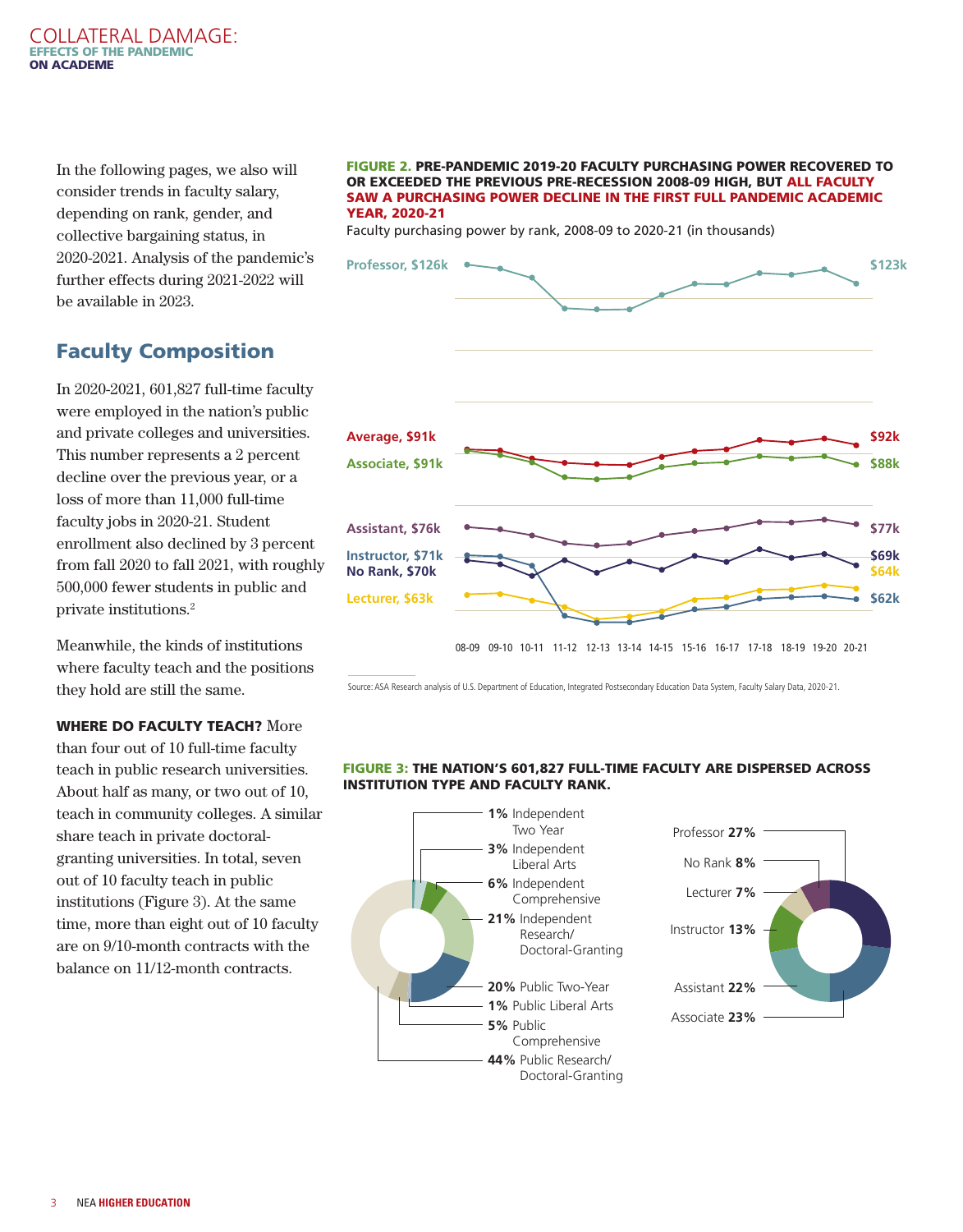#### WHAT ABOUT FACULTY RANK? Nearly

three-quarters (72 percent) of full-time faculty hold full, associate, or assistant professor positions—those that are most likely to be tenured or tenure track. That leaves a little more than a quarter (28 percent) of full-time faculty in instructor or lecturer ranks, or no rank positions. Not only are those faculty typically ineligible for tenure, but they often face the greatest risk of layoffs, salary cuts, and furloughs.

Notably, this data does not include part-time faculty, whose job security is at even higher risk. Before the pandemic, more faculty were employed part-time than full-time. But, as previously noted, the pandemic has altered those numbers significantly: 7 percent fewer part-time faculty taught in fall 2020 compared to fall 2019. There also were far fewer part-time faculty than fulltime faculty (568,000 and 602,000, respectively; Figure 1).

#### WHO HAS TENURE? DO CONTRACT

TYPES DIFFER? On average, more faculty in public institutions have tenure compared with faculty in private institutions: 63 percent vs. 57 percent (Figure 4). This holds true, regardless of whether it's a community college or public research university. At 55 percent, faculty in community colleges are the least likely among faculty teaching in public institutions to hold tenured positions.

Non-tenured faculty work on multiyear, indefinite, annual, or less than annual contracts. The vast majority of community college faculty—more so than faculty at other institutional types—teach on annual contracts (75 percent; Figure 5). An additional

#### FIGURE 4: FACULTY IN PUBLIC INSTITUTIONS ARE GENERALLY MORE LIKELY TO HAVE TENURE OR BE ON TENURE TRACK, BUT COMMUNITY COLLEGE FACULTY ARE THE LEAST LIKELY TO HAVE TENURE.

Percent of **Public** and **Independent** Full-time Faculty with Tenure, 2020-21



Source: ASA Research analysis of U.S. Department of Education, Integrated Postsecondary Education Data System, Faculty Salary Data, 2020-21.

#### FIGURE 5. MOST COMMUNITY COLLEGE FACULTY ARE ON ANNUAL CONTRACTS, WHILE OTHER FACULTY HOLD MULTI-YEAR AND INDEFINITE CONTRACTS AT WELL OVER DOUBLE THE RATE OF COMMUNITY COLLEGE FACULTY.

Distribution of Contract Type, Non-tenured/Not on Track Faculty in Public Institutions, 2020-21

■ Multi-Year ■ Indefinite ■ Annual ■ Less than Annual



Source: ASA Research analysis of U.S. Department of Education's, Integrated Postsecondary Education Data System, Salary Survey Data, 2020-21.

9 percent—nearly 1 in 10—of *full-time*  faculty teach on less than annual contracts. At public 4-year institutions, 3- to 4-in-10 non-tenured faculty hold either multi-year or indefinite contracts, compared to less than 2-in-10 faculty at community colleges.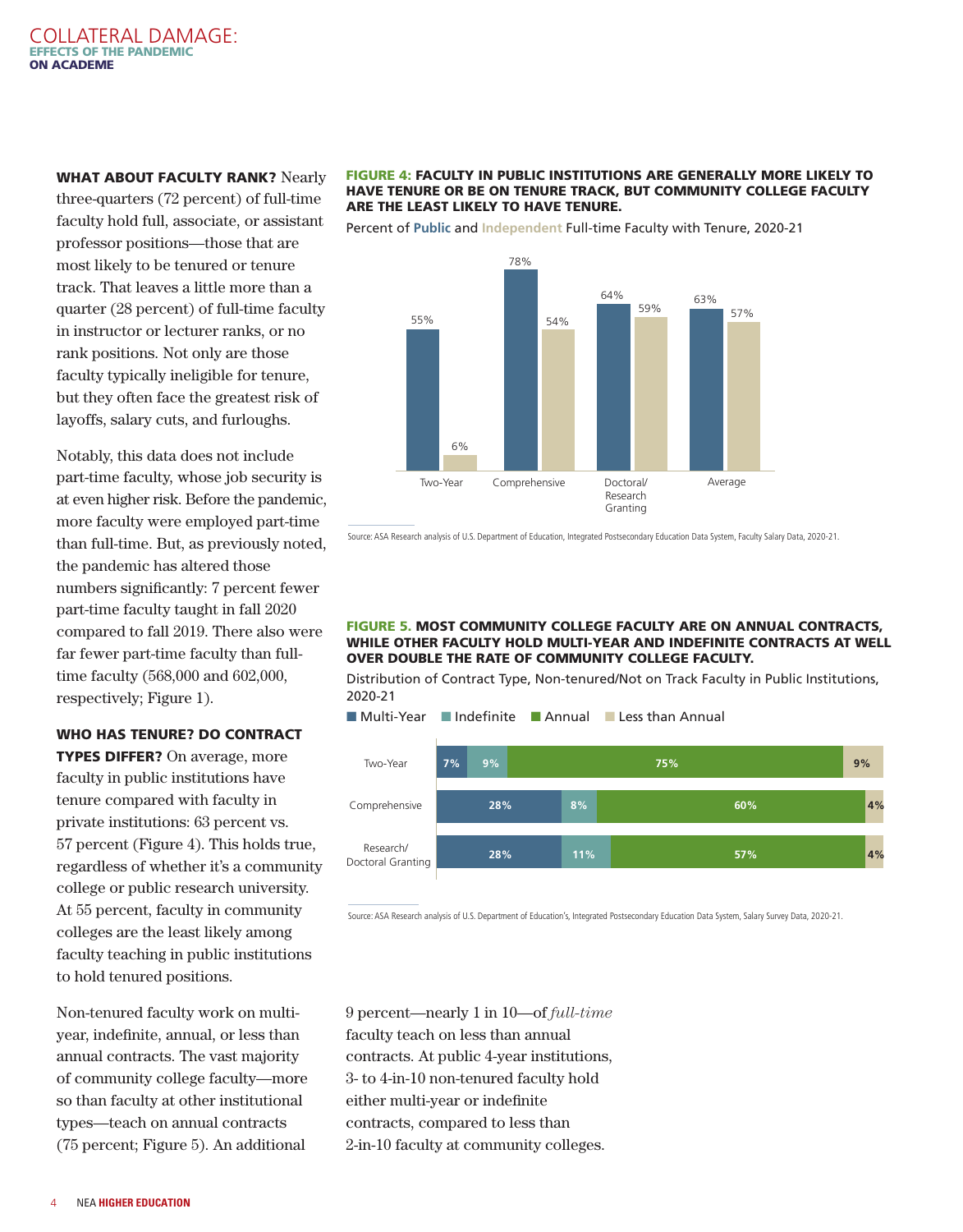# Faculty Salaries, 2020-21

## MY SALARY WENT UP, SO WHY AREN'T I FEELING MORE WELL-OFF?

Purchasing power—a measure of salary, corrected for inflation—tends to fluctuate alongside the nation's economy. For example, purchasing power typically declines during inflationary periods and recessions, such as the housing crisis in the early 2000s, while improving during periods of economic recovery or growth, such as the 1990s tech boom. Nominal dollars refers to the actual dollars received at the time they were paid.

The average salary for full-time faculty on 9/10-month contracts was \$91,916 in 2020-2021 (Figure 6). Although this was a 1.3 percent increase over 2019-2020, inflation was high during this time. Consequently, faculty felt a purchasing power decline of 1.3 percent, or a loss of \$1,239. Faculty with no rank felt the largest declining share, 3 percent, while full professors lost the largest purchasing power magnitude: \$2,639 (2 percent; see Figure 7).

#### SECTOR AND ACADEMIC RANK.

Salaries vary across institutional sectors, ranks, genders, disciplines, and states. For example, faculty teaching in private institutions earned an average of \$12,451 more than public institution faculty, \$100,728 compared to \$88,277, in 2020-2021 (Figure 7). This relative differential of 14 percent has persisted over time, and persists regardless of faculty rank or institutional type, with one significant exception—faculty in community colleges earn about \$15,000 more than faculty teaching in private two-year institutions: \$72,547 compared to

#### FIGURE 6. FACULTY SALARIES INCREASED OVER THE PAST YEAR BUT FACULTY PURCHASING POWER DECLINED.

Nominal salary and purchasing power of 9/10-month faculty, 2019-20 and 2020-21



Source: ASA Research analysis of U.S. Department of Education, Integrated Postsecondary Education Data System, Faculty Salary Data, 2020-21.

#### FIGURE 7: ACADEMIC RANK IS CORRELATED WITH SALARY. FACULTY IN PRIVATE INSTITUTIONS GENERALLY EARN MORE THAN FACULTY IN PUBLIC INSTITUTIONS.

9/10-Month faculty salaries, 2020-21



Source: ASA Research analysis of U.S. Department of Education, Integrated Postsecondary Education Data System, Faculty Salary Data, 2020-21.

\$57,550. (Note, private two-year faculty and public liberal arts faculty comprise only 1 percent each of full-time faculty.) Faculty teaching in comprehensive institutions and instructors teaching in public institutions earn slightly more, just over \$100, than faculty in private institutions. Full professors are the

highest paid faculty in both public and private institutions, but they also have the largest public-private salary differential: \$24,385 (or \$115,528 vs. \$139,913). While faculty teaching in research/doctoral-granting institutions earn the highest salaries by institutional type, faculty at two-year institutions earn the least.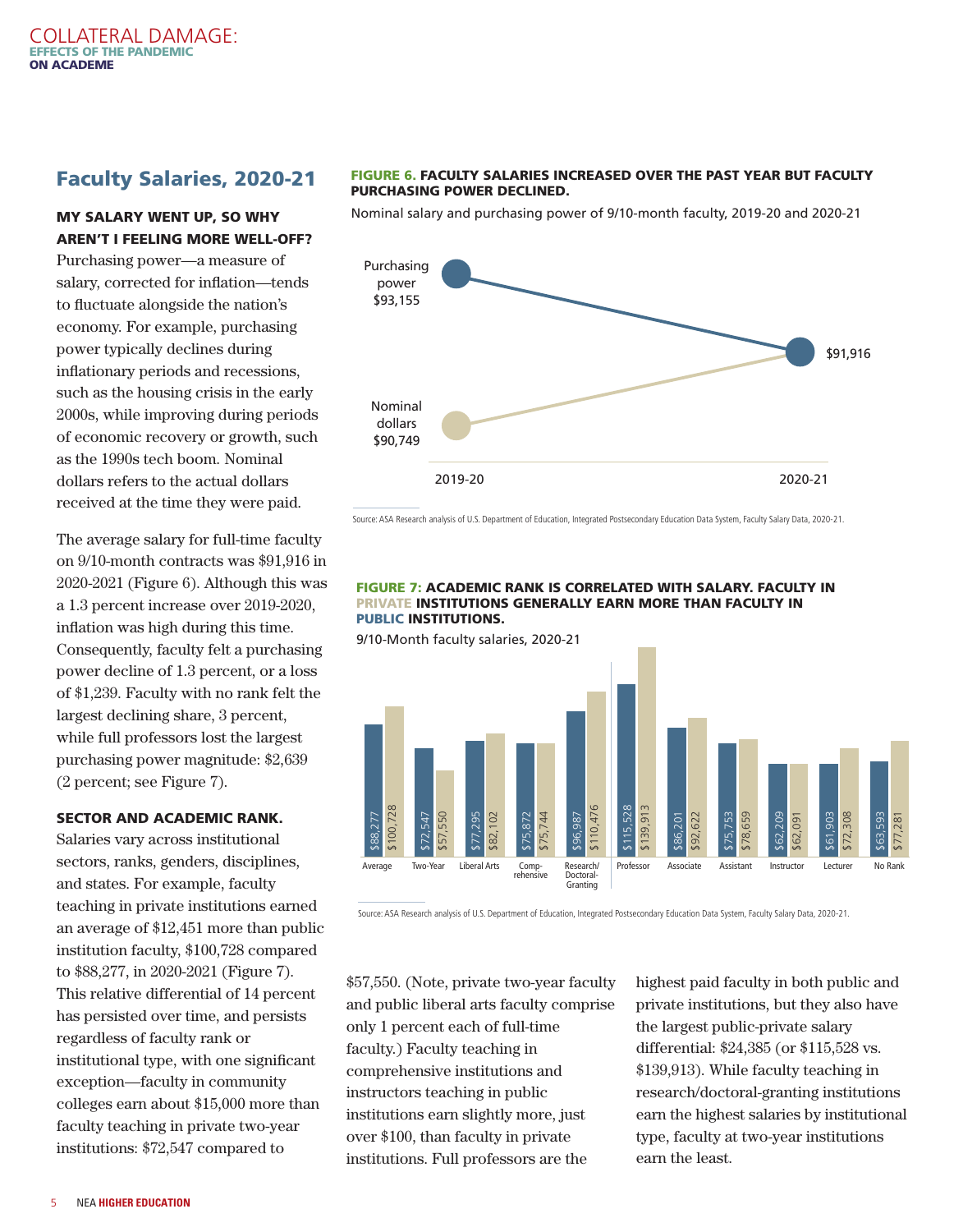<span id="page-5-0"></span>Academic rank correlates with salary, and the relative differences across ranks have been the same for some time. Associate and assistant professors earn about three-quarters and two-thirds of the salaries of full professors (\$86,201 and \$75,753 compared with \$115,628 in public institutions, respectively), while instructors, lecturers, and faculty with no rank earn about half of full professors' earnings (\$62,209, \$61,903, and \$63,593, respectively). In addition to full professors, lecturers and faculty with no rank have relatively large public-private salary differentials: \$10,405 and \$13,688, respectively.

#### WHAT ABOUT THE GENDER WAGE

GAP? According to the U.S. Census Bureau, women earned 83 cents to every dollar earned by men in 2020.[3](#page-12-0) This trend exists among faculty, although the gap is smaller with women earning 90 cents to the dollar in public institutions and 87 cents in private institutions in 2020-21.

Within some sectors, the gap is reduced. Women in community colleges have the smallest earnings gap and receive 97 percent to 98 percent of men's earnings (Figure 8). Female instructors in public comprehensive institutions earn slightly more than men; this represents a small number of faculty. A larger disparity occurs in the higher paying institutions: women teaching in public research universities earn, on average, 82 percent of men's earnings.

Making it worse, women are less likely to be full professors or research/ doctoral institutions. Instead, they work with more frequency in the lower paid ranks and institutions. For

#### FIGURE 8: THE GENDER WAGE-GAP IS SMALLEST AT COMMUNITY COLLEGES, LARGEST AT RESEARCH UNIVERSITIES, ESPECIALLY IN THE HIGHEST-PAID FULL PROFESSOR RANK

Women's salaries as a percent of men's, public institutions: 2020-21 **n** Professor **n** Associate **n** Assistant **n** Instructor **n** Lecturer **n** No Rank **n** Average



#### FIGURE 9: THE GENDER PAY GAP IS EXACERBATED BY SMALLER SHARES OF WOMEN IN HIGH-PAID RANKS AND SECTORS.

Women share of faculty positions, public institutions: 2020-21



Source: ASA Research analysis of U.S. Department of Education, Integrated Postsecondary Education Data System, Faculty Salary Data, 2020-21.

example, although women comprise 47 percent of all faculty, they comprise less than one-third of full professors at public research/doctoral granting institutions (32 percent, Figure 9), and only slightly more at other 4-year institutions. Meanwhile, women represent more than half of all faculty at community colleges and dominate the lower-paying instructor, lecturer and no rank positions in research/ doctoral granting institutions (56 to 60 percent).

**HOW ARE STATES FARING? Even** without the presence of a pandemic, differences in state, regional, and local economies, cost of living, state policies and budgets, collective bargaining ability and administrations' response to collective bargaining activities, student enrollments, demographics, labor markets, political environment along with multitude of other factors affect faculty salaries across states. A global pandemic adds further stresses and creates uncertainties as states respond to keep citizens healthy and safe and develop budgets for the forthcoming year. The pandemic's effects changed operations and delivery of both academic and student services; impacted economies, employment, and state revenues (e.g.,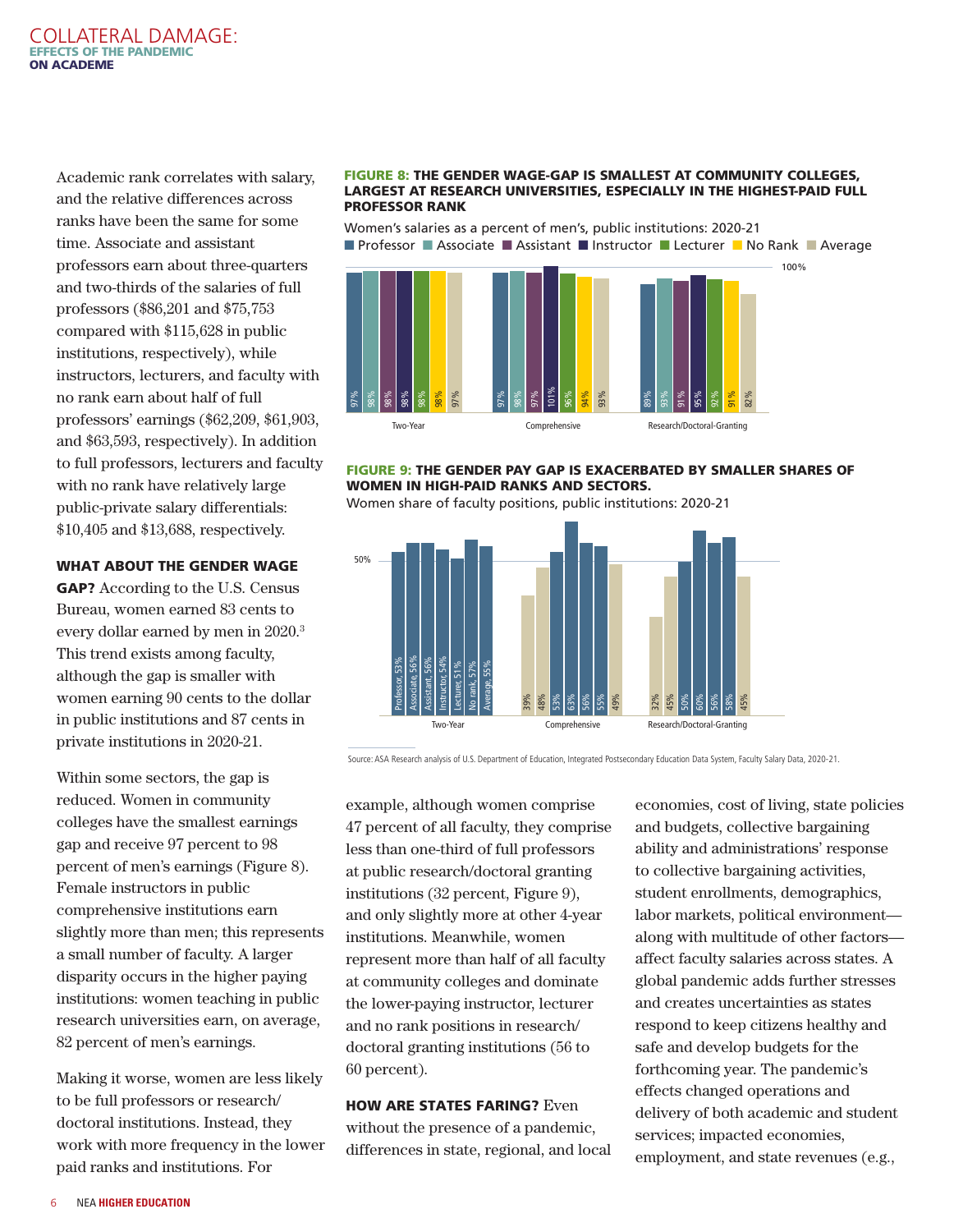#### TABLE 1. AVERAGE SALARIES AND CHANGE IN SALARIES FOR FACULTY ON 9/10-MONTH CONTRACTS, BY STATE AND SECTOR

| State                |               | <b>Average Salary and</b><br><b>Rank Within Sector</b> |                  |                |                | 2019-20 to 2020-21<br><b>Percent Change in Salaries</b> |       |                             |         |
|----------------------|---------------|--------------------------------------------------------|------------------|----------------|----------------|---------------------------------------------------------|-------|-----------------------------|---------|
|                      | Public 4-year |                                                        | Public 2-year    |                | Private        |                                                         |       | Public 4-year Public 2-year | Private |
| Average              | \$94,444      |                                                        | \$72,421         |                | \$100,963      |                                                         | 1%    | 2%                          | 1%      |
| California           | \$119,726     | 1                                                      | \$102,068        | $\mathbf{1}$   | \$120,413      | 5                                                       | 1%    | 3%                          | 0%      |
| New Jersey           | \$118,280     | 2                                                      | \$79,392         | 9              | \$123,661      | $\overline{2}$                                          | 2%    | 1%                          | 1%      |
| Delaware             | \$115,443     | 3                                                      | \$72,699         | 14             | \$67,441 37    |                                                         | 0%    | 1%                          | 0%      |
| Connecticut          | \$110,533     | 4                                                      | \$87,111         | $\overline{2}$ | \$121,250      | 3                                                       | 5%    | 7%                          | 0%      |
| Hawaii               | \$107,400     | 5                                                      | \$79,920         | $\overline{7}$ | \$76,163 30    |                                                         | 2%    | 4%                          | $-1%$   |
| Michigan             | \$102,945     | 6                                                      | \$85,556         | 3              | \$72,513 34    |                                                         | 1%    | 2%                          | $-1%$   |
| Massachusetts        | \$101,745     | 7                                                      | \$68,956 19      |                | \$126,251      | $\overline{1}$                                          | 0%    | 4%                          | 1%      |
| Washington           | \$100,511     | 8                                                      | \$72,508<br>- 15 |                | \$83,120 24    |                                                         | 1%    | 4%                          | 2%      |
| Pennsylvanie         | \$99,624      | 9                                                      | \$70,987         | 17             | \$100,776 11   |                                                         | 2%    | 0%                          | 1%      |
| lowa                 | \$98,813      | 10                                                     | \$63,467 25      |                | \$67,773 36    |                                                         | 2%    | 0%                          | $-1%$   |
| Florida              | \$98,459      | 11                                                     | \$60,921         | 30             | \$87,598 21    |                                                         | 2%    | 0%                          | 1%      |
| Maryland             | \$97,003      | 12                                                     | \$77,145         | 10             | \$105,460      | 10                                                      | 1%    | 0%                          | 13%     |
| New York             | \$96,456      | 13                                                     | \$83,084         | 5              | \$113,444      | 8                                                       | 3%    | 4%                          | 1%      |
| Virginia             | \$96,331      | 14                                                     | \$66,786 21      |                | \$78,739 28    |                                                         | 0%    | 0%                          | 7%      |
| New Hampshire        | \$96,076      | 15                                                     | \$71,239         | 16             | \$115,586      | $\overline{7}$                                          | 1%    | 7%                          | 4%      |
| Minnesota            | \$95,980      | 16                                                     | \$74,560         | 13             | \$80,385 26    |                                                         | 1%    | 4%                          | 0%      |
| Illinois             | \$95,670      | 17                                                     | \$82,517         | 6              | \$106,781      | 9                                                       | 3%    | 3%                          | 1%      |
| Nevada               | \$94,981      | 18                                                     | \$74,857         | 12             | \$64,808 38    |                                                         | 0%    | 0%                          | 3%      |
| Ohio                 | \$94,750      | 19                                                     | \$69,224         | 18             | \$77,253 29    |                                                         | 1%    | 0%                          | 0%      |
| Rhode Island         | \$94,558      | 20                                                     | \$65,835 22      |                | \$120,944      | $\overline{4}$                                          | 1%    | 8%                          | 2%      |
| Arizona              | \$94,270      | 21                                                     | \$74,936         | 11             | \$73,677 33    |                                                         | $-1%$ | 0%                          | $-1%$   |
| Oregon               | \$92,540      | 22                                                     | \$79,413         | 8              | \$78,924 27    |                                                         | 5%    | 4%                          | $-4%$   |
| Texsas               | \$92,431      | 23                                                     | \$62,382 27      |                | \$97,897 12    |                                                         | 1%    | $1\%$                       | 2%      |
| Indiana              | \$92,082      | 24                                                     | \$52,185 44      |                | \$87,564 22    |                                                         | 1%    | 0%                          | 1%      |
| Wyoming              | \$90,042      | 25                                                     | \$60,316 32      |                | $\overline{a}$ |                                                         | 0%    | 0%                          |         |
| Vermont              | \$89,279      | 26                                                     | \$65,691         | 23             | \$87,717 20    |                                                         | 1%    | 3%                          | 2%      |
| Colorado             | \$89,017      | 27                                                     | \$62,610<br>- 26 |                | \$94,943       | 14                                                      | $-2%$ | $-1%$                       | 0%      |
| District of Columbia | \$88,120      | 28                                                     | $\overline{a}$   |                | \$115,929      | 6                                                       | 13%   | $\overline{\phantom{0}}$    | $-3%$   |
| Wisconsin            | \$87,801      | 29                                                     | \$83,165         | 4              | \$74,526 31    |                                                         | 5%    | $1\%$                       | 1%      |
| Utah                 | \$87,655      | 30                                                     | \$68,584 20      |                | \$89,306 19    |                                                         | 0%    | 0%                          | 4%      |
| North Carolina       | \$87,516      | 31                                                     | \$51,974 45      |                | \$95,243 13    |                                                         | 0%    | 0%                          | 1%      |
| Nebraska             | \$87,241      | 32                                                     | \$64,224 24      |                | \$70,588 35    |                                                         | 1%    | 0%                          | $-3%$   |
| South Carolina       | \$84,467      | 33                                                     | \$50,215 48      |                | \$62,158 42    |                                                         | 1%    | $-2%$                       | 0%      |
| Alabama              | \$84,446      | 34                                                     | \$61,341 28      |                | \$64,527 39    |                                                         | 1%    | 5%                          | $-1%$   |
| Alaska               | \$84,111      | 35                                                     |                  |                | \$60,852 44    |                                                         | 2%    |                             | 6%      |
| Geogia               | \$83,796 36   |                                                        | \$52,248 43      |                | \$86,996 23    |                                                         | 2%    | 1%                          | 1%      |
| Maine                | \$83,398 37   |                                                        | \$61,156 29      |                | \$89,913 18    |                                                         | 3%    | 4%                          | 1%      |
| Tennessee            | \$82,618 38   |                                                        | \$55,593 38      |                | \$92,715 15    |                                                         | $1\%$ | $1\%$                       | $-1%$   |
| Kansas               | \$82,301      | 39                                                     | \$57,849 34      |                | \$55,849 49    |                                                         | $1\%$ | $1\%$                       | 3%      |
| North Dakota         | \$79,441      | 40                                                     | \$57,570 35      |                | \$58,074 46    |                                                         | 3%    | 2%                          | 0%      |
| Montana              | \$79,302 41   |                                                        | \$52,304 42      |                | \$56,226 48    |                                                         | 4%    | 0%                          | 15%     |
| New Mexico           | \$78,934 42   |                                                        | \$55,929 37      |                | \$80,484 25    |                                                         | 2%    | $1\%$                       | $-2%$   |
| Oklahoma             | $$78,352$ 43  |                                                        | \$53,450 39      |                | \$74,235 32    |                                                         | $1\%$ | 2%                          | 4%      |
| Missouri             | \$78,304 44   |                                                        | \$60,801 31      |                | \$90,981 17    |                                                         | 2%    | $1\%$                       | $1\%$   |
| Kentucky             | \$76,947      | 45                                                     | \$51,302 46      |                | \$62,892 41    |                                                         | $-1%$ | 0%                          | $1\%$   |
| Arkansas             | \$76,068 46   |                                                        | \$50,436 47      |                | \$60,521 45    |                                                         | 5%    | $1\%$                       | $1\%$   |
| Idaho                | $$76,047$ 47  |                                                        | \$56,371 36      |                | \$64,467 40    |                                                         | 0%    | 0%                          | 3%      |
| West Virginia        | \$75,582      | 48                                                     | \$52,870 40      |                | \$52,929 50    |                                                         | 2%    | $-1\%$                      | 0%      |
| South Dakota         | \$73,564 49   |                                                        | \$58,957 33      |                | \$57,631 47    |                                                         | $1\%$ | $1\%$                       | $-1%$   |
| Louisiana            | \$71,863 50   |                                                        | \$48,369 49      |                | \$92,047 16    |                                                         | 0%    | 4%                          | $1\%$   |
| Mississippi          | \$71,333 51   |                                                        | $$52,465$ 41     |                | $$62,038$ 43   |                                                         | $1\%$ | 0%                          | $1\%$   |

Ranked by salary in public 4-year institutions.

Salary data based on 100.0 percent of public 2-year and 4-year, and private institutions in the NEA universe; change in salary based 100% of public 2-year, 99.6 percent of public 4-year and 99.1 percent of private institutions reporting in 2019-20 and 2020-21.

– Not applicable.

SOURCE: ASA Research analysis of U.S. Department of Education, Integrated Postsecondary Education Data System, Faculty Salary Data, 2020-21.

sales tax which may support education in the state); and subsequently, resulted in enrollment declines and decreased institutional revenues, both from tuition and non-academic streams such as room and board.

California, New Jersey, Delaware, Connecticut, and Hawaii faculty are the highest paid among 4-year public institutions, and these five states have topped the charts for some time (Table 1). The top 10 states are also the same as last year, and their relative rankings persist. Washington joins in 2020-2021 as one of eight states to pay public 4-year faculty more than \$100,000. Mississippi and Louisiana persist at the bottom of the list. Although lower cost of living differences should be considered in these two states, note that their average salaries have not increased over the past several years and, as such, wages may not be keeping pace with inflation.

Last year marked the first year a state's average salary in the public 2-year sector topped \$100,000—in California. Connecticut follows, but pays nearly \$15,000 less than California with an average of \$87,111. Connecticut 2-year faculty did see a relatively large 7 percent increase in 2020-2021, them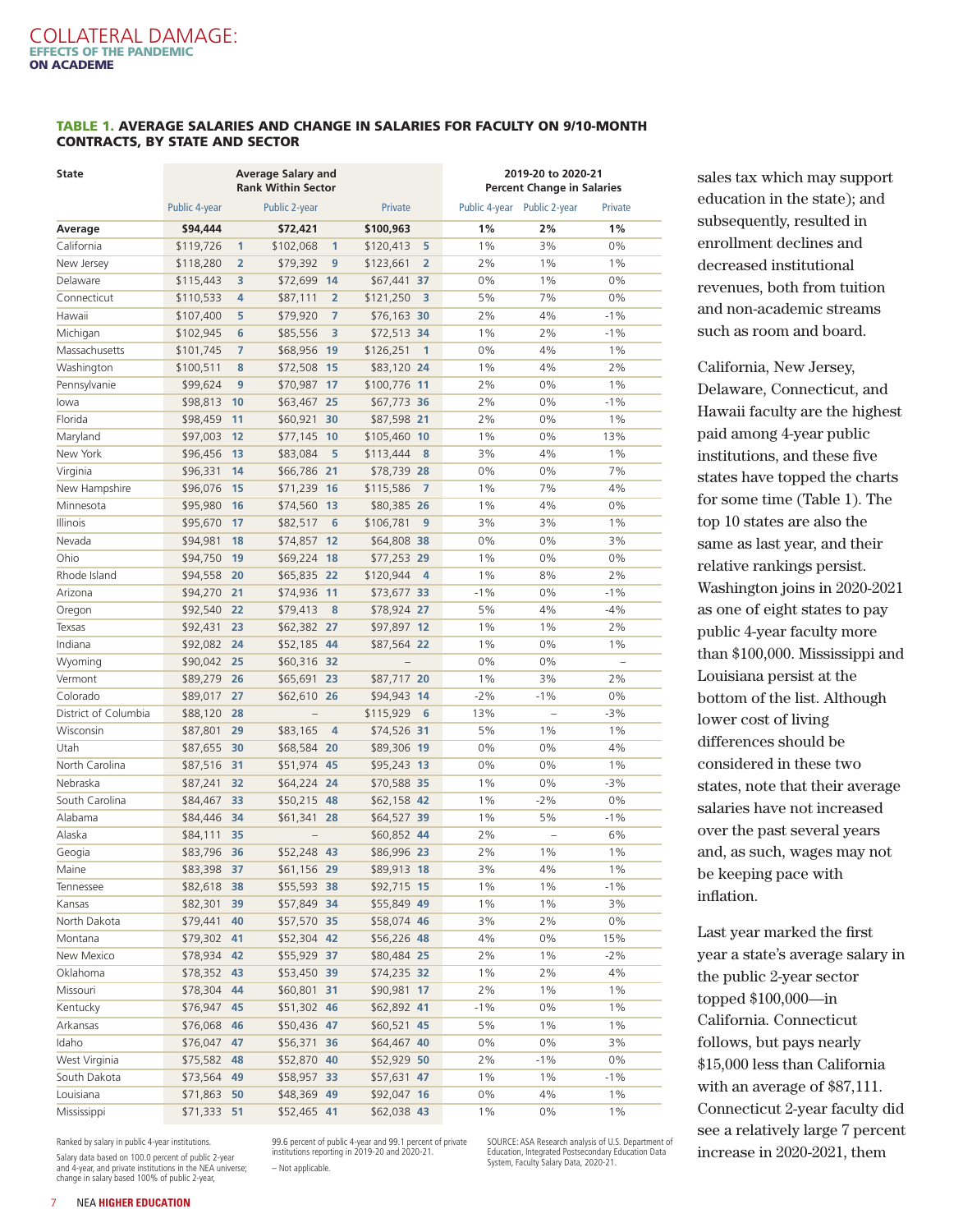#### COLLATERAL DAMAGE: EFFECTS OF THE PANDEMIC ON ACADEME

from 5th to 2nd place. Michigan, Wisconsin, New York, and Illinois also pay public 2-year faculty more than \$80,000, on average.

Among private institutions, Massachusetts has been the perennial leader, and that remains so in 2020- 2021, with an average salary of \$126,251. New Jersey follows closely with an average of \$123,661, and Connecticut follows at \$121,250. Notably, the average salary in 29 states' private institutions is less than the average paid to full-time faculty at public 4-year institutions—with the largest difference, \$48,002, in Delaware.

A state's financial support for its varying types of institutions may differ, which can contribute to faculty salaries being quite different across that state's institutions. In Wisconsin, salaries paid to public 2- and 4-year faculty differ by just \$4,636 (or \$83,165 vs. \$87,801). In Delaware however, they differ by \$42,744 (\$115,443 vs. \$72,699). Their rankings, however, are not as disparate with Delaware's 4-year faculty salaries at 3rd in the nation and 2-year at 14th. Within some states, the rankings differ more significantly. For example, Indiana's public 4-year faculty salaries rank near the middle at 24th (\$92,082), while the two-year rank more closely to the bottom, 44th.

Faculty salaries increased by an average of 1 or 2 percent between 2019-2020 and 2020-2021, varying by sector. Several infrequent large increases did occur, for example, a 12 percent increase in D.C.'s public 4-year institutions, and 7 percent in Connecticut and New Hampshire's 2-year institutions. But, given the

nearly 7 percent rate of inflation over the same time, faculty in most states felt the brunt of a purchasing power decline.

HOW DO SALARIES DIFFER ACROSS

DISCIPLINES? Discipline matters—as does where it is taught. The difference between the lowest- to the highest-paid discipline is about \$48,000 in four-year colleges, but narrows to \$15,000 in 2-year colleges (Figure 10). In 2-year colleges, the average salary by discipline clusters between \$77,000

and \$92,000, while the salaries in 4-year institutions range more widely from \$74,000 to \$122,000.

Faculty in health fields are the most highly paid in 4-year institutions—and the lowest paid in 2-year institutions. Meanwhile, engineering and architecture are at or near the top for both 2- and 4-year institutions. The least-paid faculty at 4-year institutions work in education and library science are the least-well paid faculty in 4-year institutions (\$74,000). Notably, faculty

#### FIGURE 10. BY DISCIPLINE, SALARIES IN 4-YEAR INSTITUTIONS RANGE WIDELY WHILE THE RANGE IS SMALLER IN 2-YEAR INSTITUTIONS. HEALTH IS THE HIGHEST PAID FIELDS IN 4-YEAR, BUT THE LOWEST IN 2-YEAR INSTITUTIONS. THE LOWEST PAID 4-YEAR DISCIPLINES ARE MID-RANGE IN 2-YEAR INSTITUTIONS.

Faculty salaries by discipline, 2- and 4-year institutions, May 2020 (in thousands)



Source: ASA Research analysis of U.S. Bureau of Labor Statistics, Occupational Employment and Wage Statistics, May 2020 National Industry-Specific Occupational Employment and Wage Estimates.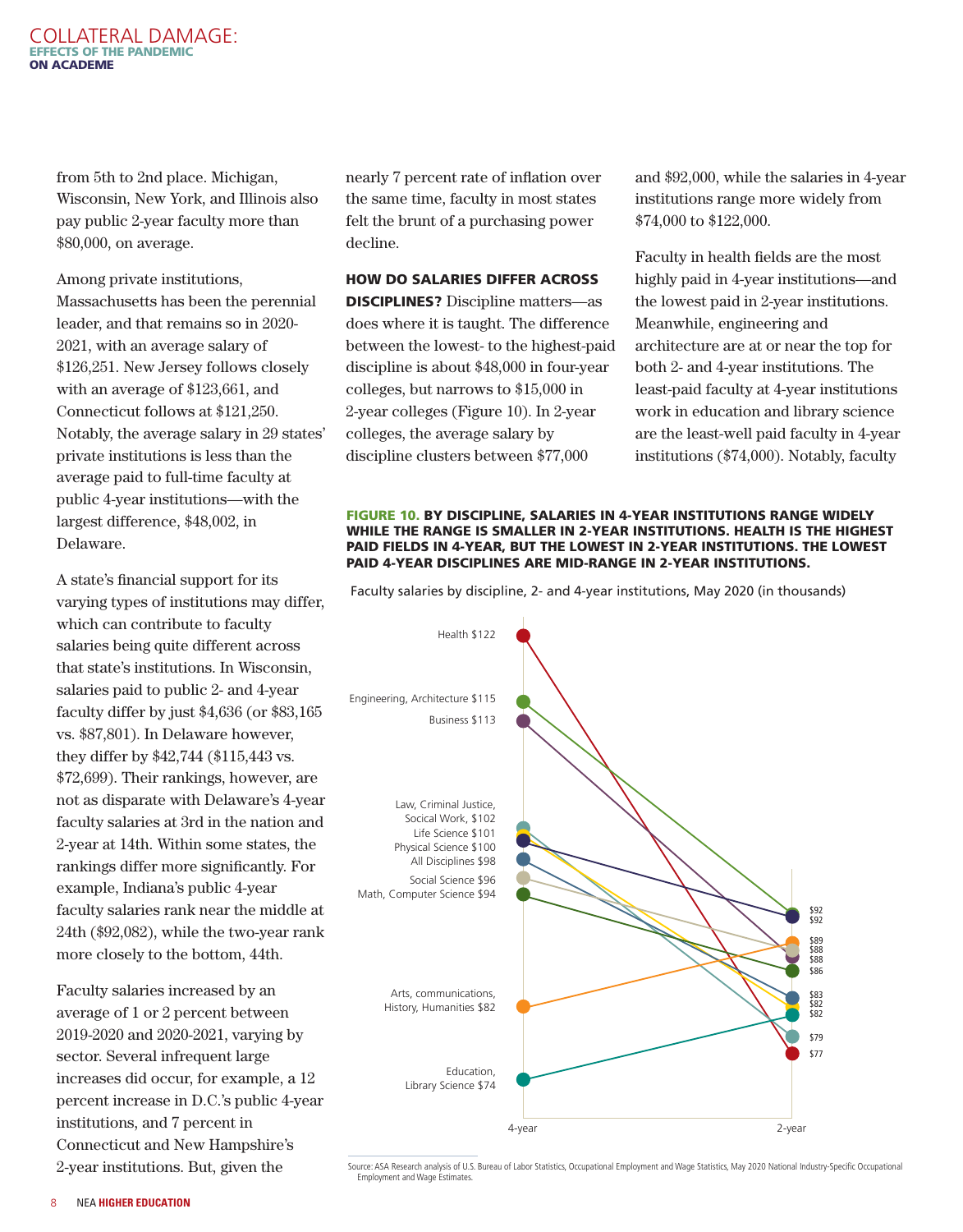#### <span id="page-8-0"></span>COLLATERAL DAMAGE: EFFECTS OF THE PANDEMIC ON ACADEME

teaching arts, communications, history and humanities are the second lowestpaid in 4-year institutions but rank near the top in 2-year institutions.

#### FIGURE 11. THE PRESENCE OF A FACULTY CONTRACT IS CORRELATED WITH HIGHER SALARIES.

Salaries for faculty in public institutions (in thousands), 2020-21.

#### **States with no bargaining Bargaining states, institutions without contracts with contracts**

 **\$105 1999 1999 \$96 \$91 \$89 1 \$83 \$84 \$79 \$69 \$67 \$65 \$59** Average Two-Year Comprehensive Research University

Source: ASA Research analysis of U.S. Department of Education, Integrated Postsecondary Education Data System, Faculty Salary Data, 2020-21.

without contracts. On average, faculty at institutions with contracts earn about \$4,000 more than those working without contracts in states that have collective bargaining, and \$16,000 more than those in states without any collective bargaining. These states without any collective bargaining are largely southern and workers of all types tend to have lower salaries. Thus, the first two groups of faculty—those with collectively bargained contracts and those without contracts but in states with collective bargaining—are most comparable, as regional differences are minimized.

The most notable salary difference occurs in public 2-year institutions where faculty at institutions with contracts earn nearly \$18,000, or 27 percent, more than those working in the same states without collectively

bargaining contracts. The union advantage is \$15,000 at comprehensive institutions and \$6,000 at research/ doctoral-granting institutions.

THE HBCU DISADVANTAGE. Many of the 102 historically Black colleges and universities (HBCUs) were founded to provide educational opportunity to African American students in the years after the Civil War, a time of severe segregation and discrimination when most colleges and universities were predominantly White. Today, 52 public and 50 private HBCUs provide an environment where Black students feel welcome and are embraced in thriving Black communities.<sup>8</sup> Compared to predominantly White institutions, HBCUs graduate more Black students in fields yielding high wages, particularly science, technology, engineering and math (STEM)[.9](#page-12-0)

#### THE COLLECTIVE BARGAINING

ADVANTAGE. Research identifies a number of benefits related to unions, both for workers and for the economy. Among the benefits for workers are: a wage premium for union members; more workers having benefits such as health insurance, pensions, and paid time off; and higher wages for typically lower-wage jobs, thus mitigating pay inequities.[4](#page-12-0) Further, the presence of unions can extend to those who are not members of the local union.[5](#page-12-0) Unions also have positive impacts on the economy, such as higher levels of training for members which leads to a better trained workforce; better productivity and lower rates of turnover; and higher economic growth.<sup>[6](#page-12-0)</sup> The strength of unions has supported workers through the pandemic: unionized workers are better able to gain access to protective equipment, ensure paid medical leave or time off when needed, and negotiate working conditions and potential furloughs[.7](#page-12-0)

Figure 11 shows average faculty salaries (in thousands of dollars) for public institutions (1) with faculty collective bargaining agreements, (2) without faculty collective bargaining agreements, but located in the same state as institutions with faculty unions, and (3) in states without any faculty collective bargaining agreements. As evidenced, in nearly all types of public institutions where faculty collectively bargain, earnings are higher than those at institutions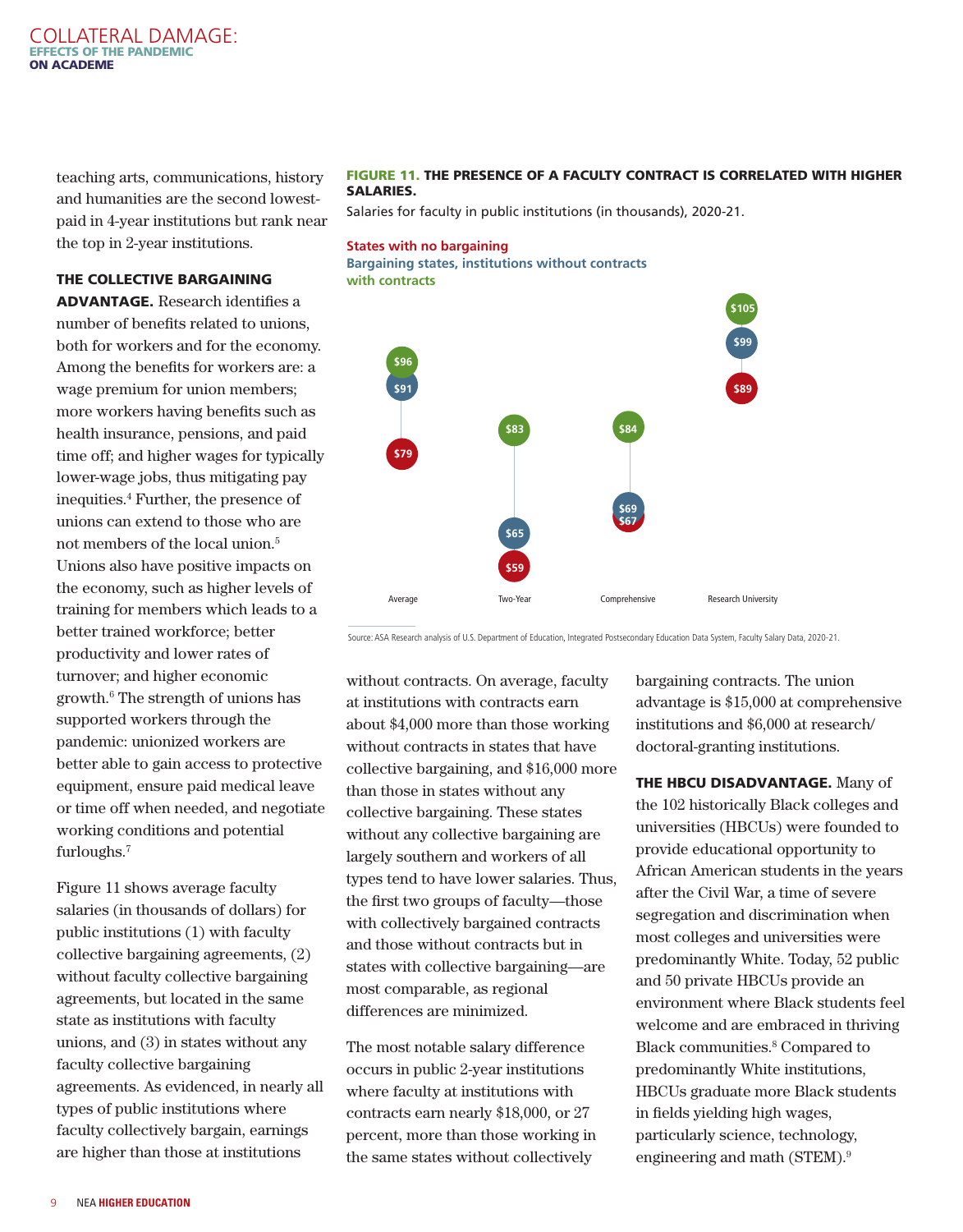Although HBCUs facilitate social mobility for historically underserved students, salaries paid to faculty teaching at HBCUs earn, on average, 74 cents to the dollar of faculty

teaching at all other institutions (\$68,718 and \$92,399; Figure 12). The magnitude of the salary gap ranges from \$15,613 in two-year colleges to \$27,113 at research/doctoral-granting

#### FIGURE 12. FACULTY TEACHING IN HBCUS EARN 74 CENTS TO THE DOLLAR COMPARED TO THOSE TEACHING IN NON-HBCU INSTITUTIONS.

Average salaries for faculty on 9/10-month contracts by HBCU designation, 2020-21 (in thousands)



institituions. In other words, faculty in 2-year HBCUs earn 78 cents to the dollar of faculty earnings in other 2-year institutions, and 73 cents to the dollar in research/doctoral granting institutions.

#### CREATED TO BE (UN)EQUAL: LAND

GRANT HBCUS. The First Morrill Act in 1862 provided land to states to establish colleges to provide more Americans with broad access to education, in disciplines of need at the time, such as agriculture and mechanical arts. States could either sell this land to fund the creation of a new public institution or use this land to expand an existing institution. In the years following the Civil War, the passage of the Second Morrill Act of 1890 required states to create additional land grant institutions for African Americans or provide evidence that race was not an admission criterion for their existing land grant institution.5 Today, every state plus the District of Columbia has an 1862 land grant institution—typically it's the large flagship university—and 19

Source: ASA Research analysis of U.S. Department of Education, Integrated Postsecondary Education Data System, Faculty Salary Data, 2020-21.

#### FIGURE 13. LAND-GRANT HBCU FACULTY EARN CENTS TO THE DOLLAR OF NON-HBCU LAND-GRANT FACULTY; MISSOURI HAS THE LARGEST GAP WHERE LAND-GRANT HBCU FACULTY EARN 52 CENTS TO EACH DOLLAR EARNED BY NON-HBCU LAND GRANT FACULTY.

Average salaries for HBCU faculty on 9/10-month contracts compared with non-HBCU, public land grant institutions, 2020-21



Source: ASA Research analysis of U.S. Department of Education, Integrated Postsecondary Education Data System, Faculty Salary Data, 2020-21.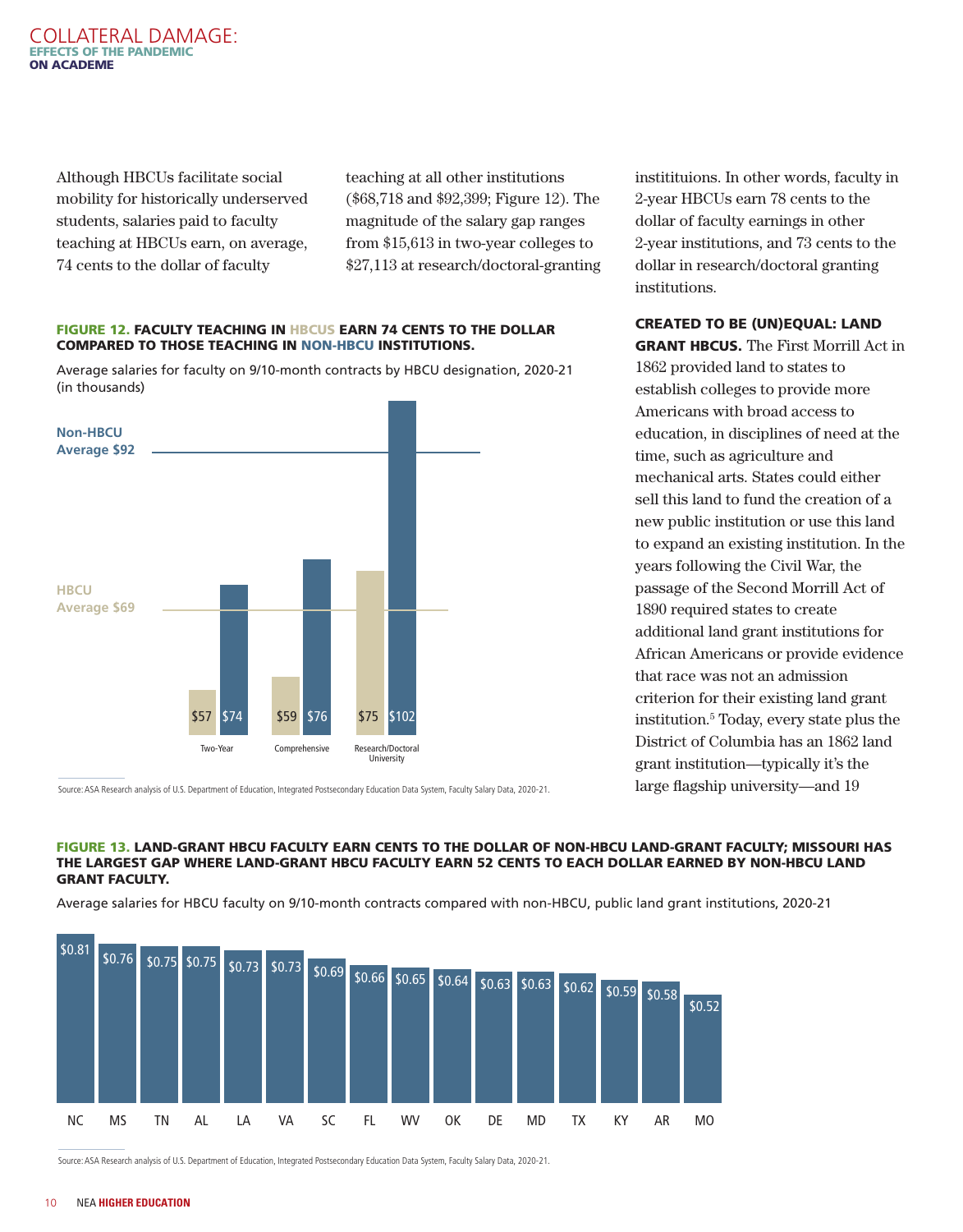#### COLLATERAL DAMAGE: EFFECTS OF THE PANDEMIC ON ACADEME

states, mostly southeastern, have 1890 land grant HBCUs.

Although the 1892 institutions were founded to provide access to equal education, state lawmakers typically haven't provided equal funding to those institutions. State by state comparison reveals that, even when local economies are taken into account, faculty teaching in the 1890 HBCUs earn significantly less than their colleagues teaching in predominantly White land grant institutions in the same state (Figure 13). The salary gap is the smallest in North Carolina where NC Agricultural and Technical (A&T) State University faculty (an HBCU founded through the 1890 land grant) earn 81 cents for every dollar earned by faculty at the University of North Carolina (the 1862 land grant). In Mississippi, Tennessee, Alabama, and Louisiana, the differential drops to 73 to 76 cents on the dollar, and then falls quickly throughout the states until, finally, faculty at Lincoln University in Missouri earn just 52 cents to every dollar earned by faculty at the University of Missouri.

#### HOW DO GRADUATE EMPLOYEES

FARE? Graduate employees, or assistants, typically receive a stipend for teaching undergraduate classes or working in university labs. In 2020- 2021, the average stipend for all graduate employee types—teaching assistant, research assistant and graduate assistant—was about \$18,616 (Figure 14).

By discipline, stipends range from a low of \$12,642 in architecture to a high of \$21,155 in multi/interdisciplinary studies (Table 2). Within disciplines,

#### FIGURE 14. THE AVERAGE STIPEND PAID TO GRADUATE ASSISTANTS WAS \$19,000. GRADUATE ASSOCIATES' STIPEND IS SIMILAR TO OTHERS, EARNING \$2K TO \$4K MORE THAN OTHER GRADUATE ASSISTANTS.

**Average Stipend** Paid to Graduate Assistants, 2020-21 (in thousands)



Source: ASA Research analysis of Oklahoma State University, Graduate Assistant Stipend Survey, 2020-21.

#### TABLE 2. LOW, HIGH, AVERAGE STIPEND PAID TO GRADUATE ASSISTANTS, BY DISCIPLINE\*: 2020-21

**Stipend only**

|                                                |          |          | Jupcnu VIII |                                 |
|------------------------------------------------|----------|----------|-------------|---------------------------------|
| <b>Disciplline</b>                             | Average  | Low      | <b>High</b> | Low - High<br><b>Difference</b> |
| Architecture, Related Programs                 | \$12,642 | \$1,536  | \$41,600    | \$40,064                        |
| Liberal Arts/Sciences, Gen Studies, Humanities | \$14,176 | \$4,500  | \$29,634    | \$25,134                        |
| Law, Legal Studies                             | \$14,443 | \$1,455  | \$36,000    | \$34,545                        |
| Library Science                                | \$14,828 | \$4,500  | \$36,052    | \$31,552                        |
| Area, Ethnic, Cultural Studies                 | \$15,294 | \$5,867  | \$32,448    | \$26,581                        |
| Visual, Performing Arts                        | \$15,334 | \$3,109  | \$44,549    | \$41,440                        |
| Engineering-Related Technologies               | \$16,377 | \$6,675  | \$46,250    | \$39,575                        |
| History                                        | \$16,479 | \$5,250  | \$36,000    | \$30,750                        |
| Education                                      | \$16,988 | \$840    | \$47,222    | \$46,382                        |
| English Language, Literature/Letters           | \$17,315 | \$6,240  | \$56,822    | \$50,582                        |
| Philosophy, Religion                           | \$17,422 | \$4,457  | \$49,333    | \$44,876                        |
| Conservation, Renewable Natural Resources      | \$17,503 | \$2,461  | \$50,847    | \$48,386                        |
| Business Management, Admin Services            | \$17,607 | \$1,259  | \$66,666    | \$65,407                        |
| Social Sciences, History                       | \$17,618 | \$2,250  | \$62,764    | \$60,514                        |
| Foreign Languages, Literatures                 | \$17,796 | \$2,766  | \$41,538    | \$38,772                        |
| Parks, Recreation, Leisure, Fitness Studies    | \$17,804 | \$2,250  | \$40,510    | \$38,260                        |
| Home Economics                                 | \$17,892 | \$2,049  | \$46,667    | \$44,618                        |
| Psychology                                     | \$18,141 | \$2,125  | \$51,563    | \$49,438                        |
| Communications                                 | \$18,223 | \$2,880  | \$41,777    | \$38,897                        |
| <b>Protective Services</b>                     | \$18,285 | \$8,800  | \$25,243    | \$16,443                        |
| All Fields, Without Medical                    | \$18,361 | \$294    | \$78,306    | \$78,012                        |
| Public Administration, Services                | \$18,405 | \$2,500  | \$45,858    | \$43,358                        |
| <b>All Fields</b>                              | \$18,462 | \$294    | \$78,306    | \$78,012                        |
| Transportation, Materials Moving Workers       | \$19,249 | \$16,105 | \$21,672    | \$5,567                         |
| Agricultural Business, Production              | \$19,454 | \$2,700  | \$47,101    | \$44,401                        |
| Engineering                                    | \$19,529 | \$1,483  | \$61,560    | \$60,077                        |
| Health Professions, Related Sciences           | \$19,829 | \$1,040  | \$46,800    | \$45,760                        |
| Computer, Information Sciences                 | \$20,152 | \$2,625  | \$48,000    | \$45,375                        |
| Physical Sciences                              | \$20,430 | \$3,000  | \$46,201    | \$43,201                        |
| Mathematics                                    | \$20,607 | \$2,005  | \$60,000    | \$57,995                        |
| Biological Sciences/Life Sciences              | \$21,095 | \$1,440  | \$68,000    | \$66,560                        |
| Multi/Interdisciplinary Studies                | \$21,155 | \$5,460  | \$42,984    | \$37,524                        |

\*Sorted by Average Stipend

Source: ASA Research analysis of Oklahoma State University, Graduate Assistant Stipend Survey, 2020-21.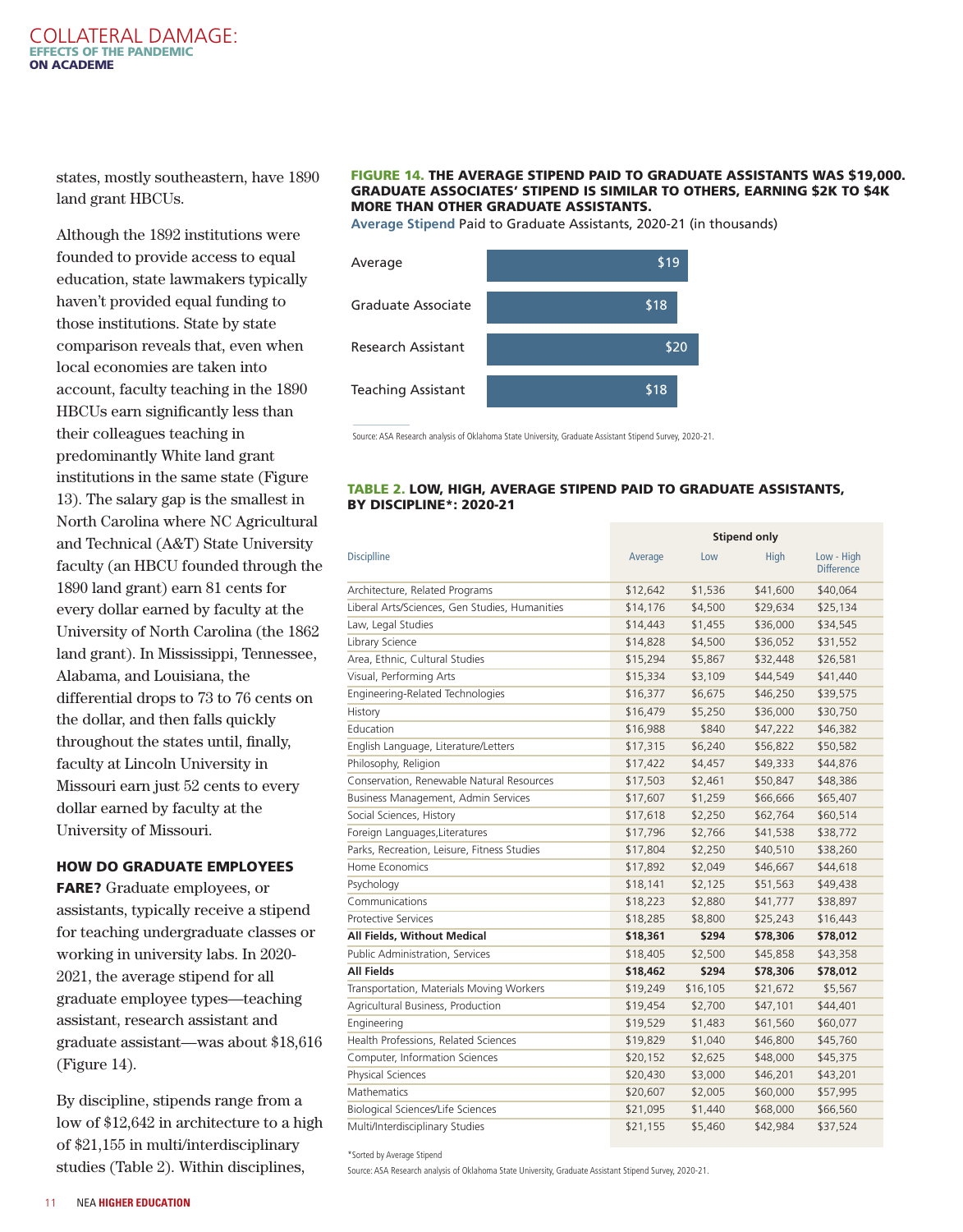<span id="page-11-0"></span>large ranges exist: engineering pays a minimum stipend of about \$1,400, but high stipends can be well over \$60,000. Business management and administrative services has the largest difference between high and low stipends, followed closely by biological sciences/life sciences— both range about \$72,000. Given that average earnings tend to the lower end of the range in most disciplines, the highest stipends are likely outliers.

# What's Up Next?

Prior to the pandemic, in an effort to prevent more tuition increases, states were beginning to increase higher education funding. In fact, at the beginning of fiscal year 2021, funding in 18 states had recovered to 2008 prerecessionary levels, although 12 states were still funded at levels lower than 2008[.10](#page-12-0) During the COVID-19 crisis, states pulled back and many states saw funding declines throughout the pandemic. Funding increased an average of 1.1 percent in nominal dollars in 2021, but 24 states saw budget declines. And notably, a 1.1 percent increase does not keep pace with inflation. After adjusting for inflation and comparing on a per student basis, 2021 funding was 6 percent below the level in 2008.[11](#page-12-0) Budgets approved for 2022 hit a landmark level with total funding over \$100 billion for the first time; this is an overall 8.5 percent increase over 2021 funding.[12](#page-12-0) However, the current high rate of inflation may erode any gains made in purchasing power.

College enrollments are declining and, as noted herein, fewer faculty are teaching in colleges and universities. Faculty also are feeling the brunt of pandemic-related inflation as their purchasing power declines. Colleges and universities are expending large amounts of dollars on pandemicrelated expenses while moving learning and services online. Many colleges and universities have been forced to examine and change their business models as a result of the pandemic. Not only is this leading to new costs, it also means changes to structures, programs, services, and curricula.

During the course of the pandemic, the Biden administration directed \$77 billion in federal relief funds to colleges and universities—about half of which must be spent on student aid. An additional \$7.5 billion was provided to institutions via federal funds given to states[.13](#page-12-0) But these funds will not continue, and institutions must spend this money on pandemic-related expenses only. Moving forward, state support is critical, particularly as tuition increases are so undesirable.

## DATA SOURCES

This report relies largely on U.S. Department of Education (ED), National Center for Education Statistics (NCES), Integrated Postsecondary Education Data System (IPEDS) Human Resources data. Reflecting 2020-21, NCES collected data from 3,887 degree-granting colleges and universities as part of the annual IPEDS data collection for higher education institutions.

This analysis excluded 919 seminaries, religious training institutions, and for-profit colleges, leaving 2,968 institutions. At the time of analysis, these data are the provisional release of the IPEDS data and results may differ from data reported by NCES in the future.

This report also makes includes U.S. Bureau of Labor Statistics wage estimates for faculty teaching in 2- and 4-year institutions by discipline in May 2020. Wage estimates are computed with data collected from a statistical sample of institutions of all sizes, in every state and the District of Columbia. An analysis of the Oklahoma State University's Graduate Assistant Stipend Survey data for 2019-20 is also included; this survey includes 50 land-grant institutions and 79,570 graduate assistants.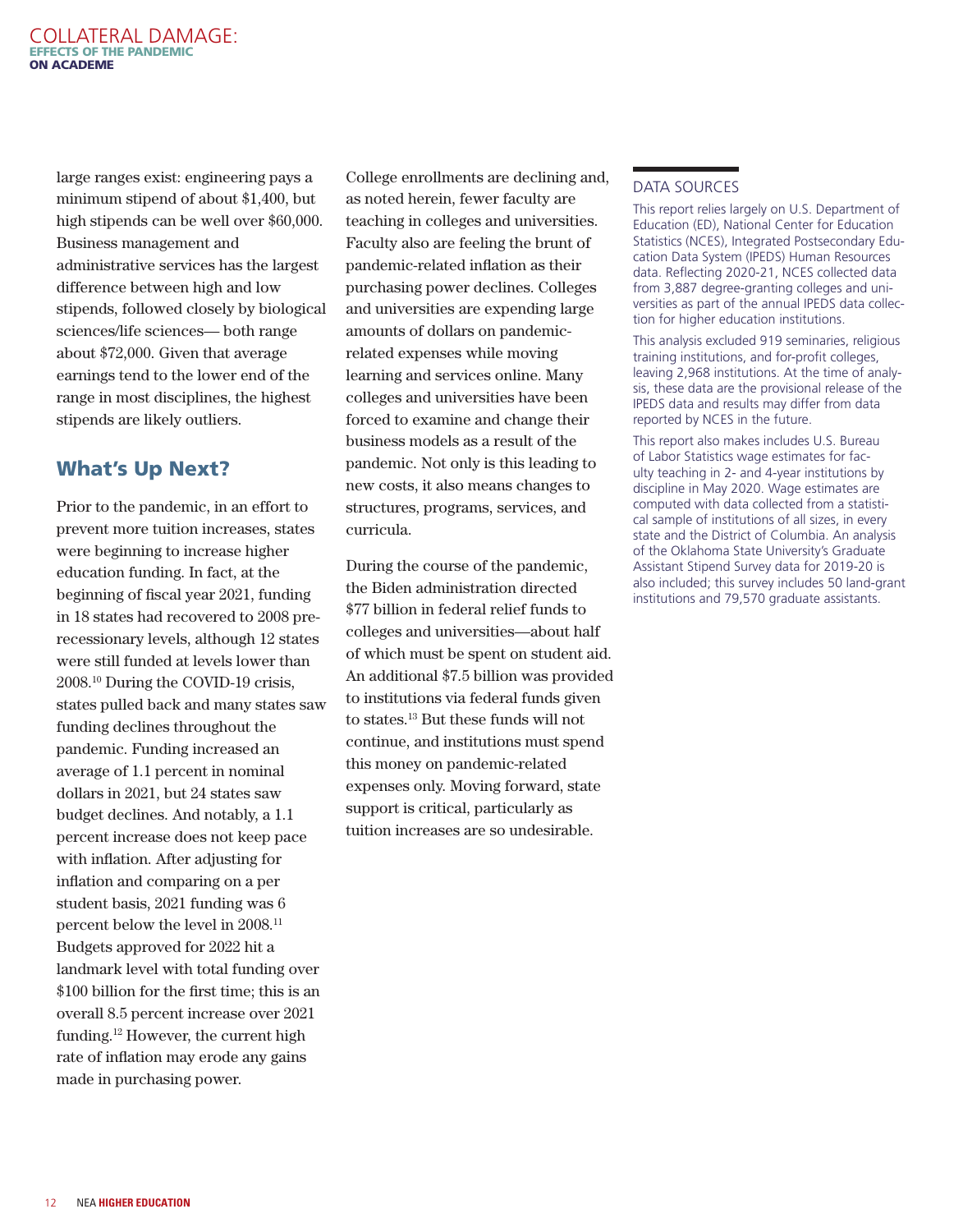#### <span id="page-12-0"></span>ENDNOTES

- [1](#page-1-0) Clery, S. (2021). "The Calm Before COVID: The Last Look at Faculty Salaries Before the Tumultuous Pandemic" Faculty Salary Analysis, 2019- 20. Washington, DC: National Education Association. Available: https:// www.nea.org/resource-library/ professional-pay-higher-education. https:// www.nea.org/sites/default/files/2021-04/2021%20Higher%20Ed%20 Special%20Salary%20Issue\_0.pdf
- [2](#page-2-0) National Student Clearinghouse. (2022). Fall 2021 Undergraduate Enrollment Declines 465,300 Students Compared to Fall 2020. https:// www.studentclearinghouse.org/nscblog/fall-2021-undergraduateenrollment-declines-465300-students-compared-to-fall-2020/?utm\_ medium=email&utm\_source=pardot&utm\_campaign=newsletterresearch-promo-jan2022
- [3](#page-5-0) Note, the gender pay gap closed slightly during the pandemic. But, this is an artificial closure because women, in larger numbers than men, left low paying jobs during the pandemic while women in higher pay jobs remained employed. For further information, see: Hoff, M. (2021). "The gender pay gap shrank in 2020, but not because companies started paying women more." Insider. https://www.businessinsider.com/genderpay-gap-narrowed-because-pandemics-impact-on-womens-employment-2021-9 for further information.
- [4](#page-8-0) Economic Policy Institute. (2015). The Benefits of Collective Bargaining: An Antidote to Wage Decline and Inequality. https://www.epi.org/publication/ benefits-of-collective-bargaining/
- [5](#page-8-0) Miller, K. (N.D.) "10 Advantages and Disadvantages of Collective Bargaining". *The Future of Working: The Leadership and Career Blog.* https:// futureofworking.com/10-advantages-and-disadvantages-of-collectivebargaining/
- [6](#page-8-0) Union Plus. (N.D.) Benefits of Union Membership: Union membership gives you better pay, better benefits and a voice on the job. https://www.unionplus.org/page/benefits-union-membership
- [7](#page-8-0) McNicholas, C., Rhinehart, L., Poydock, M., Shierholz, H., and Perez, D. (August 25, 2020). Why unions are good for workers—especially in a crisis like COVID-19: 12 policies that would boost worker rights, safety, and wages. Economic Policy Institute. https://www.epi.org/publication/ why-unions-are-good-for-workers-especially-in-a-crisis-like-covid-19-12-policies-that-would-boost-worker-rights-safety-and-wages/
- [8](#page-8-0) Carlton, G. (2021). Historically Black Colleges and Universities. Affordable Colleges Online. https://www.affordablecollegesonline.org/collegeresource-center/hbcu-history-andmodern-importance/.
- [9](#page-8-0) UNCF reports that 25 percent of African American STEM graduates come from HBCUs. United Negro College Fund. (No date). The Impact of HBCUs on Diversity in STEM Fields. https://uncf.org/the-latest/the-impact-ofhbcus-on-diversity-in-stem-fields.
- [10](#page-11-0) State Higher Education Finance (SHEF). (No date). "New Report Finds Despite Eight Years of Increases in State Support, Public Colleges Entered the 2020 Recession With Historically Low Funding." *Press Release.*  Boulder, CO: State Higher Education Executive Officer Association. https:// shef.sheeo.org/wp-content/uploads/2021/05/SHEEO\_SHEF\_FY20\_Press\_ Release.pdf
- [11](#page-11-0) State Higher Education Finance. (No date). "New Report Finds Despite Eight Years of Increases in State Support, Public Colleges Entered the 2020 Recession With Historically Low Funding." Inforgraphic. Boulder, CO: State Higher Education Executive Officer Association. https://shef.sheeo. org/wp-content/uploads/2021/05/SHEEO\_SHEF\_FY20\_Infographic.pdf
- [12](#page-11-0) SHEF. Press Release.
- [13](#page-11-0) For information about the Higher Education Emergency Relief Fund, see https://www2.ed.gov/programs/heerf/index.html.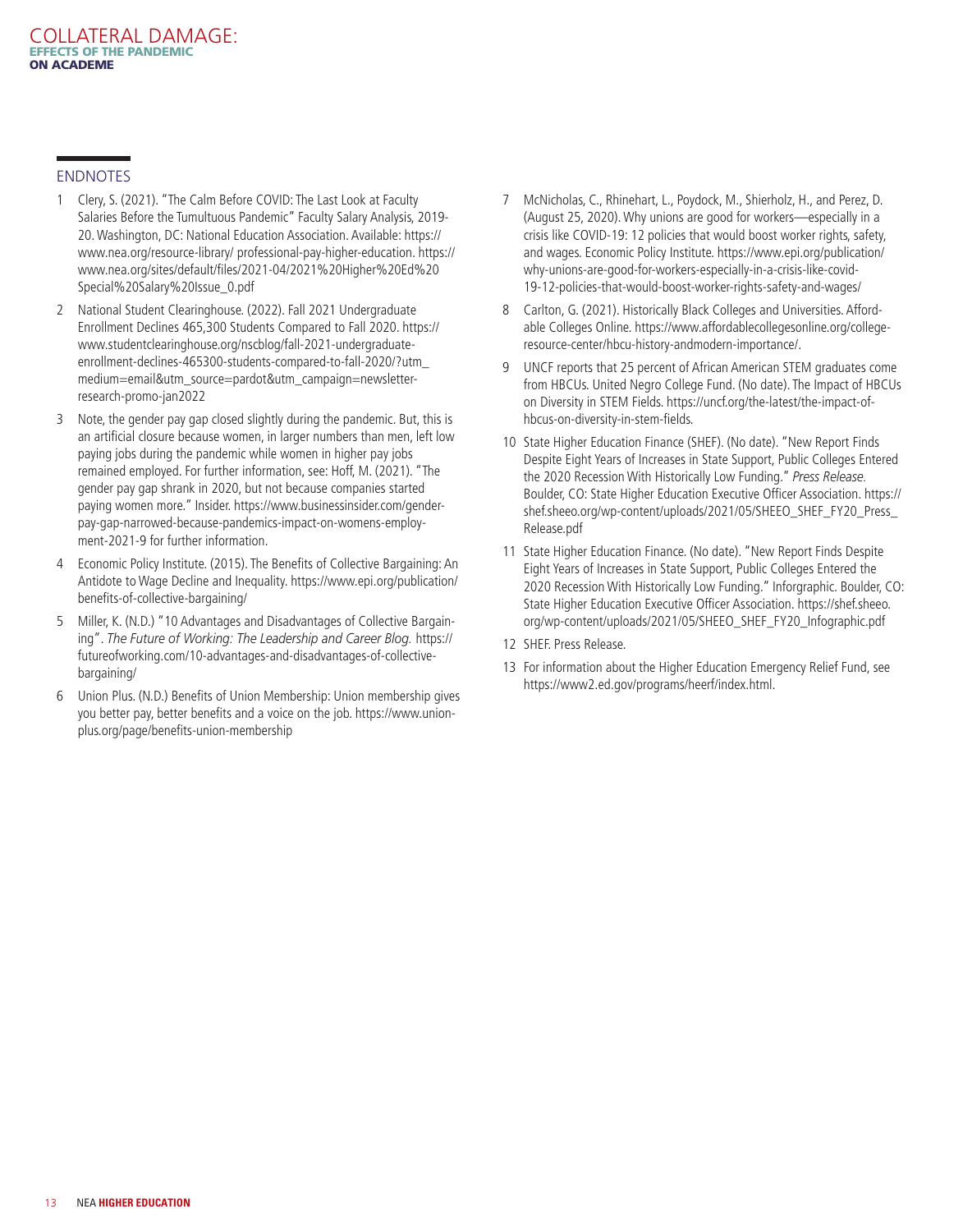# 2022 Salary Review

## 2020–2021 Faculty Salary Report

The 2020-21 institutional faculty salary report provides salary and compensation information for the 1,566 public institutions in NEA's faculty salary universe. The data are organized by state, institutional type, and control. The data are provided by the U.S. Department of Education, National Center for Education Statistics, Integrated Postsecondary Education Data System's Provisional Salary Data for 2020-21. The detailed data reported are for faculty on 9/10 month contracts only. Changes in average faculty salaries are reported only for institutions responding to the NCES Salary Surveys in both 2019-20 and 2020-21. All dollar amounts are reported in thousands.

| State/School |     |     |     | Inst.                                 |     |     |  |
|--------------|-----|-----|-----|---------------------------------------|-----|-----|--|
|              |     |     |     | Let.                                  |     | 0/2 |  |
|              |     |     |     | Prof. Assoc. Asst. No Rank Avg. Chng. |     |     |  |
|              | (S) | (S) | (S) | (5)                                   | (5) | (%) |  |

## ALABAMA

| <b>Bevill State Community College</b>                         |                   |   | 60.7 | 60.7 | 0.0    |
|---------------------------------------------------------------|-------------------|---|------|------|--------|
| <b>Bishop State Community College</b>                         |                   |   | 62.6 | 62.6 | 1.8    |
| Central Alabama Community<br>College                          |                   |   | 61.0 | 61.0 | 2.2    |
| Chattahoochee Valley<br><b>Community College</b>              |                   |   | 57.9 | 57.9 | $-0.2$ |
| Coastal Alabama<br><b>Community College</b>                   |                   |   | 64.2 | 64.2 | 7.3    |
| <b>Enterprise State</b><br><b>Community College</b>           |                   |   | 61.4 | 61.4 | 0.1    |
| Gadsden State<br><b>Community College</b>                     |                   |   | 60.5 | 60.5 | 0.4    |
| George C Wallace<br>Community College-Dothan                  |                   |   | 58.1 | 58.1 | 5.1    |
| George C Wallace State<br><b>Community College-Hanceville</b> |                   |   | 70.3 | 70.3 | 19.0   |
| George C Wallace State<br>Community College-Selma             |                   |   | 57.0 | 57.0 | 2.5    |
| <b>H</b> Councill Trenholm State<br><b>Community College</b>  |                   |   | 57.5 | 57.5 | $-0.5$ |
| J F Ingram State Technical College                            |                   |   |      |      |        |
| J. F. Drake State Community<br>and Technical College          |                   |   | 53.0 | 53.0 | $-8.2$ |
| Jefferson State<br><b>Community College</b>                   |                   |   | 63.3 | 63.3 | 4.0    |
| John C Calhoun State<br><b>Community College</b>              |                   |   | 62.1 | 62.1 | 2.8    |
| Lawson State Community College                                | $\qquad \qquad -$ | - | 61.0 | 61.0 | 1.2    |

| State/School                                 |                  |               |                          | Inst.<br>Lect./    |             | $\frac{0}{0}$ |
|----------------------------------------------|------------------|---------------|--------------------------|--------------------|-------------|---------------|
|                                              | Prof.<br>$($ \$) | Assoc.<br>(5) | Asst.<br>$($ \$)         | No Rank<br>$($ \$) | Avg.<br>(5) | Chng.<br>(%)  |
|                                              |                  |               |                          |                    |             |               |
| Lurleen B Wallace<br>Community College       |                  |               |                          | 58.3               | 58.3        | 4.8           |
| Marion Military Institute                    |                  |               |                          | 57.9               | 57.9        | $-1.3$        |
| Northeast Alabama<br>Community College       |                  |               |                          | 63.4               | 63.4        | 7.2           |
| Northwest-Shoals<br><b>Community College</b> |                  |               |                          | 58.7               | 58.7        | 1.2           |
| Reid State Technical College                 |                  |               |                          | 59.2               | 59.2        | 0.2           |
| <b>Shelton State</b><br>Community College    | -                |               | $\overline{\phantom{0}}$ | 61.1               | 61.1        | $-0.1$        |
| Snead State Community College                |                  |               |                          | 78.5               | 78.5        | 18.8          |
| Southern Union State<br>Community College    |                  |               |                          | 53.7               | 53.7        | $-3.2$        |
| BA+                                          |                  |               |                          |                    |             |               |
| Athens State University                      | 92.8             | 77.5          | 66.2                     | 72.6               | 76.3        | 3.5           |
| University of Montevallo                     | 80.4             | 69.4          | 60.4                     | 48.9               | 68.6        | $-1.7$        |
| <b>DOCTORAL</b>                              |                  |               |                          |                    |             |               |
| Alabama A & M University                     | 92.0             | 75.0          | 62.8                     | 50.3               | 69.4        | 0.0           |
| Alabama State University                     | 92.1             | 74.9          | 67.5                     | 46.4               | 71.9        | $-0.6$        |
| Auburn University                            | 134.7            | 98.0          | 85.4                     | 54.8               | 93.9        | 0.1           |
| Auburn University<br>at Montgomery           | 95.6             | 74.4          | 65.9                     | 49.8               | 70.8        | $-2.6$        |
| Jacksonville State University                | 81.2             | 65.8          | 60.7                     | 50.6               | 63.8        | $-0.5$        |
| The University of Alabama                    | 151.6            | 99.9          | 79.7                     | 57.7               | 95.4        | 0.0           |
| Troy University                              | 86.0             | 73.4          | 69.1                     | 56.0               | 67.4        | 1.1           |
| University of Alabama<br>at Birmingham       | 133.4            | 92.1          | 80.9                     | 65.0               | 97.8        | 1.9           |
| University of Alabama<br>in Huntsville       | 132.2            | 96.9          | 79.1                     | 56.3               | 88.2        | $-0.0$        |
| University of North Alabama                  | 99.9             | 86.5          | 69.3                     | 60.9               | 80.9        | 8.0           |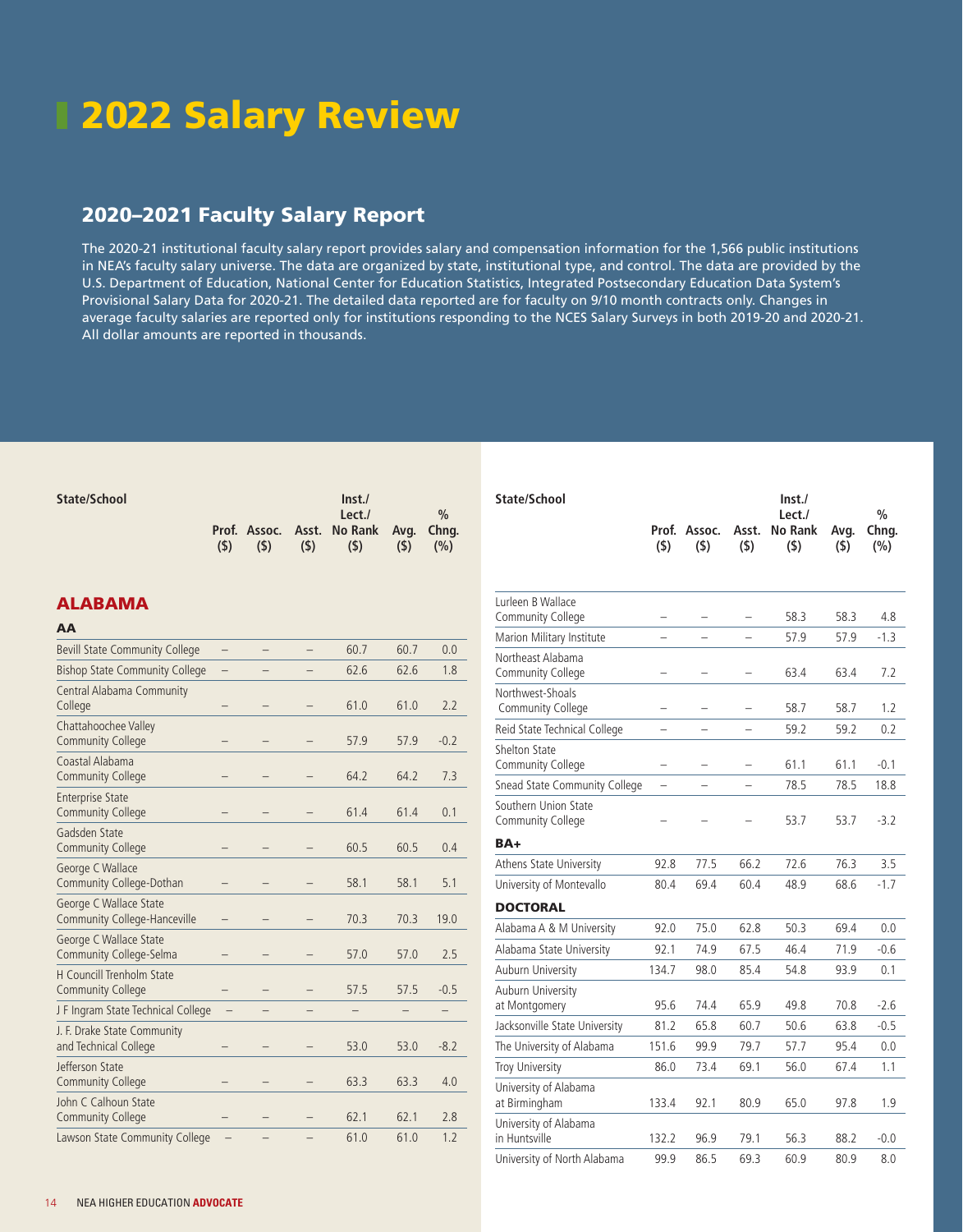| State/School                | (5)  | (5)  | (5)  | Inst.<br>Let.<br>Prof. Assoc. Asst. No Rank<br>(5) | Avg.<br>(5) | $\%$<br>Chng.<br>(%) |
|-----------------------------|------|------|------|----------------------------------------------------|-------------|----------------------|
| University of South Alabama | 94.2 | 73.1 | 66.8 | 48.7                                               | 70.5        | 4.4                  |
| University of West Alabama  | 77.1 | 63.8 | 56.0 | 43.9                                               | 62.2        | 1.8                  |

## ALASKA

| AA                             |       |      |      |      |      |     |
|--------------------------------|-------|------|------|------|------|-----|
| Ilisagvik College              |       |      |      |      |      |     |
| BA+                            |       |      |      |      |      |     |
| University of Alaska Southeast | 89.3  | 81.2 | 68.7 | 52.1 | 76.7 | 1.8 |
| <b>DOCTORAL</b>                |       |      |      |      |      |     |
| University of Alaska Anchorage | 102.9 | 87.0 | 73.6 | 55.8 | 83.8 | 2.6 |
| University of Alaska Fairbanks | 107.4 | 88.9 | 72.0 | 69.8 | 86.8 | 0.3 |

## ARIZONA

# AA

| Arizona Western College                                    |       |       |                          | 67.6 | 67.6  | 15.9                     |
|------------------------------------------------------------|-------|-------|--------------------------|------|-------|--------------------------|
| Central Arizona College                                    | 62.5  |       |                          |      | 62.5  | 2.2                      |
| Chandler-Gilbert<br><b>Community College</b>               |       |       |                          | 81.4 | 81.4  | $-0.6$                   |
| <b>Cochise County</b><br><b>Community College District</b> |       |       |                          | 59.8 | 59.8  | $-1.1$                   |
| Coconino Community College                                 |       |       |                          | 68.2 | 68.2  | 1.7                      |
| Dine College                                               | 63.3  | 59.5  | 51.7                     | 51.8 | 55.9  | 4.2                      |
| Eastern Arizona College                                    | 85.6  | 66.0  |                          |      | 70.2  | 0.9                      |
| Estrella Mountain<br><b>Community College</b>              | -     | -     | $\overline{\phantom{0}}$ | 81.4 | 81.4  | $-0.6$                   |
| GateWay Community College                                  | -     |       |                          | 80.6 | 80.6  | $-0.7$                   |
| <b>Glendale Community College</b>                          |       |       |                          | 82.8 | 82.8  | $-0.5$                   |
| <b>Mesa Community College</b>                              |       |       |                          | 83.7 | 83.7  | $-1.3$                   |
| Mohave Community College                                   |       |       |                          | 58.8 | 58.8  | $-0.3$                   |
| Northland Pioneer College                                  |       |       |                          | 61.1 | 61.1  | 13.1                     |
| Paradise Valley<br><b>Community College</b>                |       |       |                          | 82.5 | 82.5  | $-1.2$                   |
| Phoenix College                                            |       |       |                          | 81.3 | 81.3  | 0.2                      |
| Pima Community College                                     |       |       |                          | 65.3 | 65.3  | $\overline{\phantom{0}}$ |
| Rio Salado College                                         |       |       |                          | 89.7 | 89.7  | 28.8                     |
| Scottsdale Community College                               |       |       |                          | 84.0 | 84.0  | 0.9                      |
| South Mountain<br><b>Community College</b>                 |       |       |                          | 82.2 | 82.2  | $-1.5$                   |
| Tohono O'odham<br><b>Community College</b>                 |       |       |                          | 54.9 | 54.9  | $-0.1$                   |
| Yavapai College                                            |       |       |                          | 68.5 | 68.5  | 1.1                      |
| BA+                                                        |       |       |                          |      |       |                          |
| University of Arizona-Sierra Vista                         | 79.9  | 71.7  | 70.2                     |      | 71.2  | $-4.6$                   |
| <b>DOCTORAL</b>                                            |       |       |                          |      |       |                          |
| Arizona State University<br>Campus Immersion               | 152.7 | 110.5 | 90.0                     | 59.8 | 101.5 | $-4.1$                   |
| Arizona State University<br>Digital Immersion              | 147.4 | 106.2 | 89.4                     | 58.7 | 89.1  | 5.9                      |
| Northern Arizona University                                | 110.9 | 79.2  | 70.7                     | 57.3 | 80.5  | 6.4                      |
| University of Arizona                                      | 121.2 | 86.7  | 74.5                     | 55.1 | 91.8  | $-9.1$                   |

| State/School |     | $\ln$ st./ |     |                                       |     |               |
|--------------|-----|------------|-----|---------------------------------------|-----|---------------|
|              |     |            |     | Lect./                                |     | $\frac{0}{n}$ |
|              |     |            |     | Prof. Assoc. Asst. No Rank Avg. Chng. |     |               |
|              | (S) | (S)        | (S) | (S)                                   | (5) | (% )          |
|              |     |            |     |                                       |     |               |

## ARKANSAS

| 50.7                                              | 51.5                     | 43.2                                             | 45.6 | 46.3 | $-4.0$ |
|---------------------------------------------------|--------------------------|--------------------------------------------------|------|------|--------|
|                                                   |                          |                                                  | 42.1 | 42.1 | 0.6    |
| 53.5                                              | 55.4                     | 48.3                                             | 43.9 | 46.6 | $-1.8$ |
| 65.0                                              | 61.0                     | 47.4                                             | 42.9 | 47.4 | 1.0    |
|                                                   |                          | 57.7                                             | 46.1 | 47.8 | 0.2    |
| 55.1                                              | 48.4                     | 47.6                                             | 49.5 | 48.5 | $-0.4$ |
| 79.5                                              | 66.9                     | 59.5                                             | 45.6 | 60.6 | $-0.6$ |
| $\overline{\phantom{0}}$                          |                          |                                                  | 45.4 | 45.4 | 19.8   |
| -                                                 | -                        | $\overline{\phantom{0}}$                         | 48.1 | 48.1 | $-3.1$ |
| East Arkansas Community College<br>$\overline{a}$ | $\overline{\phantom{0}}$ | $\overline{\phantom{0}}$                         | 49.4 | 49.4 | 1.0    |
|                                                   |                          |                                                  | 46.5 | 46.5 | $-1.8$ |
| 55.4                                              | 48.1                     | 48.2                                             | 46.2 | 47.4 | $-4.4$ |
| 62.9                                              | 55.1                     | 54.1                                             | 58.0 | 58.7 | 4.3    |
|                                                   |                          | $\overline{\phantom{0}}$                         | 43.6 | 43.6 | $-1.4$ |
|                                                   |                          |                                                  | 44.4 | 44.4 | $-2.6$ |
| 54.6                                              | 48.8                     | 42.6                                             | 43.5 | 47.5 | $-0.5$ |
|                                                   |                          |                                                  | 46.1 | 46.1 | 0.0    |
|                                                   |                          |                                                  | 42.1 | 42.1 | 1.3    |
| Community College Rich Mountain                   |                          |                                                  | 45.1 | 45.1 | $-0.2$ |
| $\overline{\phantom{0}}$                          |                          |                                                  | 45.2 | 45.2 | 2.0    |
| -                                                 |                          |                                                  | 47.7 | 47.7 | -1.4   |
|                                                   |                          |                                                  | 40.0 | 40.0 | 0.3    |
| 58.4                                              | 56.8                     | 47.7                                             | 45.3 | 49.9 | 0.2    |
|                                                   |                          |                                                  | 43.7 | 43.7 | 0.6    |
|                                                   |                          |                                                  |      |      |        |
| 69.8                                              | 68.8                     | 53.7                                             | 45.8 | 60.7 | -1.7   |
| 76.3                                              | 69.0                     | 59.1                                             | 47.0 | 61.7 | 1.0    |
| 81.7                                              | 68.8                     | 60.6                                             | 53.5 | 63.5 | 1.1    |
|                                                   |                          |                                                  |      |      |        |
| 89.8                                              | 72.8                     | 61.6                                             | 44.1 | 66.1 | 0.2    |
| 140.4                                             | 96.8                     | 81.2                                             | 44.8 | 90.0 | 0.4    |
|                                                   |                          | 85.8                                             | 63.9 | 95.0 | 42.1   |
|                                                   |                          | University of Arkansas at Little Rock 119.3 91.4 |      |      |        |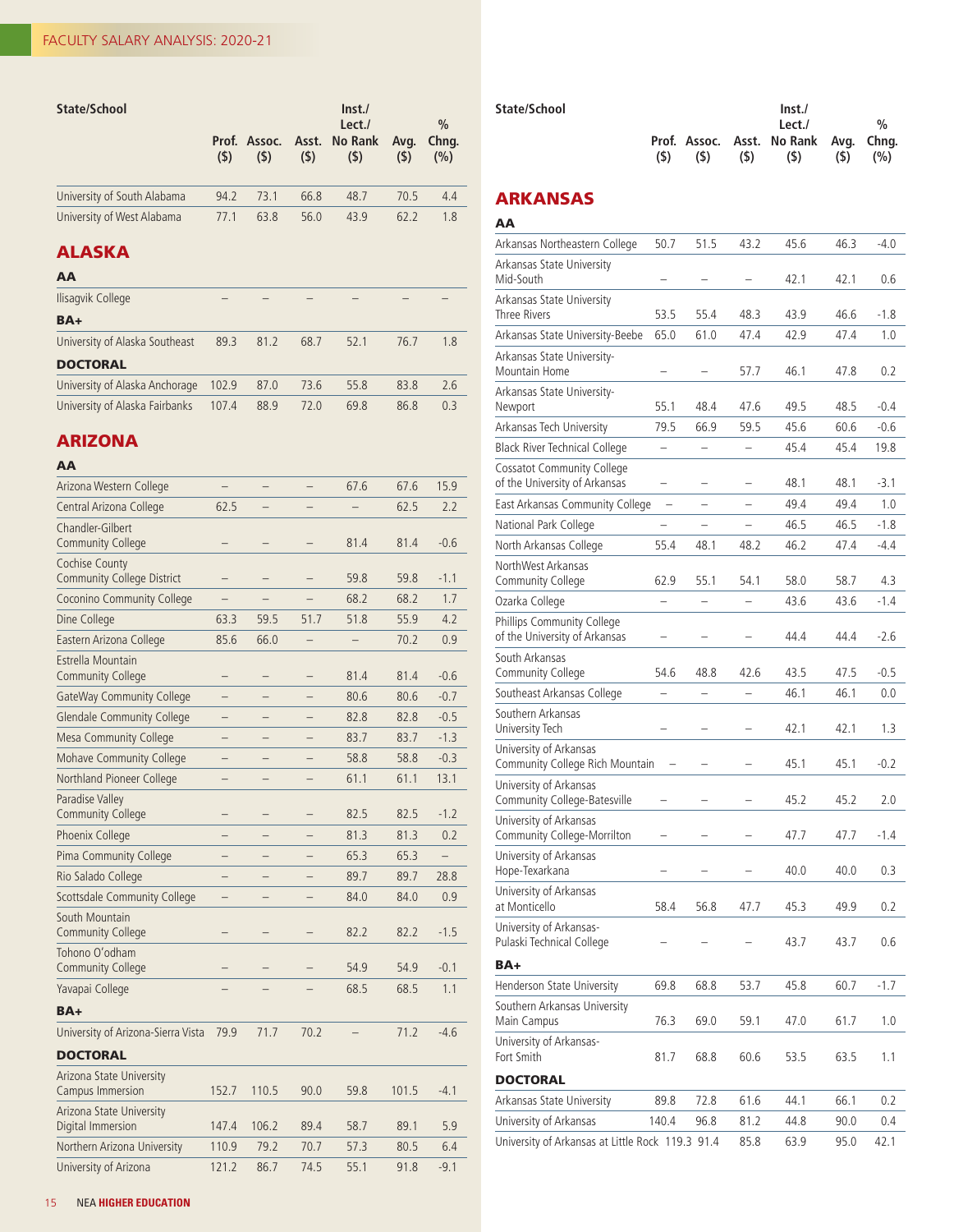| State/School                                   | (5)  | (5)  | (5)  | Inst.<br>Lect./<br>Prof. Assoc. Asst. No Rank<br>(5) | Avg.<br>(5) | $\%$<br>Chng.<br>(%) |
|------------------------------------------------|------|------|------|------------------------------------------------------|-------------|----------------------|
| University of Arkansas<br>at Pine Bluff        | 65.4 | 60.6 | 54.5 | 46.1                                                 | 52.4        | 1.1                  |
| University of Arkansas<br>for Medical Sciences |      |      |      |                                                      |             |                      |
| University of Central Arkansas                 | 80.0 | 67.4 | 65.1 | 51.4                                                 | 64.0        | 0.7                  |

L

## **CALIFORNIA**

| Allan Hancock College                       |                          |                          |                          | 90.2                     | 90.2  | 1.2     |
|---------------------------------------------|--------------------------|--------------------------|--------------------------|--------------------------|-------|---------|
| American River College                      |                          |                          |                          | 91.9                     | 91.9  | 1.4     |
| <b>Antelope Valley College</b>              | 107.2                    | 96.5                     |                          | 81.2                     | 95.2  | 6.4     |
| <b>Bakersfield College</b>                  |                          |                          |                          | 98.3                     | 98.3  | $-5.2$  |
| <b>Barstow Community College</b>            | 108.3                    | 94.9                     | 65.4                     | $\overline{\phantom{0}}$ | 94.6  | 0.0     |
| <b>Berkeley City College</b>                |                          |                          |                          | 95.6                     | 95.6  | 1.8     |
| <b>Butte College</b>                        |                          |                          |                          | 99.8                     | 99.8  | 9.2     |
| Cabrillo College                            | $\overline{\phantom{0}}$ | $\overline{\phantom{0}}$ | $\overline{\phantom{0}}$ | 84.7                     | 84.7  | 0.2     |
| Canada College                              | -                        |                          |                          | 107.8                    | 107.8 | 2.6     |
| Cerritos College                            | $\overline{\phantom{0}}$ |                          | $\overline{\phantom{0}}$ | 115.7                    | 115.7 | 8.6     |
| Cerro Coso Community College                |                          |                          |                          | 111.1                    | 111.1 | 1.0     |
| Chabot College                              |                          |                          |                          | 108.9                    | 108.9 | 9.5     |
| Chaffey College                             |                          |                          |                          | 102.2                    | 102.2 | 1.9     |
| Citrus College                              |                          |                          |                          | 103.7                    | 103.7 | 29.0    |
| City College of San Francisco               | -                        |                          |                          | 101.8                    | 101.8 | $-1.7$  |
| <b>Clovis Community College</b>             | $\overline{\phantom{0}}$ |                          |                          | 96.4                     | 96.4  | 2.0     |
| <b>Coastline Community College</b>          |                          |                          |                          | 107.4                    | 107.4 | $-1.6$  |
| College of Alameda                          | $\overline{\phantom{0}}$ | -                        |                          | 94.3                     | 94.3  | 1.3     |
| College of Marin                            | —                        | -                        | -                        | 117.4                    | 117.4 | 5.3     |
| College of San Mateo                        |                          |                          |                          | 105.1                    | 105.1 | 0.8     |
| College of the Canyons                      | 118.1                    | 99.2                     | 94.4                     |                          | 113.3 | 26.2    |
| College of the Desert                       |                          |                          |                          | 105.4                    | 105.4 | $-0.3$  |
| College of the Redwoods                     |                          |                          |                          | 69.6                     | 69.6  | $-6.4$  |
| College of the Sequoias                     |                          |                          |                          | 96.5                     | 96.5  | 1.2     |
| College of the Siskiyous                    |                          |                          |                          | 80.6                     | 80.6  | 0.1     |
| Columbia College                            |                          |                          |                          | 100.3                    | 100.3 | 0.9     |
| Compton College                             |                          |                          |                          | 101.1                    | 101.1 | 13.5    |
| Contra Costa College                        |                          |                          |                          | 97.1                     | 97.1  | 8.6     |
| Copper Mountain<br><b>Community College</b> |                          |                          |                          | 93.9                     | 93.9  | 2.1     |
| Cosumnes River College                      |                          |                          |                          | 89.7                     | 89.7  | 2.2     |
| Crafton Hills College                       |                          |                          |                          | 106.1                    | 106.1 | 4.1     |
| Cuesta College                              |                          |                          |                          | 102.0                    | 102.0 | 1.1     |
| Cuyamaca College                            |                          |                          |                          | 70.8                     | 70.8  | 0.8     |
| Cypress College                             |                          |                          |                          | 85.5                     | 85.5  | $-29.2$ |
| De Anza College                             |                          |                          |                          | 99.1                     | 99.1  | $-2.6$  |
| Diablo Valley College                       |                          |                          |                          | 98.9                     | 98.9  | 7.5     |
| East Los Angeles College                    |                          |                          |                          | 103.5                    | 103.5 | 1.9     |
| El Camino Community                         |                          |                          |                          |                          |       |         |
| College District                            |                          |                          |                          | 99.3                     | 99.3  | 2.5     |
| Evergreen Valley College                    |                          |                          |                          | 140.8                    | 140.8 | 16.3    |

| State/School                                               | Prof.<br>$($ \$)         | Assoc.<br>$($ \$)        | Asst.<br>$($ \$)         | $\mathsf{Inst}$<br>Lect./<br>No Rank<br>$($ \$) | Avg.<br>(\$) | $\%$<br>Chng.<br>(%) |
|------------------------------------------------------------|--------------------------|--------------------------|--------------------------|-------------------------------------------------|--------------|----------------------|
| <b>Feather River Community</b><br>College District         |                          |                          |                          | 102.6                                           | 102.6        | 14.8                 |
| Folsom Lake College                                        |                          | -                        |                          | 90.4                                            | 90.4         | 2.3                  |
| Foothill College                                           | -                        |                          |                          | 102.3                                           | 102.3        | $-2.5$               |
| Fresno City College                                        | -                        |                          |                          | 100.8                                           | 100.8        | 1.8                  |
| <b>Fullerton College</b>                                   | $\overline{\phantom{0}}$ |                          |                          | 96.4                                            | 96.4         | $-19.2$              |
| Gavilan College                                            | -                        | -                        | -                        | 109.1                                           | 109.1        | 9.5                  |
| Glendale Community College                                 | ÷                        | -                        | -                        | 100.7                                           | 100.7        | 6.0                  |
| Golden West College                                        | -                        |                          |                          | 111.1                                           | 111.1        | $-0.3$               |
| Grossmont College                                          |                          |                          |                          | 81.3                                            | 81.3         | $-1.1$               |
| Hacienda La Puente<br><b>Adult Education</b>               |                          |                          |                          | 69.1                                            | 69.1         | 0.0                  |
| Hartnell College                                           |                          | 113.5                    |                          |                                                 | 113.5        | 5.1                  |
| Imperial Valley College                                    | -                        |                          |                          | 99.6                                            | 99.6         | 4.1                  |
| Irvine Valley College                                      | $\overline{\phantom{0}}$ | $\overline{\phantom{0}}$ |                          | 114.2                                           | 114.2        | 5.8                  |
| Lake Tahoe Community College                               | -                        |                          |                          | 87.7                                            | 87.7         | 8.7                  |
| Laney College                                              | -                        | -                        | -                        | 95.2                                            | 95.2         | 2.4                  |
| Las Positas College                                        |                          |                          |                          | 106.3                                           | 106.3        | 10.6                 |
| Lassen Community College                                   | -                        |                          |                          | 86.2                                            | 86.2         | 1.0                  |
| Long Beach City College                                    | $\overline{\phantom{0}}$ |                          |                          |                                                 |              |                      |
| Los Angeles City College                                   | -                        | -                        | -                        | 112.1                                           | 112.1        | 3.4                  |
| Los Angeles County College<br>of Nursing and Allied Health | -                        | -                        | -                        |                                                 |              |                      |
| Los Angeles Harbor College                                 | -                        | -                        | -                        | 103.7                                           | 103.7        | 6.6                  |
| Los Angeles Mission College                                | Ξ                        |                          |                          | 99.4                                            | 99.4         | 2.2                  |
| Los Angeles Pierce College                                 |                          |                          |                          | 103.5                                           | 103.5        | 4.1                  |
| Los Angeles Southwest College                              |                          |                          |                          | 105.1                                           | 105.1        | 5.6                  |
| Los Angeles Trade<br><b>Technical College</b>              |                          | -                        | -                        | 106.2                                           | 106.2        | 6.8                  |
| Los Angeles Valley College                                 |                          |                          |                          | 105.3                                           | 105.3        | 2.7                  |
| Los Medanos College                                        |                          |                          |                          | 97.5                                            | 97.5         | 42.7                 |
| Mendocino College                                          |                          | -                        | -                        | 107.4                                           | 107.4        | 16.7                 |
| Merced College                                             | -                        | -                        | -                        | 89.0                                            | 89.0         | 1.8                  |
| Merritt College                                            |                          |                          |                          | 95.1                                            | 95.1         | 2.3                  |
| MiraCosta College                                          |                          |                          |                          | 152.8                                           | 152.8        | 15.7                 |
| Mission College                                            |                          |                          |                          | 116.6                                           | 116.6        | 7.0                  |
| Modesto Junior College                                     |                          |                          |                          | 99.7                                            | 99.7         | 0.5                  |
| Monterey Peninsula College                                 | -                        | $\overline{\phantom{0}}$ | $\overline{\phantom{0}}$ | 88.8                                            | 88.8         | 0.3                  |
| Moorpark College                                           |                          |                          | -                        | 96.3                                            | 96.3         | 7.7                  |
| Moreno Valley College                                      |                          | $\overline{\phantom{0}}$ | $\overline{\phantom{0}}$ | 111.7                                           | 111.7        | 1.1                  |
| Mt San Antonio College                                     | -                        | -                        | -                        | 112.2                                           | 112.2        | 4.9                  |
| Mt San Jacinto Community<br>College District               |                          |                          |                          | 108.4                                           | 108.4        | 4.7                  |
| Napa Valley College                                        |                          |                          |                          | 95.1                                            | 95.1         | 1.4                  |
| Norco College                                              |                          |                          |                          | 112.0                                           | 112.0        | 0.4                  |
| Ohlone College                                             | $\overline{\phantom{0}}$ | -                        | -                        | 117.9                                           | 117.9        | 1.5                  |
| Orange Coast College                                       | -                        | -                        | $\overline{\phantom{0}}$ | 108.9                                           | 108.9        | $-1.0$               |
| Oxnard College                                             |                          |                          |                          | 98.2                                            | 98.2         | 6.7                  |
| Palo Verde College                                         | $\overline{\phantom{0}}$ | $\overline{\phantom{0}}$ | $\qquad \qquad -$        | 87.3                                            | 87.3         | $-2.1$               |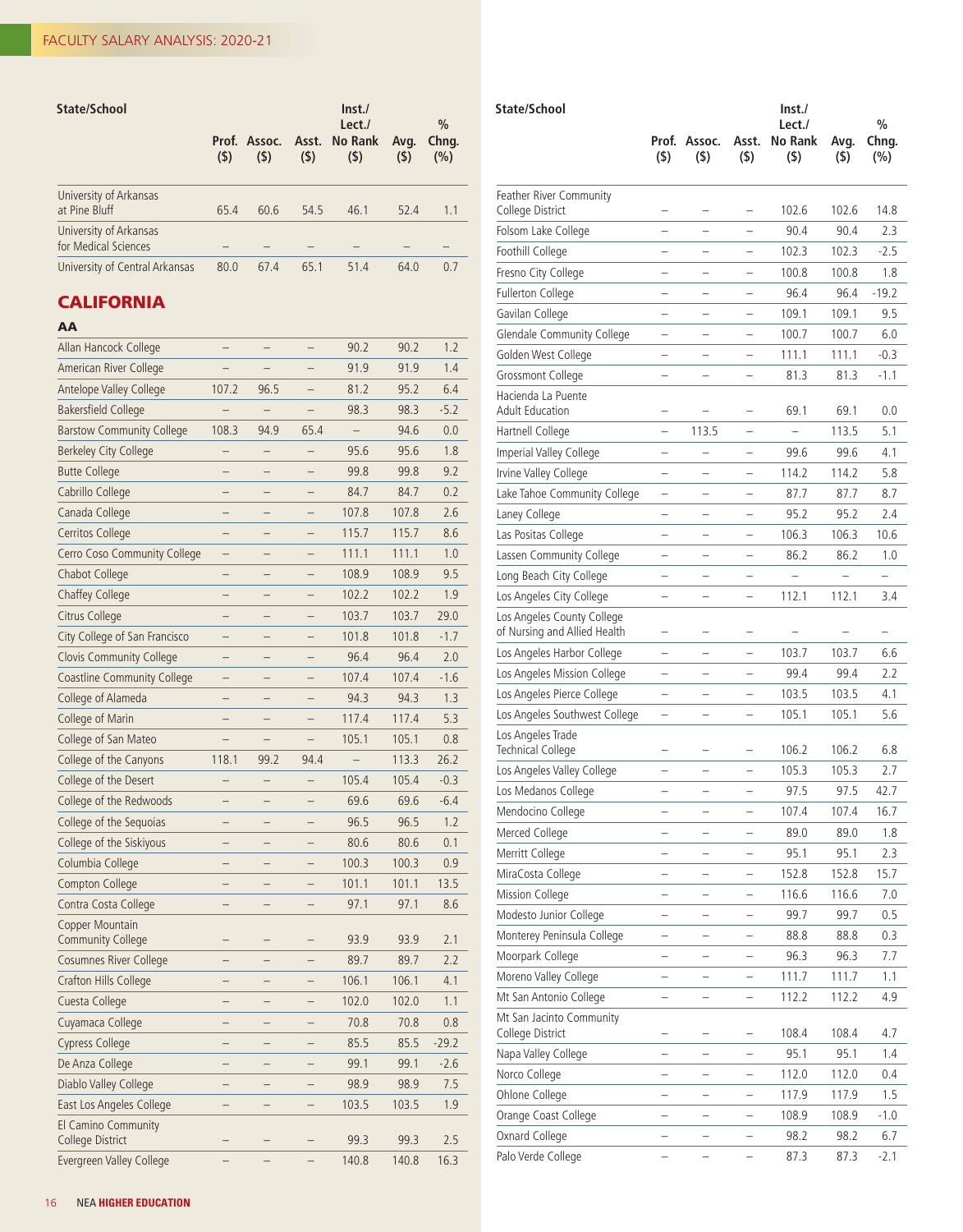| State/School                                               | Prof.<br>$($ \$)         | Assoc.<br>$($ \$)        | Asst.<br>$($ \$)         | $\mathsf{Inst}./$<br>Lect./<br><b>No Rank</b><br>$($ \$) | Avg.<br>(5) | $\%$<br>Chng.<br>(%) |
|------------------------------------------------------------|--------------------------|--------------------------|--------------------------|----------------------------------------------------------|-------------|----------------------|
| Palomar College                                            | $\overline{\phantom{0}}$ | -                        | $\overline{\phantom{0}}$ | 108.7                                                    | 108.7       | 1.2                  |
| Pasadena City College                                      |                          |                          |                          | 98.3                                                     | 98.3        | 7.1                  |
| Peralta Community College<br>System Office                 |                          |                          |                          |                                                          |             |                      |
| Porterville College                                        |                          |                          |                          | 101.7                                                    | 101.7       | $-4.6$               |
| Reedley College                                            |                          |                          |                          | 100.3                                                    | 100.3       | 2.1                  |
| Rio Hondo College                                          | -                        |                          |                          | 103.1                                                    | 103.1       | 2.8                  |
| Riverside City College                                     |                          |                          |                          | 114.9                                                    | 114.9       | 0.2                  |
| Sacramento City College                                    |                          |                          |                          | 90.6                                                     | 90.6        | 1.4                  |
| Saddleback College                                         |                          |                          |                          | 115.8                                                    | 115.8       | 3.9                  |
| San Bernardino Valley College                              |                          |                          |                          | 104.6                                                    | 104.6       | 1.1                  |
| San Diego City College                                     |                          |                          |                          | 93.0                                                     | 93.0        | 2.7                  |
| San Diego Mesa College                                     | $\overline{\phantom{0}}$ |                          |                          | 90.8                                                     | 90.8        | 0.8                  |
| San Diego Miramar College                                  | <sup>-</sup>             |                          | -                        | 91.4                                                     | 91.4        | 1.9                  |
| San Joaquin Delta College                                  | $\overline{\phantom{0}}$ |                          | -                        | 101.9                                                    | 101.9       | 2.1                  |
| San Jose City College                                      |                          |                          |                          | 138.1                                                    | 138.1       | 12.5                 |
| Santa Ana College                                          |                          |                          |                          | 113.0                                                    | 113.0       | 1.9                  |
| Santa Barbara City College                                 | -                        |                          |                          | 102.5                                                    | 102.5       | 11.0                 |
| Santa Monica College                                       |                          |                          |                          | 114.5                                                    | 114.5       | 2.6                  |
| Santa Rosa Junior College                                  |                          |                          |                          | 102.9                                                    | 102.9       | 3.1                  |
| Santiago Canyon College                                    |                          |                          |                          | 117.4                                                    | 117.4       | 4.5                  |
| Shasta College                                             |                          |                          |                          | 88.8                                                     | 88.8        | 2.6                  |
| Sierra College                                             |                          |                          |                          | 73.3                                                     | 73.3        | 3.6                  |
| Skyline College                                            | $\overline{\phantom{0}}$ | $\overline{\phantom{0}}$ |                          | 107.0                                                    | 107.0       | 0.3                  |
| Solano Community College                                   | -                        |                          |                          | 92.8                                                     | 92.8        | 0.9                  |
| Southwestern College                                       | 105.7                    | $\overline{\phantom{0}}$ | 79.7                     | 30.0                                                     | 100.7       | $-0.1$               |
| Taft College                                               | 113.1                    | 93.8                     |                          | 40.9                                                     | 107.5       | 2.0                  |
| Ventura College                                            |                          |                          |                          | 95.4                                                     | 95.4        | 11.2                 |
| Victor Valley College                                      |                          |                          |                          | 95.3                                                     | 95.3        | 40.0                 |
| West Hills College-Coalinga                                | -                        |                          |                          | 106.6                                                    | 106.6       | 2.8                  |
| West Hills College-Lemoore                                 | <sup>-</sup>             |                          |                          | 105.4                                                    | 105.4       | 1.5                  |
| West Los Angeles College                                   |                          |                          |                          | 105.4                                                    | 105.4       | 4.1                  |
| <b>West Valley College</b>                                 |                          |                          |                          | 119.1                                                    | 119.1       | 8.2                  |
| <b>Woodland Community College</b>                          | 99.1                     |                          |                          |                                                          | 99.1        | 22.1                 |
| Yuba College                                               | 106.8                    |                          |                          |                                                          | 106.8       | 37.5                 |
| <b>BA</b>                                                  |                          |                          |                          |                                                          |             |                      |
| Foothill-De Anza Community<br>College District             |                          |                          |                          |                                                          |             |                      |
| Los Angeles Community<br>College District Office           |                          |                          |                          | 116.5                                                    | 116.5       | 10.4                 |
| San Mateo County Community<br>College District Office      |                          |                          |                          |                                                          |             |                      |
| Yosemite Community College<br><b>District Office</b>       |                          |                          |                          | 110.2                                                    | 110.2       | 2.0                  |
| BA+                                                        |                          |                          |                          |                                                          |             |                      |
| California Polytechnic State<br>University-San Luis Obispo | 113.5                    | 100.5                    | 88.0                     | 73.7                                                     | 95.8        | 0.7                  |
| California State University<br>Maritime Academy            | 120.0                    | 96.2                     | 84.3                     | 69.7                                                     | 93.0        | 1.8                  |

| State/School                                                         |                          |                   |              | $\mathsf{Inst}$              |             | $\%$         |
|----------------------------------------------------------------------|--------------------------|-------------------|--------------|------------------------------|-------------|--------------|
|                                                                      | Prof.<br>$($ \$)         | Assoc.<br>$($ \$) | Asst.<br>(5) | Lect./<br>No Rank<br>$($ \$) | Avg.<br>(5) | Chng.<br>(%) |
| California State University-<br>Channel Islands                      | 120.4                    | 102.7             | 87.6         | 71.3                         | 92.8        | 2.6          |
| California State University-Chico                                    | 107.2                    | 90.8              | 78.0         | 65.3                         | 86.1        | $-0.8$       |
| California State University-                                         |                          |                   |              |                              |             |              |
| Dominguez Hills                                                      | 117.2                    | 99.9              | 83.7         | 64.7                         | 90.1        | 0.8          |
| California State University-<br>Monterey Bay                         | 115.0                    | 96.2              | 83.6         | 59.3                         | 90.3        | 3.2          |
| Humboldt State University                                            | 106.0                    | 90.2              | 78.8         | 64.9                         | 88.3        | 0.1          |
| Sonoma State University                                              | 109.0                    | 90.1              | 80.0         | 67.5                         | 94.2        | $-0.1$       |
| Teachers College of San Joaquin                                      | $\overline{\phantom{0}}$ |                   |              | 107.1                        | 107.1       | $-4.4$       |
| DOCTORAL                                                             |                          |                   |              |                              |             |              |
| California State Polytechnic<br>University-Pomona                    | 116.3                    | 98.2              | 86.8         | 66.4                         | 96.2        | $-0.7$       |
| California State University-<br>Bakersfield                          | 113.9                    | 96.9              | 81.2         | 64.3                         | 85.4        | -1.5         |
| California State University-<br>East Bay                             | 112.3                    | 99.4              | 83.7         | 66.3                         | 93.2        | $-0.2$       |
| California State University-<br>Fresno                               | 108.9                    | 92.4              | 80.6         | 64.6                         | 86.1        | -1.1         |
| California State University-<br>Fullerton                            | 110.3                    | 99.1              | 88.2         | 65.9                         | 93.2        | $-0.7$       |
| California State University-<br>Long Beach                           | 111.6                    | 98.3              | 86.3         | 70.4                         | 91.6        | $-1.0$       |
| California State University-<br>Los Angeles                          | 110.9                    | 98.1              | 90.2         | 60.7                         | 90.7        | $-0.3$       |
| California State University-<br>Northridge                           | 107.5                    | 93.9              | 87.3         | 68.5                         | 92.9        | $-0.9$       |
| California State University-<br>Sacramento                           | 105.0                    | 90.1              | 80.0         | 65.0                         | 87.9        | $-0.4$       |
| California State University-<br>San Bernardino                       | 110.1                    | 92.2              | 79.6         | 62.5                         | 88.8        | 1.6          |
| California State University-<br>San Marcos                           | 113.9                    | 97.6              | 87.7         | 63.8                         | 90.4        | -1.0         |
| California State University-<br>Stanislaus                           | 106.1                    | 91.5              | 80.3         | 59.5                         | 86.7        | -0.4         |
| San Diego State University                                           | 123.3                    | 103.8             | 94.4         | 68.2                         | 100.0       | 0.4          |
| San Francisco State University                                       | 116.6                    | 99.7              | 91.9         | 64.7                         | 99.5        | 0.8          |
| San Jose State University                                            | 114.5                    | 101.5             | 90.3         | 69.5                         | 94.6        | $-0.7$       |
| University of California-Berkeley                                    | 215.1                    | 144.8             | 119.2        | 96.6                         | 167.1       | 1.6          |
| University of California-Davis                                       | 183.5                    | 122.7             | 106.3        | 84.5                         | 136.6       | $-0.1$       |
| University of California-Irvine                                      | 192.5                    | 129.4             | 109.9        | 97.8                         | 149.2       | 2.3          |
| University of California-<br>Los Angeles                             | 235.3                    | 151.1             | 115.1        | 94.3                         | 180.7       | 2.0          |
| University of California-Merced                                      | 166.0                    | 121.3             | 102.3        | 69.3                         | 106.6       | 1.8          |
| University of California-Riverside                                   | 179.9                    | 118.2             | 98.6         | 84.6                         | 129.1       | 1.8          |
| University of California-<br>San Diego                               | 202.3                    | 132.5             | 113.8        | 94.0                         | 150.4       | 0.2          |
| University of California-<br>Santa Barbara                           | 203.8                    | 122.1             | 109.9        | 95.5                         | 152.2       | 1.2          |
| University of California-<br>Santa Cruz                              | 179.1                    | 123.2             | 103.0        | 88.8                         | 137.5       | 0.3          |
| University of California-<br>System Administration<br>Central Office |                          |                   |              |                              |             |              |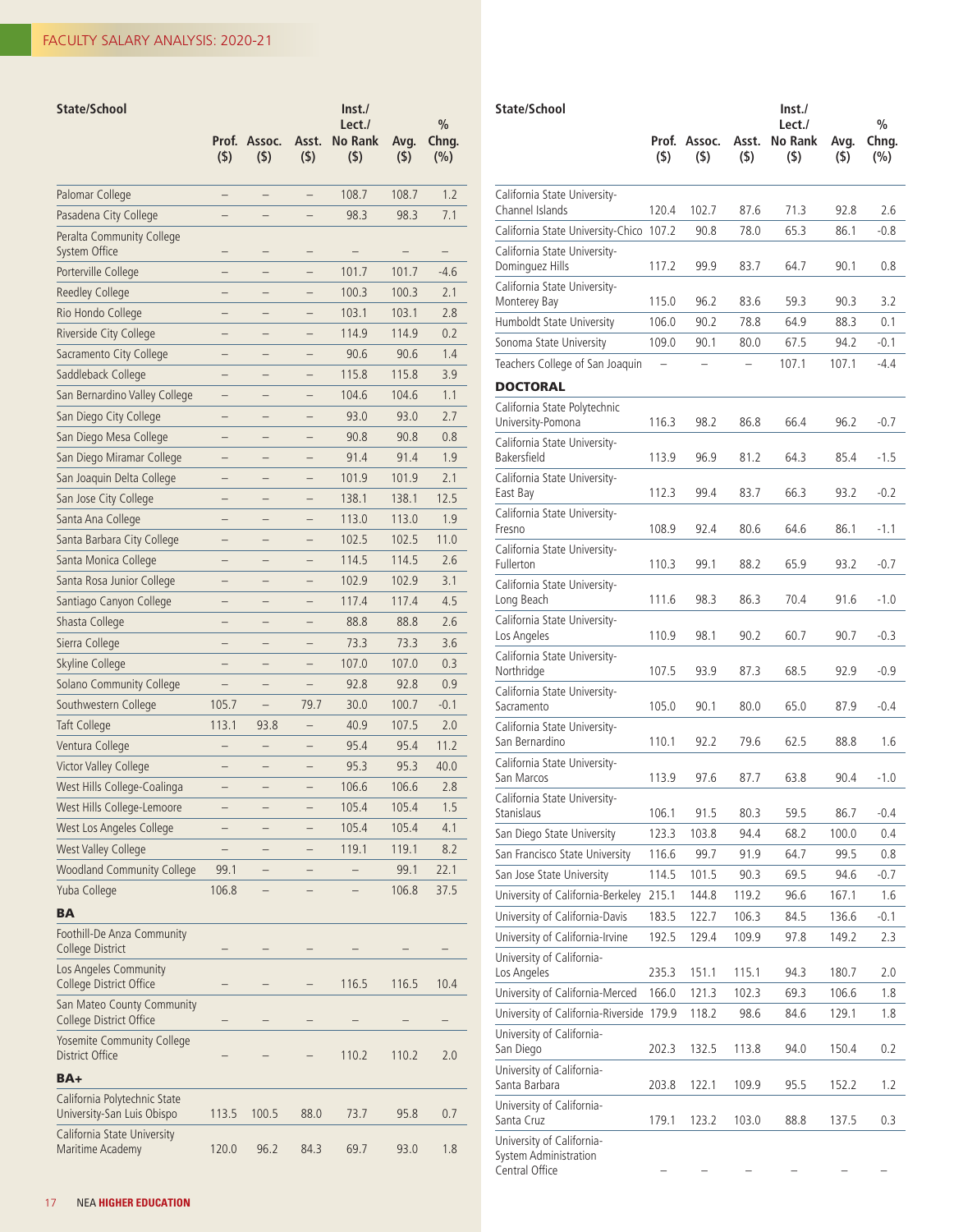| State/School |     |     |     | $\ln$ st./                            |     |               |
|--------------|-----|-----|-----|---------------------------------------|-----|---------------|
|              |     |     |     | Let.                                  |     | $\frac{0}{0}$ |
|              |     |     |     | Prof. Assoc. Asst. No Rank Avg. Chng. |     |               |
|              | (S) | (S) | (5) | (S)                                   | (S) | (%)           |

## COLORADO

# AA

| Aims Community College                                           | 75.4                     | 60.4              | 58.1                     | 56.5 | 64.5  | 1.3    |
|------------------------------------------------------------------|--------------------------|-------------------|--------------------------|------|-------|--------|
| <b>Arapahoe Community College</b>                                | 69.1                     |                   |                          |      | 69.1  | 0.6    |
| Colorado Mountain College                                        | 93.6                     | 79.5              | 77.4                     |      | 89.0  | $-3.4$ |
| Colorado Northwestern<br><b>Community College</b>                |                          |                   |                          | 53.3 | 53.3  | $-2.5$ |
| Community College of Aurora                                      |                          |                   |                          | 61.5 | 61.5  | $-3.3$ |
| Community College of Denver                                      | 72.1                     | 59.1              | 51.8                     | 50.3 | 62.4  | $-1.1$ |
| Front Range Community College                                    | 65.4                     |                   |                          |      | 65.4  | $-1.2$ |
| Lamar Community College                                          | 45.6                     | L,                |                          |      | 45.6  | $-2.9$ |
| Morgan Community College                                         |                          |                   | -                        | 59.4 | 59.4  | $-1.2$ |
| Northeastern Junior College                                      | 61.2                     | 52.4              | 46.7                     | 46.6 | 53.3  | 4.1    |
| Otero Junior College                                             | ÷                        |                   | -                        | 48.6 | 48.6  | $-4.1$ |
| Pikes Peak Community College                                     | $\overline{\phantom{0}}$ |                   |                          | 59.9 | 59.9  | $-1.3$ |
| <b>Pueblo Community College</b>                                  | $\overline{\phantom{0}}$ |                   |                          | 58.3 | 58.3  | $-1.6$ |
| Red Rocks Community College                                      | -                        |                   |                          | 60.0 | 60.0  | $-1.3$ |
| Trinidad State Junior College                                    |                          |                   |                          | 48.3 | 48.3  | 5.5    |
| <b>BA</b>                                                        |                          |                   |                          |      |       |        |
| United States Air Force Academy                                  |                          | $\qquad \qquad -$ | $\overline{\phantom{0}}$ |      |       |        |
| BA+                                                              |                          |                   |                          |      |       |        |
| Colorado State University-<br><b>Global Campus</b>               |                          |                   |                          |      |       |        |
| Fort Lewis College                                               | 82.1                     | 67.1              | 59.9                     | 44.4 | 65.6  | $-0.5$ |
| Metropolitan State University<br>of Denver                       | 101.5                    | 71.8              | 67.2                     | 77.6 | 91.2  | 2.8    |
| Western Colorado University                                      | 74.5                     | 63.5              | 60.3                     | 44.4 | 59.6  | $-2.2$ |
| <b>DOCTORAL</b>                                                  |                          |                   |                          |      |       |        |
| <b>Adams State University</b>                                    | 68.6                     | 67.1              | 62.6                     | 49.4 | 57.1  | 0.7    |
| Colorado Mesa University                                         | 83.6                     | 70.2              | 63.6                     | 50.6 | 63.3  | 2.9    |
| Colorado School of Mines                                         | 145.4                    | 109.7             | 94.0                     | 85.7 | 111.3 | 2.4    |
| Colorado State University Pueblo                                 | 85.9                     | 68.8              | 61.0                     | 38.1 | 64.4  | 1.7    |
| Colorado State University-<br><b>Fort Collins</b>                | 129.0                    | 98.6              | 83.9                     | 59.2 | 98.3  | $-0.6$ |
| University of Colorado Boulder                                   | 137.6                    | 99.0              | 99.7                     | 64.4 | 101.6 | $-5.1$ |
| University of Colorado<br>Colorado Springs                       | 108.1                    | 87.3              | 73.0                     | 52.6 | 73.8  | $-3.9$ |
| University of Colorado Denver/<br><b>Anschutz Medical Campus</b> | 112.9                    | 91.3              | 80.9                     | 63.7 | 85.7  | $-5.6$ |
| University of Northern Colorado                                  | 87.5                     | 64.1              | 59.5                     | 47.8 | 71.0  | 0.3    |

## **CONNECTICUT**

#### AA

| <b>Asnuntuck Community College</b> | 91.8  | 72.2 | 68.8 | 65.0 | 79.5 | 5.3  |
|------------------------------------|-------|------|------|------|------|------|
| Capital Community College          | 94.5  | 79.O | 69.7 | 61.4 | 84.8 | 9.5  |
| <b>Gateway Community College</b>   | 103.9 | 93.0 | 76.6 | 68.5 | 93.0 | 13.4 |
| Housatonic Community College       | 94.1  | 76.9 | 69.6 | 62.9 | 81.5 | 5.7  |
| Manchester Community College       | 97.0  | 74.1 | 67.5 | 61.0 | 86.8 | 6.4  |
| Middlesex Community College        | 96.9  | 82.1 | 75.6 | 75.3 | 91.5 | 10.7 |

| State/School                                   | Prof. | Assoc. | Asst. | Inst.<br>Lect./<br><b>No Rank</b> | Avg.  | $\%$<br>Chng. |
|------------------------------------------------|-------|--------|-------|-----------------------------------|-------|---------------|
|                                                | (5)   | (5)    | (5)   | $($ \$)                           | (5)   | (%)           |
| Naugatuck Valley<br>Community College          | 96.6  | 81.2   | 68.7  | 64.1                              | 89.4  | 6.0           |
| Northwestern Connecticut<br>Community College  | 99.9  | 74.9   | 69.5  | 62.0                              | 85.8  | 4.2           |
| Norwalk Community College                      | 97.4  | 77.1   | 68.6  | 63.0                              | 89.5  | 5.3           |
| Quinebaug Valley<br>Community College          | 89.6  | 73.4   | 67.8  | 64.4                              | 82.4  | 4.3           |
| Three Rivers Community College                 | 92.2  | 79.3   | 70.0  | 64.1                              | 84.8  | 8.0           |
| <b>Tunxis Community College</b>                | 95.8  | 73.6   | 68.3  | 67.4                              | 85.0  | 1.9           |
| <b>BA</b>                                      |       |        |       |                                   |       |               |
| United States Coast Guard<br>Academy           | 147.7 | 131.8  | 108.0 | 95.1                              | 122.5 | $-0.1$        |
| BA+                                            |       |        |       |                                   |       |               |
| Eastern Connecticut State<br>University        | 109.2 | 84.4   | 73.3  | 66.5                              | 93.3  | 6.5           |
| <b>DOCTORAL</b>                                |       |        |       |                                   |       |               |
| <b>Central Connecticut State</b><br>University | 114.4 | 90.6   | 76.1  | 63.5                              | 98.5  | 4.8           |
| Southern Connecticut State<br>University       | 113.1 | 89.8   | 77.8  | 64.2                              | 96.6  | 5.8           |
| University of Connecticut                      | 163.7 | 111.0  | 92.3  | 83.8                              | 121.7 | 3.8           |
| Western Connecticut State<br>University        | 112.6 | 92.0   | 75.9  | 69.1                              | 97.4  | 3.8           |

## DELAWARE

| AA                                            |       |       |      |      |      |        |
|-----------------------------------------------|-------|-------|------|------|------|--------|
| Delaware Technical Community<br>College-Terry |       |       |      | 72 7 | 72 7 | በ ዓ    |
| <b>DOCTORAL</b>                               |       |       |      |      |      |        |
| Delaware State University                     | 93.2  | 79.1  | 65.6 | 57.0 | 76.4 | 1.1    |
| University of Delaware                        | 160.1 | 112.5 | 98.1 | 79.8 | 1211 | $-0.2$ |

## DISTRICT OF COLUMBIA

#### **DOCTORAL**

| University of the District |  |                                |  |
|----------------------------|--|--------------------------------|--|
| of Columbia                |  | 112.9 89.1 75.5 67.7 88.1 12.8 |  |

## FLORIDA

## AA Broward College 76.3 64.6 54.1 57.6 61.9 0.1 Chipola College 69.7 60.8 57.3 52.3 57.6 0.6 College of Central Florida 63.4 55.1 49.4 51.9 54.2 0.8 Daytona State College 66.9 58.4 52.9 46.2 61.4 0.3 Eastern Florida State College 67.6 62.5 53.0 46.0 54.5 -2.1 Florida Gateway College – – 66.9 53.0 53.3 1.8 Florida SouthWestern State College – – – 59.4 59.4 5.7 Florida State College at Jacksonville – – – 56.7 56.7 -0.1 Gulf Coast State College 65.9 57.9 50.7 44.2 54.7 -1.3 Hillsborough Community College 73.5 67.0 59.7 51.5 60.5 -0.7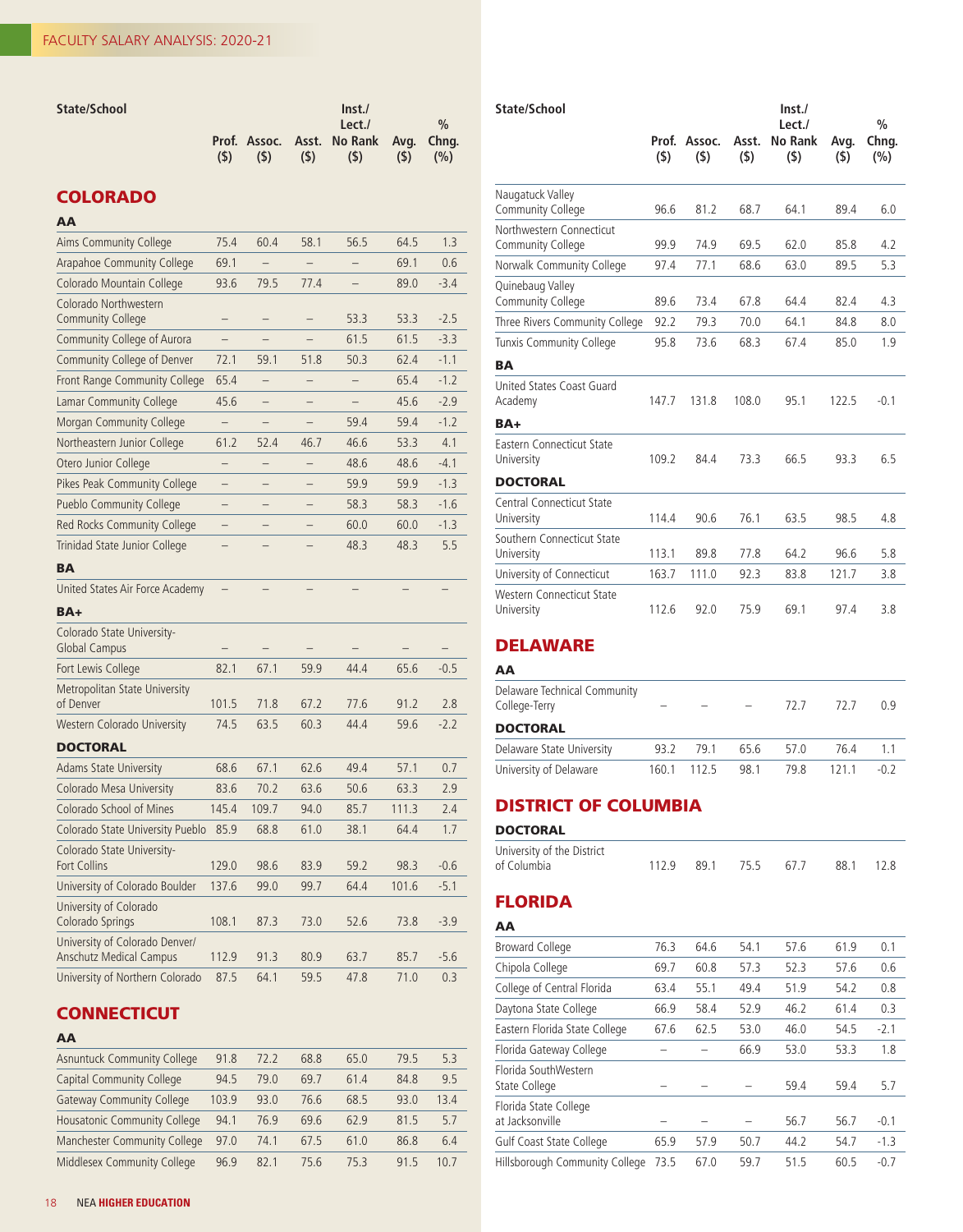| State/School                                             | Prof.                    | Assoc.                   | Asst.             | $\ln$ st./<br>Lect./<br><b>No Rank</b> | Avg.  | $\frac{0}{0}$<br>Chng.   |
|----------------------------------------------------------|--------------------------|--------------------------|-------------------|----------------------------------------|-------|--------------------------|
|                                                          | (5)                      | (5)                      | (5)               | (5)                                    | (5)   | (%)                      |
| Indian River State College                               |                          |                          |                   |                                        |       |                          |
| Lake-Sumter State College                                | 55.7                     | 55.3                     | 49.5              | 45.3                                   | 48.4  | 1.0                      |
| Miami Dade College                                       | 89.7                     | 76.3                     | 65.9              | 57.4                                   | 74.3  | $-1.6$                   |
| North Florida College                                    | $\qquad \qquad -$        | $\qquad \qquad -$        | $\qquad \qquad -$ | 49.8                                   | 49.8  | $-0.5$                   |
| Northwest Florida State College                          | 62.2                     | $\overline{\phantom{0}}$ | 49.2              | 49.9                                   | 55.9  | $-1.4$                   |
| Palm Beach State College                                 | 64.2                     | 56.4                     | 54.8              | 55.0                                   | 56.8  | $-0.7$                   |
| Pasco-Hernando State College                             | 66.8                     | 55.7                     | 50.6              | 46.9                                   | 53.9  | $-0.8$                   |
| Pensacola State College                                  | 57.3                     | 49.5                     | 45.3              | 40.8                                   | 47.7  | 0.9                      |
| Polk State College                                       |                          | —                        | -                 | 56.4                                   | 56.4  | $-0.1$                   |
| Saint Johns River State College                          | 49.1                     | -                        | -                 | 47.8                                   | 48.0  | $-0.6$                   |
| Santa Fe College                                         | $\overline{\phantom{0}}$ |                          |                   | 53.4                                   | 53.4  | $-1.4$                   |
| Seminole State College of Florida                        | $\qquad \qquad -$        |                          |                   | 65.9                                   | 65.9  | $-0.6$                   |
| South Florida State College                              |                          |                          |                   | 53.7                                   | 53.7  | $-1.5$                   |
| St Petersburg College                                    |                          |                          |                   | 66.4                                   | 66.4  | $-0.3$                   |
| State College of Florida-<br>Manatee-Sarasota            | 70.5                     | 60.5                     | 52.2              | 53.0                                   | 59.5  | $-2.1$                   |
| Tallahassee Community College                            | 63.0                     | 50.7                     | 48.5              | 47.7                                   | 55.8  | 1.2                      |
| The College of the Florida Keys                          | 69.7                     | 68.3                     | 63.6              | 57.5                                   | 66.6  | $\overline{\phantom{0}}$ |
| Valencia College                                         |                          |                          |                   | 69.1                                   | 69.1  | 2.2                      |
| BA                                                       |                          |                          |                   |                                        |       |                          |
| University of Florida-Online                             |                          |                          |                   | 53.3                                   | 53.3  | $-12.3$                  |
| $BA+$                                                    |                          |                          |                   |                                        |       |                          |
| Florida Polytechnic University                           | 144.7                    | 98.6                     | 74.7              | 59.9                                   | 80.7  | 0.4                      |
| New College of Florida                                   | 95.1                     | 79.6                     | 65.6              | 62.7                                   | 77.2  | $-0.2$                   |
| <b>DOCTORAL</b>                                          |                          |                          |                   |                                        |       |                          |
| Florida Agricultural and<br><b>Mechanical University</b> | 106.4                    | 79.4                     | 69.8              | 48.8                                   | 76.7  | 1.0                      |
| Florida Atlantic University                              | 116.6                    | 93.5                     | 79.8              | 62.6                                   | 90.2  | 3.6                      |
| Florida Gulf Coast University                            | 108.1                    | 83.7                     | 73.7              | 53.8                                   | 77.3  | 3.7                      |
| Florida International University                         | 141.9                    | 100.7                    | 91.7              | 72.8                                   | 100.6 | 2.0                      |
| Florida State University                                 | 138.5                    | 102.6                    | 92.4              | 77.0                                   | 109.6 | 1.7                      |
| The University of West Florida                           | 110.4                    | 87.2                     | 75.9              | 57.5                                   | 81.7  | 3.5                      |
| University of Central Florida                            | 146.0                    | 103.3                    | 83.6              | 67.0                                   | 96.4  | 1.6                      |
| University of Florida                                    | 156.0                    | 107.7                    | 94.7              | 69.4                                   | 115.4 | 0.7                      |
| University of North Florida                              | 104.4                    | 82.7                     | 71.9              | 53.9                                   | 77.3  | 4.4                      |
| University of South Florida                              | 135.3                    | 97.5                     | 88.5              | 65.1                                   | 99.0  | 1.3                      |
|                                                          |                          |                          |                   |                                        |       |                          |

## GEORGIA

| AA                                           |      |      |      |      |      |        |
|----------------------------------------------|------|------|------|------|------|--------|
| Abraham Baldwin<br>Agricultural College      | 65.0 | 56.6 | 57.9 | 47.7 | 57.2 | $-0.1$ |
| Albany Technical College                     |      |      |      | 50.0 | 50.0 | 11.7   |
| <b>Athens Technical College</b>              |      |      |      | 56.0 | 56.0 | $-0.7$ |
| Atlanta Metropolitan<br><b>State College</b> | 62.3 | 56.5 | 52.1 | 41.3 | 50.4 | 1.6    |
| Atlanta Technical College                    |      |      |      | 42.3 | 42.3 | 5.5    |
| Augusta Technical College                    |      |      |      |      |      |        |
| Central Georgia Technical College            |      |      |      | 52.2 | 52.2 | 1.9    |
| Chattahoochee Technical College              |      |      |      | 47.5 | 47.5 | 6.1    |

| State/School                                    | Prof.<br>$($ \$)                                     | Assoc.<br>(5)                 | Asst.<br>(5)             | $\mathsf{Inst}$<br>Lect./<br><b>No Rank</b><br>$($ \$) | Avg.<br>(\$)             | %<br>Chng.<br>(%)             |
|-------------------------------------------------|------------------------------------------------------|-------------------------------|--------------------------|--------------------------------------------------------|--------------------------|-------------------------------|
| Coastal Pines Technical College                 | $\qquad \qquad -$                                    | $\overline{\phantom{0}}$      | $\overline{\phantom{0}}$ | 40.8                                                   | 40.8                     | 1.9                           |
| Columbus Technical College                      |                                                      |                               |                          |                                                        |                          |                               |
| East Georgia State College                      | 61.8                                                 | 49.9                          | 44.2                     | 40.8                                                   | 51.1                     | 2.0                           |
| Georgia Highlands College                       | 60.2                                                 | 51.1                          | 47.1                     | 43.2                                                   | 51.0                     | 0.7                           |
| Georgia Military College                        | -                                                    | $\overline{\phantom{0}}$      | $\overline{\phantom{0}}$ | -                                                      | -                        | $\overline{\phantom{0}}$      |
| Georgia Northwestern<br>Technical College       |                                                      |                               |                          | 54.0                                                   | 54.0                     | $-1.8$                        |
| Georgia Piedmont<br>Technical College           |                                                      |                               |                          |                                                        |                          |                               |
| Georgia State University-<br>Perimeter College  | 69.1                                                 | 57.9                          | 50.7                     | 46.4                                                   | 53.3                     | 3.1                           |
| Gordon State College                            | 67.6                                                 | 55.7                          | 49.2                     | 38.4                                                   | 56.1                     | $-1.4$                        |
| <b>Gwinnett Technical College</b>               | $\overline{\phantom{0}}$                             | $\overline{\phantom{0}}$      | $\overline{\phantom{0}}$ | 48.4                                                   | 48.4                     | 0.6                           |
| Lanier Technical College                        | $\overline{\phantom{0}}$                             | $\overline{\phantom{0}}$      | $\overline{\phantom{0}}$ | $\overline{\phantom{0}}$                               | $\overline{\phantom{0}}$ | $\overline{\phantom{0}}$      |
| North Georgia Technical College                 | $\overline{\phantom{0}}$                             |                               | -                        | 41.4                                                   | 41.4                     | $-29.3$                       |
| Oconee Fall Line Technical College              | -                                                    |                               |                          | $\overline{\phantom{0}}$                               |                          | $\overline{\phantom{0}}$      |
| Ogeechee Technical College                      |                                                      |                               |                          |                                                        |                          |                               |
| Savannah Technical College                      |                                                      |                               |                          | 46.3                                                   | 46.3                     | 2.3                           |
| South Georgia State College                     | 59.4                                                 | 56.5                          | 47.9                     | 43.3                                                   | 51.6                     | 4.5                           |
| South Georgia Technical College                 |                                                      |                               |                          |                                                        |                          |                               |
| Southeastern Technical College                  | $\overline{\phantom{0}}$<br>$\overline{\phantom{0}}$ | -<br>$\overline{\phantom{0}}$ | -                        | $\overline{\phantom{0}}$<br>$\overline{\phantom{0}}$   | $\overline{\phantom{0}}$ | -<br>$\overline{\phantom{0}}$ |
| Southern Crescent                               |                                                      |                               |                          |                                                        |                          |                               |
| Technical College<br>Southern Regional          |                                                      |                               |                          | 35.6                                                   | 35.6                     |                               |
| Technical College                               |                                                      |                               |                          | 47.2                                                   | 47.2                     | $-3.7$                        |
| West Georgia Technical College                  | -                                                    | L.                            | $\overline{\phantom{0}}$ | 43.1                                                   | 43.1                     | 1.2                           |
| Wiregrass Georgia<br>Technical College          |                                                      |                               |                          | 37.1                                                   | 37.1                     | 7.8                           |
| BА                                              |                                                      |                               |                          |                                                        |                          |                               |
| College of Coastal Georgia                      | 76.5                                                 | 72.0                          | 60.2                     | 52.4                                                   | 63.7                     | 1.5                           |
| Dalton State College                            | 68.7                                                 | 59.6                          | 60.5                     | 48.0                                                   | 60.3                     | 2.2                           |
| Georgia Gwinnett College                        | 91.2                                                 | 73.3                          | 69.2                     | 51.2                                                   | 71.4                     | $-0.1$                        |
| BA+                                             |                                                      |                               |                          |                                                        |                          |                               |
| Albany State University                         | 70.3                                                 | 59.1                          | 56.2                     | 50.5                                                   | 59.6                     | 0.4                           |
| Clayton State University                        | 77.2                                                 | 67.6                          | 63.6                     | 53.1                                                   | 66.0                     | 0.4                           |
| Fort Valley State University                    | 70.5                                                 | 61.8                          | 57.3                     | 45.1                                                   | 60.8                     | 0.9                           |
| Georgia Southwestern<br><b>State University</b> | 69.7                                                 | 70.0                          | 61.4                     | 51.1                                                   | 62.8                     | 0.1                           |
| Middle Georgia State University                 | 74.5                                                 | 61.1                          | 58.2                     | 48.5                                                   | 60.6                     | 0.3                           |
| Savannah State University                       | 82.8                                                 | 63.7                          | 60.9                     | 48.9                                                   | 63.2                     | 0.0                           |
| <b>DOCTORAL</b>                                 |                                                      |                               |                          |                                                        |                          |                               |
| Augusta University                              | 96.5                                                 | 70.5                          | 70.2                     | 51.7                                                   | 70.8                     | 0.9                           |
| Columbus State University                       | 83.0                                                 | 71.5                          | 62.1                     | 50.2                                                   | 68.8                     | 0.5                           |
| Georgia College &<br><b>State University</b>    | 89.7                                                 | 72.0                          | 66.8                     | 54.0                                                   | 71.8                     | 3.2                           |
| Georgia Institute of Technology-<br>Main Campus | 161.9                                                | 118.1                         | 109.7                    | 78.1                                                   | 128.5                    | 3.3                           |
| Georgia Southern University                     | 89.7                                                 | 78.8                          | 72.0                     | 52.2                                                   | 72.8                     | 1.8                           |
| Georgia State University                        | 142.4                                                | 92.8                          | 87.9                     | 57.9                                                   | 96.5                     | 2.3                           |
| Kennesaw State University                       | 94.7                                                 | 76.1                          | 71.1                     | 53.9                                                   | 73.0                     | 2.0                           |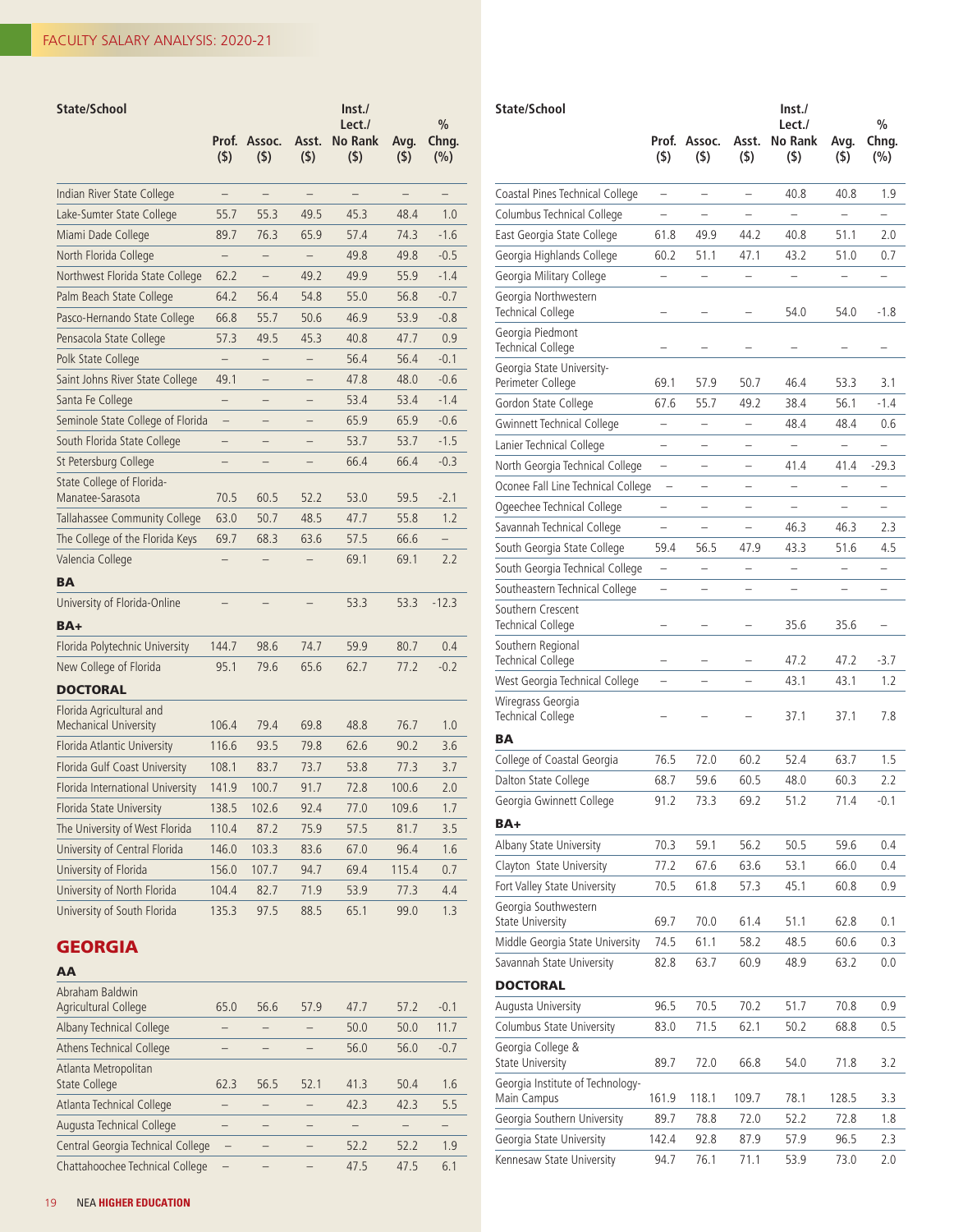| State/School                | (5)   | Prof. Assoc.<br>(5) | $($ \$) | Inst.<br>Lect./<br>Asst. No Rank<br>(5) | Avg.<br>(5) | $\frac{0}{0}$<br>Chng.<br>(%) |
|-----------------------------|-------|---------------------|---------|-----------------------------------------|-------------|-------------------------------|
| University of Georgia       | 140.3 | 102.5               | 97.4    | 74.3                                    | 107.5       | 0.3                           |
| University of North Georgia | 82.5  | 70.3                | 63.5    | 45.7                                    | 62.4        | 1.5                           |
| University of West Georgia  | 86.7  | 68.1                | 61.7    | 47.9                                    | 65.3        | 1.8                           |
| Valdosta State University   | 81.4  | 68.9                | 64.4    | 48.2                                    | 67.3        | $-1.3$                        |

## HAWAII

#### AA

| Hawaii Community College             | 102.6 | 88.4  | 74.3 | 65.1 | 76.9  | 2.9 |
|--------------------------------------|-------|-------|------|------|-------|-----|
| Honolulu Community College           | 101.8 | 85.6  | 74.8 | 61.7 | 79.4  | 4.4 |
| Kapiolani Community College          | 101.1 | 85.8  | 76.4 | 68.4 | 82.0  | 3.3 |
| Kauai Community College              | 101.0 | 87.0  | 81.8 | 61.5 | 82.0  | 4.4 |
| Leeward Community College            | 100.8 | 84.3  | 75.1 | 62.5 | 79.9  | 3.7 |
| University of Hawaii<br>Maui College | 97.3  | 90.5  | 74.9 | 65.0 | 77.7  | 2.9 |
| <b>Windward Community College</b>    | 104.0 | 83.2  | 71.6 | 64.1 | 81.2  | 4.6 |
| <b>BA</b>                            |       |       |      |      |       |     |
| University of Hawaii-West Oahu       | 110.0 | 90.2  | 79.6 | 67.1 | 89.2  | 3.0 |
| <b>DOCTORAL</b>                      |       |       |      |      |       |     |
| University of Hawaii at Hilo         | 106.7 | 89.4  | 87.2 | 67.4 | 92.3  | 4.6 |
| University of Hawaii at Manoa        | 142.0 | 106.3 | 93.9 | 72.4 | 111.8 | 1.7 |

## IDAHO

## AA

| College of Eastern Idaho      |       |      |      | 54.9 | 54.9 | $-1.7$ |
|-------------------------------|-------|------|------|------|------|--------|
| College of Southern Idaho     | 64.9  | 55.7 | 51.2 | 46.5 | 56.2 | 2.2    |
| College of Western Idaho      |       | 58.4 | 53.1 | 51.2 | 53.4 | $-1.9$ |
| North Idaho College           | 65.1  | 60.5 | 55.2 |      | 59.9 | $-0.4$ |
| BA                            |       |      |      |      |      |        |
| Lewis-Clark State College     | 71.7  | 59.8 | 49.9 | 46.5 | 58.6 | 0.0    |
| <b>DOCTORAL</b>               |       |      |      |      |      |        |
| <b>Boise State University</b> | 95.6  | 83.6 | 75.9 | 49.1 | 76.8 | 1.1    |
| Idaho State University        | 95.1  | 74.1 | 67.5 | 49.0 | 70.1 | 0.6    |
| University of Idaho           | 111.2 | 86.0 | 72.9 | 59.8 | 86.1 | $-1.3$ |

## ILLINOIS

| <b>Black Hawk College</b>                              | 73.3  | 60.1  | 53.9 | 46.9 | 63.1 | 2.0 |
|--------------------------------------------------------|-------|-------|------|------|------|-----|
| Carl Sandburg College                                  |       |       |      | 59.5 | 59.5 | 0.4 |
| City Colleges of Chicago-<br>Harold Washington College | 108.0 | 98.6  | 89.2 | 78.2 | 92.0 | 4.8 |
| City Colleges of Chicago-<br>Harry S Truman College    | 119.3 | 103.9 | 94.8 | 78.7 | 90.4 | 2.8 |
| City Colleges of Chicago-<br>Kennedy-King College      | 111.9 | 97.6  | 82.4 | 78.5 | 86.5 | 4.4 |
| City Colleges of Chicago-<br>Malcolm X College         | 112.8 | 110.5 | 88.9 | 84.4 | 89.0 | 1.9 |
| City Colleges of Chicago-<br>Olive-Harvey College      | 107.1 | 107.6 | 93.6 | 84.5 | 95.6 | 6.0 |
| City Colleges of Chicago-<br>Richard J Daley College   | 123.0 | 96.1  | 90.5 | 80.5 | 89.3 | 4.4 |

| State/School                                       |                          |                          |                          | $\mathsf{Inst}$<br>Lect./ |                 | $\frac{0}{0}$    |
|----------------------------------------------------|--------------------------|--------------------------|--------------------------|---------------------------|-----------------|------------------|
|                                                    | Prof.<br>$($ \$)         | Assoc.<br>$($ \$)        | Asst.<br>$($ \$)         | No Rank<br>$($ \$)        | Avg.<br>$($ \$) | Chng.<br>$(\% )$ |
| City Colleges of Chicago-<br>Wilbur Wright College | 109.6                    | 101.7                    | 90.3                     | 77.3                      | 95.7            | 5.5              |
| College of DuPage                                  | 132.6                    | 98.4                     | 79.4                     | 65.5                      | 108.6           | 10.7             |
| College of Lake County                             |                          |                          |                          | 104.8                     | 104.8           | 0.1              |
| Danville Area                                      |                          |                          |                          |                           |                 |                  |
| Community College                                  | 61.7                     | $\overline{\phantom{0}}$ | $\overline{\phantom{0}}$ | 59.5                      | 60.5            | 4.5              |
| Elgin Community College                            | 121.7                    | 98.5                     | 82.9                     | 61.2                      | 100.7           | 2.2              |
| Frontier Community College                         | $\overline{\phantom{0}}$ | 67.8                     | 63.1                     | 51.5                      | 60.8            | 1.9              |
| Heartland Community College                        | 74.4                     | 61.0                     | 54.2                     | 52.8                      | 65.6            | -3.6             |
| <b>Highland Community College</b>                  |                          |                          |                          | 83.6                      | 83.6            | 5.2              |
| Illinois Central College                           | 76.5                     | 62.8                     | 57.4                     | 54.0                      | 70.2            | 0.6              |
| Illinois Valley Community College                  | -                        |                          | $\overline{\phantom{0}}$ | 73.9                      | 73.9            | 1.6              |
| John A Logan College                               | 89.7                     | 73.2                     | 70.2                     | 61.2                      | 70.9            | 3.3              |
| John Wood Community College                        | 75.3                     | 72.2                     | 58.2                     | 48.4                      | 58.4            | 2.0              |
| Joliet Junior College                              |                          |                          |                          | 102.8                     | 102.8           | 3.4              |
| Kankakee Community College                         | 71.8                     |                          | 55.4                     | 51.9                      | 69.6            | 0.6              |
| Kaskaskia College                                  | 93.7                     | 82.0                     | 72.4                     | $\overline{\phantom{0}}$  | 82.3            | 3.3              |
| Kishwaukee College                                 | -                        | -                        | -                        | 65.4                      | 65.4            | 2.4              |
| Lake Land College                                  | $\overline{\phantom{0}}$ |                          | $\overline{\phantom{0}}$ | 59.7                      | 59.7            | 0.9              |
| Lewis and Clark<br>Community College               | 90.9                     | 71.3                     | 62.8                     | 52.9                      | 78.2            | 0.5              |
| Lincoln Land Community College                     | 98.1                     | 75.3                     | 73.9                     | 60.1                      | 88.5            | 2.7              |
| Lincoln Trail College                              | 82.7                     | 59.1                     | 62.3                     | 49.9                      | 58.8            | 1.1              |
| McHenry County College                             |                          |                          |                          | 98.2                      | 98.2            | 2.4              |
| Moraine Valley<br>Community College                | 88.9                     | 77.0                     | 69.9                     | 62.4                      | 77.6            | 3.7              |
| Morton College                                     |                          |                          |                          | 75.3                      | 75.3            | 1.0              |
| Oakton Community College                           | 99.3                     | 73.4                     | 66.1                     | 63.0                      | 88.7            | -2.2             |
| Olney Central College                              | 71.9                     | 65.6                     | 58.8                     | 49.5                      | 58.4            | $-0.4$           |
| Parkland College                                   | 92.4                     | 78.3                     | 76.0                     | 52.3                      | 78.7            | 1.4              |
| Prairie State College                              | 91.8                     | 72.6                     | 64.4                     | $\overline{\phantom{0}}$  | 77.0            | 1.6              |
| Rend Lake College                                  | 73.0                     | 59.6                     |                          | 66.2                      | 71.2            | 4.6              |
| <b>Richland Community College</b>                  | 70.4                     | 65.1                     | 58.4                     | 55.7                      | 63.8            | $-0.3$           |
| Rock Valley College                                | 81.7                     | 67.6                     | 61.1                     | 57.8                      | 71.2            | $-2.0$           |
| Sauk Valley Community College                      | 69.3                     | 63.8                     | 54.7                     | 53.0                      | 60.4            | 5.4              |
| Shawnee Community College                          | -                        | -                        |                          | 67.5                      | 67.5            | $-3.1$           |
| South Suburban College                             |                          |                          |                          | 70.0                      | 70.0            | $-3.0$           |
| Southeastern Illinois College                      |                          |                          |                          | 58.5                      | 58.5            | 0.6              |
| Southwestern Illinois College                      | 86.0                     | 73.9                     | 64.8                     | 55.7                      | 68.3            | $-0.5$           |
| Spoon River College                                | $\overline{\phantom{0}}$ | -                        | -                        | 59.9                      | 59.9            | 4.5              |
| Triton College                                     |                          |                          |                          | 70.6                      | 70.6            | 0.3              |
| Wabash Valley College                              | 85.1                     | 73.9                     | 65.1                     | 55.4                      | 65.0            | 3.3              |
| Waubonsee Community College                        | 111.8                    | 88.0                     | 81.0                     | 69.8                      | 90.7            | 4.5              |
| William Rainey Harper College                      | 115.1                    | 93.8                     | 71.2                     | 59.6                      | 92.8            | 2.4              |
| BA+                                                |                          |                          |                          |                           |                 |                  |
| Eastern Illinois University                        | 96.2                     | 78.9                     | 76.7                     | 54.1                      | 76.2            | 2.2              |
| Northeastern Illinois University                   | 97.4                     | 82.6                     | 73.7                     | 50.4                      | 76.6            | 3.0              |
| <b>DOCTORAL</b>                                    |                          |                          |                          |                           |                 |                  |
| Chicago State University                           | 88.0                     | 77.9                     | 71.4                     | 50.4                      | 73.6            | 6.5              |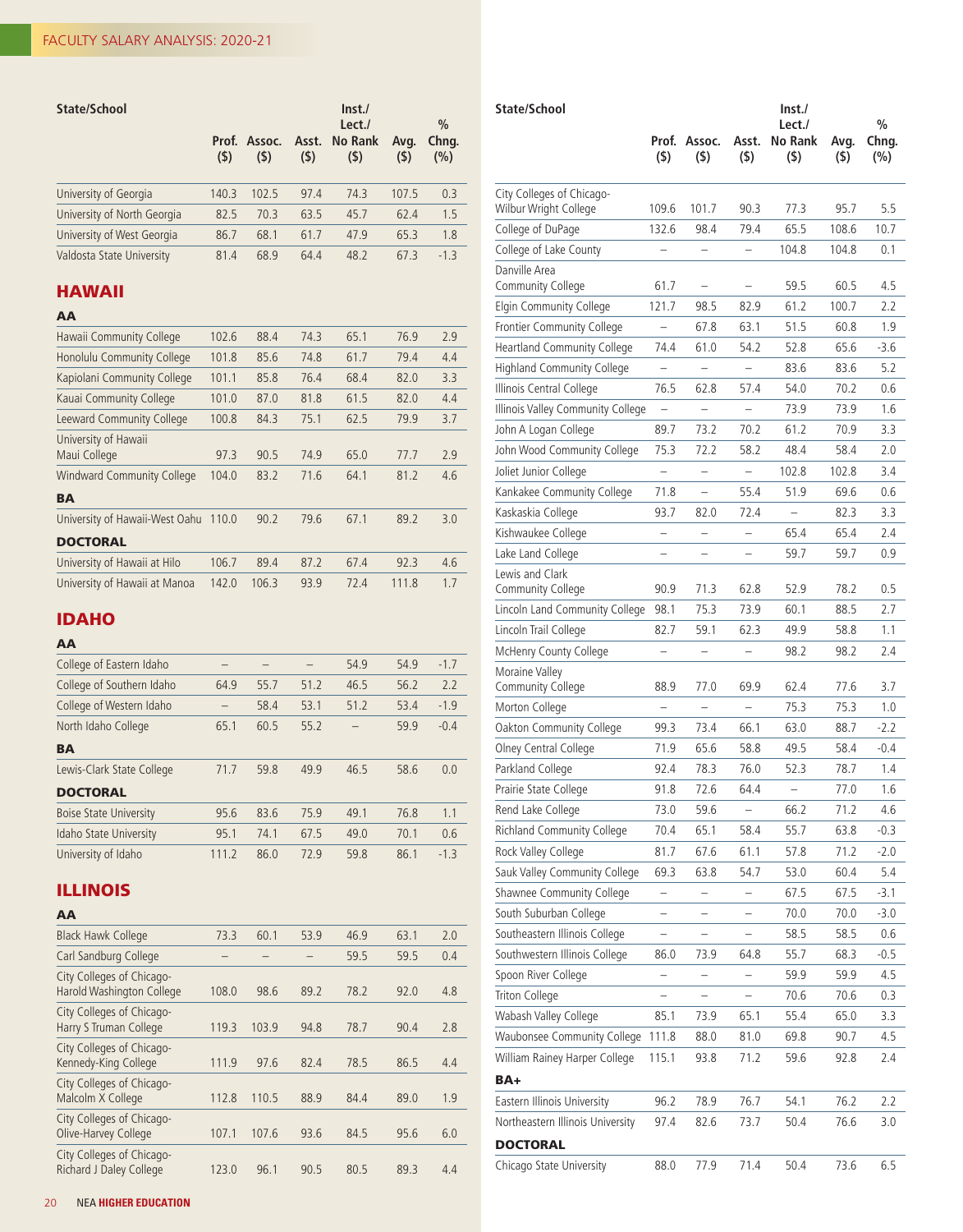| State/School                                  | Prof.<br>(5) | Assoc.<br>(5) | Asst.<br>(5) | $\ln$ st./<br>Lect./<br><b>No Rank</b><br>(5) | Avg.<br>(5) | $\frac{0}{0}$<br>Chng.<br>(%) |
|-----------------------------------------------|--------------|---------------|--------------|-----------------------------------------------|-------------|-------------------------------|
| <b>Governors State University</b>             | 107.2        | 87.3          | 75.0         |                                               | 85.8        | 2.8                           |
| Illinois State University                     | 98.7         | 83.4          | 76.8         | 48.0                                          | 78.4        | 2.1                           |
| Northern Illinois University                  | 103.1        | 86.8          | 87.2         | 47.4                                          | 82.3        | 7.2                           |
| Southern Illinois University-<br>Carbondale   | 95.3         | 69.9          | 65.7         | 41.0                                          | 69.9        | $-0.2$                        |
| Southern Illinois University-<br>Edwardsville | 90.9         | 81.2          | 69.5         | 49.3                                          | 72.9        | 5.2                           |
| University of Illinois Chicago                | 160.1        | 119.0         | 102.2        | 64.1                                          | 117.8       | 6.4                           |
| University of Illinois Springfield            | 98.8         | 75.7          | 75.1         | 54.7                                          | 75.0        | 2.2                           |
| University of Illinois Urbana-<br>Champaign   | 153.8        | 107.5         | 97.6         | 68.7                                          | 118.1       | 0.0                           |
| Western Illinois University                   | 99.2         | 79.2          | 65.3         | 52.3                                          | 80.0        | 0.8                           |

#### INDIANA

#### AA

| Ivy Tech Community College                           | 62.2  | 53.8  | 51.4  | 47.2 | 51.9  | $-0.2$ |
|------------------------------------------------------|-------|-------|-------|------|-------|--------|
| Vincennes University                                 | 65.4  | 55.4  | 50.3  | 51.6 | 54.2  | $-0.3$ |
| BA+                                                  |       |       |       |      |       |        |
| Indiana University-East                              | 84.9  | 76.4  | 68.4  | 53.0 | 68.0  | $-0.9$ |
| Indiana University-Kokomo                            | 90.7  | 71.4  | 60.3  | 53.2 | 62.6  | $-0.9$ |
| Indiana University-Northwest                         | 91.6  | 73.4  | 63.6  | 53.3 | 70.7  | 0.4    |
| Indiana University-South Bend                        | 76.0  | 67.2  | 66.4  | 47.2 | 64.9  | 0.6    |
| Indiana University-Southeast                         | 90.8  | 74.3  | 68.7  | 55.6 | 72.1  | 1.1    |
| Purdue University Fort Wayne                         | 85.8  | 73.3  | 69.6  | 40.4 | 64.6  | $-6.1$ |
| <b>DOCTORAL</b>                                      |       |       |       |      |       |        |
| <b>Ball State University</b>                         | 95.6  | 76.9  | 70.8  | 51.6 | 69.0  | 1.4    |
| Indiana State University                             | 99.5  | 77.4  | 65.9  | 50.8 | 73.9  | 0.8    |
| Indiana University-Bloomington                       | 140.8 | 103.3 | 103.8 | 65.1 | 107.7 | 0.5    |
| Indiana University-Purdue<br>University-Indianapolis | 120.8 | 86.8  | 78.4  | 55.7 | 84.6  | 0.6    |
| Purdue University Global                             |       | -     | -     |      |       |        |
| Purdue University Northwest                          | 100.4 | 78.5  | 75.4  | 43.8 | 78.3  | 6.5    |
| Purdue University-Main Campus                        | 148.7 | 108.5 | 96.1  | 59.3 | 115.6 | 0.4    |
| University of Southern Indiana                       | 89.1  | 73.2  | 64.6  | 53.2 | 68.2  | 1.2    |

## IOWA

#### AA

| Des Moines Area<br><b>Community College</b>     | 74.2 | 66.7 |      | 63.0 | 70.4 | 1.4    |
|-------------------------------------------------|------|------|------|------|------|--------|
| Eastern Iowa Community<br>College District      |      |      |      | 53.4 | 53.4 | $-3.3$ |
| <b>Ellsworth Community College</b>              | 71.4 | 64.2 | 53.9 | 46.3 | 64.4 | $-1.5$ |
| Hawkeye Community College                       |      |      |      | 59.1 | 59.1 | 1.5    |
| Indian Hills Community College                  | 61.8 | 53.2 |      | 57.6 | 57.6 | $-1.8$ |
| Iowa Central Community College                  | 72.2 | 71.3 | 70.5 | 69.1 | 69.9 | 1.0    |
| Iowa Lakes Community College                    | 70.3 | 52.3 | 48.4 | 49.6 | 60.1 | 4.4    |
| <b>lowa Western</b><br><b>Community College</b> | 67.5 | 57.3 | 55.1 | 52.1 | 54.1 | 1.8    |
| Kirkwood Community College                      | 78.9 | 67.5 | 62.1 | 58.5 | 68.7 | 1.1    |

| State/School                           |                  |                   |              | Inst.<br>Lect./           |                 | $\frac{0}{0}$    |
|----------------------------------------|------------------|-------------------|--------------|---------------------------|-----------------|------------------|
|                                        | Prof.<br>$($ \$) | Assoc.<br>$($ \$) | Asst.<br>(5) | <b>No Rank</b><br>$($ \$) | Avg.<br>$($ \$) | Chng.<br>$(\% )$ |
| Marshalltown<br>Community College      | 76.8             | 64.3              | 52.2         | 49.3                      | 69.2            | 2.3              |
| North Iowa Area<br>Community College   |                  |                   |              | 65.0                      | 65.0            | $-1.5$           |
| Northeast Iowa<br>Community College    |                  |                   |              | 54.8                      | 54.8            | 0.7              |
| Northwest Iowa<br>Community College    |                  |                   |              | 55.1                      | 55.1            | $-10.3$          |
| Southeastern<br>Community College      |                  |                   |              | 65.8                      | 65.8            | $-6.9$           |
| Southwestern<br>Community College      |                  |                   |              | 50.0                      | 50.0            | 2.0              |
| Western Iowa Tech<br>Community College |                  |                   |              | 59.2                      | 59.2            | $-0.3$           |
| <b>DOCTORAL</b>                        |                  |                   |              |                           |                 |                  |
| Iowa State University                  | 131.8            | 93.5              | 81.4         | 56.1                      | 103.0           | 0.1              |
| University of Iowa                     | 149.0            | 93.3              | 86.0         | 57.0                      | 103.0           | 4.1              |
| University of Northern Iowa            | 90.5             | 76.0              | 68.6         | 60.2                      | 76.0            | 0.6              |

## KANSAS

## AA Allen County Community College – – – 51.8 51.8 -1.3 Barton County Community College – – – 52.2 52.2 -3.4 Butler Community College 62.2 48.1 45.8 – 55.7 0.0 Cloud County Community College  $-$  44.9  $44.9$   $-$ Coffeyville Community College – – – 48.2 48.2 -2.9 Colby Community College – – – – – – – – Cowley County Community College – – – 52.7 52.7 -0.9 Dodge City Community College 58.2 54.6 49.7 44.9 54.3 -1.3 Flint Hills Technical College  $45.8$   $45.8$   $-2.5$ Fort Scott Community College – – – 41.6 41.6 -1.7 Garden City Community College – – – 53.8 53.8 0.1 Haskell Indian Nations University – – – – – – – – Highland Community College  $-$  50.0 50.0 -1.3 Hutchinson Community College  $-$  52.1 52.1 10.1 Independence Community College 53.0 40.0 – – 46.1 7.0 Johnson County Community College 81.7 75.5 70.9 71.7 78.1 4.1 Kansas City Kansas Community College 90.7 85.2 75.7 63.6 73.1 1.7 Labette Community College 54.4 53.6 48.4 49.3 52.3 1.2 Manhattan Area Technical College – – – 50.5 50.5 1.8 Neosho County Community College 52.1 48.4 44.7 43.1 47.9 2.3 North Central Kansas Technical College – – – 41.9 41.9 3.6 Northwest Kansas Technical College – – – 50.3 50.3 5.7 Pratt Community College – – – – 51.0 51.0 0.7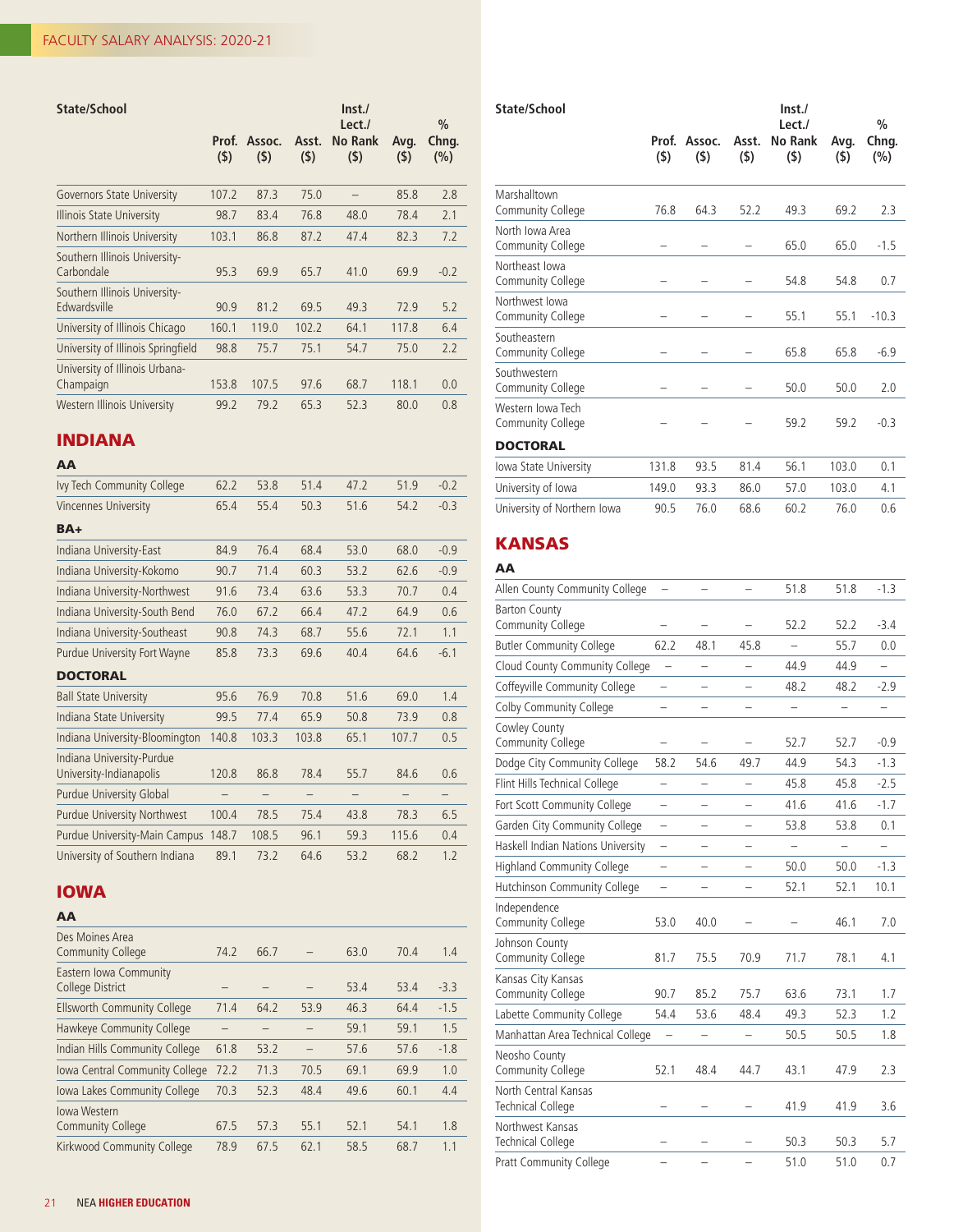| State/School                                                                                 | Inst.        |               |              |                                 |             |                               |  |
|----------------------------------------------------------------------------------------------|--------------|---------------|--------------|---------------------------------|-------------|-------------------------------|--|
|                                                                                              | Prof.<br>(5) | Assoc.<br>(5) | Asst.<br>(5) | Lect./<br><b>No Rank</b><br>(5) | Avg.<br>(5) | $\frac{0}{0}$<br>Chng.<br>(%) |  |
| Salina Area Technical College                                                                |              |               |              | 50.6                            | 50.6        | 1.4                           |  |
| Seward County<br><b>Community College</b>                                                    |              |               |              | 48.6                            | 48.6        | $-0.8$                        |  |
| Wichita State University-<br>Campus of Applied Sciences<br>and Technology<br><b>DOCTORAL</b> |              |               |              | 45.6                            | 45.6        | $-2.1$                        |  |
| <b>Emporia State University</b>                                                              | 71.9         | 65.1          | 60.2         | 45.8                            | 62.0        | 0.6                           |  |
| Fort Hays State University                                                                   | 89.9         | 74.2          | 63.0         | 52.2                            | 65.9        | 4.4                           |  |
| Kansas State University                                                                      | 111.9        | 89.3          | 75.4         | 57.4                            | 85.5        | 2.5                           |  |
| Pittsburg State University                                                                   | 77.4         | 68.2          | 59.9         | 49.7                            | 66.5        | $-0.7$                        |  |
| University of Kansas                                                                         | 127.9        | 87.7          | 84.3         | 56.4                            | 98.5        | 0.3                           |  |
| Washburn University                                                                          | 99.3         | 74.1          | 64.2         | 51.7                            | 71.9        | 1.2                           |  |
| Wichita State University                                                                     | 99.4         | 72.5          | 63.8         | 57.1                            | 76.0        | 1.2                           |  |

## **KENTUCKY**

## AA

| Ashland Community and<br><b>Technical College</b>                  | 61.3  | 50.4 | 41.7 | 40.8 | 50.1 | $-0.3$ |
|--------------------------------------------------------------------|-------|------|------|------|------|--------|
| Big Sandy Community and<br><b>Technical College</b>                | 60.8  | 49.8 | 44.3 | 37.6 | 53.2 | 1.0    |
| <b>Bluegrass Community and</b><br><b>Technical College</b>         | 59.9  | 52.0 | 44.8 | 39.5 | 49.5 | $-3.7$ |
| Elizabethtown Community<br>and Technical College                   | 61.1  | 49.2 | 43.4 | 39.7 | 51.4 | $-0.8$ |
| <b>Gateway Community</b><br>and Technical College                  | 60.2  | 52.3 | 48.6 | 47.4 | 50.1 | $-0.5$ |
| <b>Hazard Community</b><br>and Technical College                   | 62.9  | 51.5 | 46.5 | 40.7 | 54.6 | 1.3    |
| Henderson Community College                                        | 61.0  | 49.5 | 42.1 | 43.9 | 52.2 | 0.9    |
| Hopkinsville Community College                                     | 60.0  | 49.3 | 41.6 | 38.0 | 46.4 | 0.5    |
| Jefferson Community<br>and Technical College                       | 63.5  | 55.0 | 48.9 | 46.6 | 54.1 | 1.4    |
| Madisonville Community College                                     | 59.7  | 51.3 | 44.6 | 42.3 | 52.9 | $-1.6$ |
| Maysville Community<br>and Technical College                       | 63.6  | 49.6 | 44.8 | 39.8 | 50.8 | $-0.4$ |
| Owensboro Community<br>and Technical College                       | 61.4  | 50.5 | 43.1 | 40.1 | 52.9 | 0.2    |
| Somerset Community College                                         | 61.8  | 50.0 | 43.4 | 39.9 | 49.7 | $-1.7$ |
| Southcentral Kentucky<br>Community and<br><b>Technical College</b> | 59.0  | 48.6 | 42.4 | 36.7 | 46.4 | 1.6    |
| Southeast Kentucky Community                                       | 63.1  | 49.9 | 43.0 | 42.0 | 54.9 | 2.1    |
| West Kentucky Community<br>and Technical College                   | 61.4  | 53.2 | 44.4 | 44.0 | 51.8 | 0.3    |
| <b>DOCTORAL</b>                                                    |       |      |      |      |      |        |
| Eastern Kentucky University                                        | 72.1  | 65.3 | 62.2 | 54.2 | 63.9 | 1.3    |
| Kentucky State University                                          | 67.7  | 61.4 | 57.3 | 44.6 | 58.9 | 1.4    |
| Morehead State University                                          | 71.5  | 62.9 | 56.1 | 41.4 | 57.8 | $-0.9$ |
| Murray State University                                            | 78.9  | 67.1 | 60.9 | 44.6 | 62.5 | 1.4    |
| Northern Kentucky University                                       | 101.1 | 74.3 | 74.1 | 52.1 | 72.2 | $-1.5$ |
| University of Kentucky                                             | 130.0 | 97.1 | 87.4 | 65.9 | 99.6 | 0.4    |

|                                                                        | (5)   | Prof. Assoc.<br>(5) | Asst.<br>(5) | Lect./<br>No Rank<br>$($ \$) | Avg.<br>(5) | $\%$<br>Chng.<br>(%) |
|------------------------------------------------------------------------|-------|---------------------|--------------|------------------------------|-------------|----------------------|
| University of Louisville                                               | 111.2 | 81.1                | 65.9         | 53.3                         | 80.5        | $-8.0$               |
| Western Kentucky University                                            | 86.4  | 68.3                | 65.0         | 50.0                         | 69.4        | 1.2                  |
| <b>LOUISIANA</b>                                                       |       |                     |              |                              |             |                      |
| AA                                                                     |       |                     |              |                              |             |                      |
| Baton Rouge<br>Community College                                       | 62.5  | 57.5                | 52.7         | 50.1                         | 55.0        | 4.8                  |
| <b>Bossier Parish</b><br>Community College                             | 58.0  | 48.1                | 46.6         | 41.8                         | 47.7        | 3.0                  |
| Central Louisiana Technical<br>Community College                       | 53.6  |                     |              | 44.0                         | 44.2        | 0.3                  |
| Delgado Community College                                              | 65.9  | 48.5                | 45.5         | 41.4                         | 51.6        | 4.9                  |
| Fletcher Technical<br>Community College                                | 53.6  | 49.6                | 47.6         | 45.4                         | 46.1        | 7.0                  |
| Louisiana Delta<br>Community College                                   | 51.0  | 48.0                | 49.7         | 39.7                         | 41.8        | 2.1                  |
| Louisiana State University-Eunice                                      | 56.0  | 55.8                | 47.0         | 48.7                         | 50.6        | 4.7                  |
| Northshore Technical<br>Community College                              |       | 53.4                | 49.0         | 43.6                         | 44.4        | 3.0                  |
| Northwest Louisiana Technical<br>Community College                     | 44.1  |                     |              | 38.6                         | 39.1        | 13.3                 |
| Nunez Community College                                                | 46.1  | 45.4                | 45.7         | 44.7                         | 45.2        | 4.6                  |
| River Parishes<br>Community College                                    | 53.6  | 52.3                | 49.3         | 45.9                         | 48.1        | 6.3                  |
| SOWELA Technical                                                       |       |                     |              |                              |             |                      |
| Community College                                                      | 60.4  | 54.9                | 50.7         | 45.8                         | 48.2        | 3.8                  |
| South Louisiana<br>Community College                                   | 55.4  | 44.9                | 43.0         | 43.7                         | 44.6        | $-1.6$               |
| Southern University<br>at Shreveport                                   | 59.1  | 46.6                | 46.1         | 43.9                         | 45.8        | 0.6                  |
| <b>BA</b>                                                              |       |                     |              |                              |             |                      |
| Louisiana State University-<br>Alexandria                              | 56.4  | 55.5                | 52.5         | 46.1                         | 52.9        | 1.0                  |
| BA+                                                                    |       |                     |              |                              |             |                      |
| Nicholls State University                                              | 81.7  | 62.4                | 59.1         | 45.2                         | 58.6        | 1.5                  |
| Southern University<br>at New Orleans                                  | 65.5  | 53.1                | 53.2         |                              | 55.5        | 1.1                  |
| <b>DOCTORAL</b>                                                        |       |                     |              |                              |             |                      |
| Grambling State University                                             | 69.5  | 58.5                | 56.1         | 41.4                         | 53.9        | $-4.2$               |
| Louisiana State University<br>Health Sciences Center-<br>New Orleans   |       |                     |              |                              |             |                      |
| Louisiana State University<br>Health Sciences Center-Shreveport        |       |                     |              |                              |             |                      |
| Louisiana State University<br>and Agricultural &<br>Mechanical College | 125.2 | 86.7                | 87.2         | 53.1                         | 91.6        | $-0.7$               |
| Louisiana State University-<br>Shreveport                              | 71.9  | 66.5                | 82.2         | 75.0                         | 74.9        | 3.5                  |
| Louisiana Tech University                                              | 93.2  | 73.3                | 71.5         | 53.4                         | 69.6        | 0.3                  |
| McNeese State University                                               | 83.0  | 64.9                | 61.2         | 43.6                         | 63.1        | 0.1                  |
| Northwestern State University<br>of Louisiana                          | 72.5  | 59.8                | 53.5         | 46.3                         | 57.0        | 2.3                  |

State/School lnst./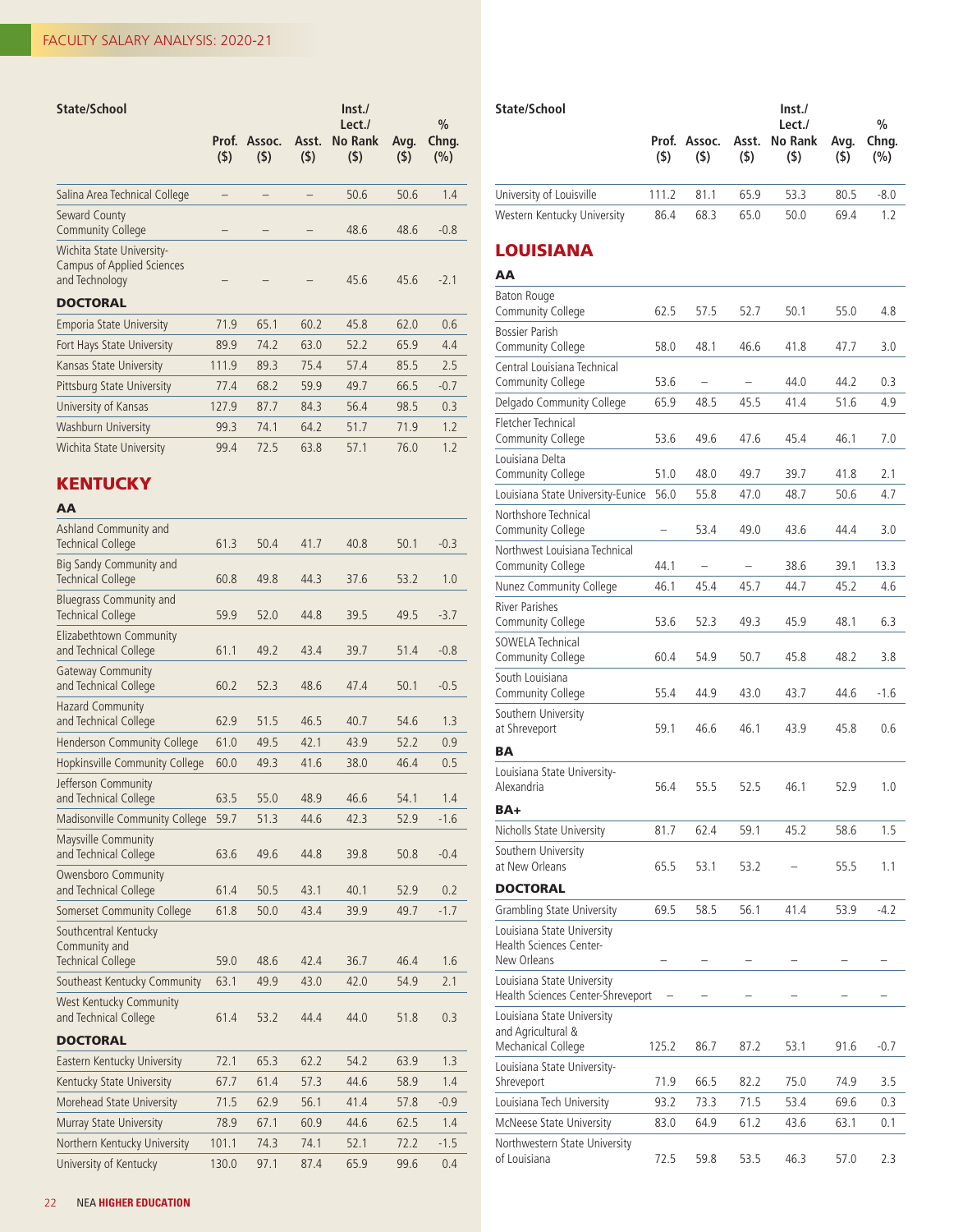| State/School                             | Prof.<br>(5) | Assoc.<br>(5) | Asst.<br>(5) | Inst.<br>Lect./<br><b>No Rank</b><br>(5) | Avg.<br>(5) | $\%$<br>Chng.<br>(%) |
|------------------------------------------|--------------|---------------|--------------|------------------------------------------|-------------|----------------------|
| Southeastern Louisiana<br>University     | 83.1         | 72.8          | 64.2         | 47.4                                     | 60.8        | 1.7                  |
| Southern University<br>and A & M College | 77.9         | 66.7          | 60.8         | 45.2                                     | 63.3        | $-0.6$               |
| University of Louisiana<br>at Lafayette  | 105.9        | 79.3          | 68.6         | 55.3                                     | 74.7        | $-1.0$               |
| University of Louisiana<br>at Monroe     | 73.0         | 62.7          | 57.6         | 47.1                                     | 59.1        | $-0.7$               |
| University of New Orleans                | 90.8         | 74.5          | 77.7         | 42.5                                     | 73.8        | 2.8                  |

## MAINE

| AA                                                   |                   |      |                   |      |      |        |
|------------------------------------------------------|-------------------|------|-------------------|------|------|--------|
| <b>Central Maine</b><br><b>Community College</b>     |                   |      |                   | 58.7 | 58.7 | 6.1    |
| Eastern Maine<br><b>Community College</b>            |                   |      |                   | 60.5 | 60.5 | 0.3    |
| Kennebec Valley<br><b>Community College</b>          |                   |      |                   | 56.5 | 56.5 | $-1.7$ |
| Northern Maine<br><b>Community College</b>           |                   |      |                   | 60.6 | 60.6 | 6.2    |
| Southern Maine<br><b>Community College</b>           | 69.9              | 65.1 | 65.2              | 61.5 | 66.2 | 6.2    |
| <b>Washington County</b><br><b>Community College</b> |                   |      |                   | 57.2 | 57.2 | 0.7    |
| <b>York County Community College</b>                 |                   |      |                   | 59.7 | 59.7 | 1.4    |
| <b>BA</b>                                            |                   |      |                   |      |      |        |
| University of Maine at Fort Kent                     | 80.6              | 65.8 | 53.6              | 55.1 | 62.4 | $-1.6$ |
| University of Maine at Machias                       | 77.9              | 62.4 | 52.5              | 45.9 | 65.3 | 5.2    |
| University of Maine<br>at Presque Isle               | 78.5              | 67.5 | 58.5              | 52.7 | 70.5 | 4.9    |
| BA+                                                  |                   |      |                   |      |      |        |
| Maine Maritime Academy                               | $\qquad \qquad -$ |      | $\qquad \qquad -$ |      |      |        |
| University of Maine at Augusta                       | 79.0              | 70.5 | 57.9              | 53.8 | 66.1 | $-0.0$ |
| University of Maine<br>at Farmington                 | 78.2              | 66.8 | 56.0              | 50.8 | 66.0 | 0.5    |
| <b>DOCTORAL</b>                                      |                   |      |                   |      |      |        |
| University of Maine                                  | 121.6             | 90.6 | 75.4              | 62.5 | 93.2 | 3.9    |
| University of Southern Maine                         | 107.0             | 90.9 | 72.0              | 59.9 | 84.0 | 5.3    |

## MARYLAND

| AA                                                |      |      |      |      |      |        |
|---------------------------------------------------|------|------|------|------|------|--------|
| Allegany College of Maryland                      | 62.6 | 54.7 | 48.9 | 44.7 | 53.2 | $-1.6$ |
| Anne Arundel<br><b>Community College</b>          | 89.5 | 77.0 | 67.3 | 55.3 | 75.5 | $-0.1$ |
| <b>Baltimore City</b><br><b>Community College</b> | 84.0 | 71.4 | 62.7 |      | 70.1 | 0.2    |
| <b>Carroll Community College</b>                  | 73.8 | 64.8 | 55.2 | 51.3 | 60.3 | 1.2    |
| Cecil College                                     | 82.3 | 66.6 | 59.0 | 47.6 | 67.1 | $-2.2$ |
| Chesapeake College                                | 86.5 | 70.8 | 66.2 | 52.1 | 66.1 | 2.6    |
| College of Southern Maryland                      | 89.7 | 73.1 | 69.0 | 62.5 | 81.1 | $-1.3$ |
| <b>Community College</b><br>of Baltimore County   | 98.4 | 84.5 | 69.3 | 57.0 | 78.6 | $-0.7$ |

| State/School                                       |                  |                   |                  | Inst.                        |             |                                   |
|----------------------------------------------------|------------------|-------------------|------------------|------------------------------|-------------|-----------------------------------|
|                                                    | Prof.<br>$($ \$) | Assoc.<br>$($ \$) | Asst.<br>$($ \$) | Lect./<br>No Rank<br>$($ \$) | Avg.<br>(5) | $\frac{0}{0}$<br>Chng.<br>$(\% )$ |
| Frederick Community College                        | 88.5             | 74.0              | 65.0             | $\overline{\phantom{0}}$     | 74.6        | 1.8                               |
| Garrett College                                    | 72.5             | 59.2              | 59.6             | $\overline{\phantom{0}}$     | 67.6        | 3.0                               |
| Hagerstown Community College                       | 79.5             | 62.7              | 61.4             | 51.0                         | 62.5        | $-3.7$                            |
| Harford Community College                          | 84.4             | 67.0              | 60.4             |                              | 65.1        | 1.8                               |
| Howard Community College                           | 86.8             | 72.5              | 67.4             | 58.6                         | 75.4        | $-0.8$                            |
| Montgomery College                                 | 97.8             | 81.4              | 75.9             | 72.6                         | 93.0        | 1.9                               |
| Prince George's<br>Community College               | 86.6             | 75.0              | 67.8             | 53.9                         | 78.0        | $-0.9$                            |
| Wor-Wic Community College                          | 76.4             | 62.0              | 57.1             | 53.3                         | 60.9        | $-0.3$                            |
| <b>BA</b>                                          |                  |                   |                  |                              |             |                                   |
| United States Naval Academy                        | 144.4            | 121.5             | 100.3            | 121.5                        | 124.5       | 1.8                               |
| BA+                                                |                  |                   |                  |                              |             |                                   |
| St. Mary's College of Maryland                     | 96.2             | 78.3              | 63.9             | 44.1                         | 79.3        | 0.9                               |
| <b>DOCTORAL</b>                                    |                  |                   |                  |                              |             |                                   |
| <b>Bowie State University</b>                      | 102.4            | 83.2              | 75.0             | 61.4                         | 79.3        | 2.2                               |
| Coppin State University                            | 95.5             | 83.3              | 77.8             | 59.3                         | 81.6        | 1.5                               |
| Frostburg State University                         | 93.1             | 76.1              | 71.1             | 64.4                         | 80.7        | 0.3                               |
| Morgan State University                            | 121.7            | 90.9              | 81.2             | 51.9                         | 81.3        | 2.5                               |
| Salisbury University                               | 99.9             | 79.6              | 78.9             | 71.1                         | 85.9        | 0.8                               |
| Towson University                                  | 100.3            | 87.0              | 73.5             | 52.3                         | 78.5        | 2.1                               |
| University of Baltimore                            | 159.6            | 118.2             | 90.6             | 82.1                         | 114.8       | 1.4                               |
| University of Maryland<br>Eastern Shore            | 86.6             | 79.2              | 70.6             | 57.3                         | 74.4        | 0.3                               |
| University of Maryland<br>Global Campus            |                  |                   |                  |                              |             |                                   |
| University of Maryland,<br>Baltimore               | 183.7            | 115.2             | 96.4             | 72.8                         | 136.5       | 1.8                               |
| University of Maryland-<br><b>Baltimore County</b> | 125.3            | 96.1              | 83.0             | 64.1                         | 92.5        | 1.2                               |
| University of Maryland-<br>College Park            | 165.9            | 115.7             | 101.2            | 70.2                         | 118.2       | 0.6                               |

## **MASSACHUSETTS**

| AA                                     |      |      |      |      |      |     |
|----------------------------------------|------|------|------|------|------|-----|
| Berkshire Community College            | 74.6 | 57.0 | 53.5 |      | 65.7 | 4.0 |
| <b>Bristol Community College</b>       | 74.6 | 63.5 | 60.2 | 50.7 | 66.9 | 3.7 |
| <b>Bunker Hill Community College</b>   | 80.9 | 60.4 | 60.3 |      | 73.5 | 5.8 |
| Cape Cod Community College             | 76.2 | 63.8 | 68.1 | 73.8 | 70.3 | 4.9 |
| Greenfield Community College           | 72.1 | 66.6 | 60.2 | 58.9 | 68.4 | 5.5 |
| Holyoke Community College              | 73.0 | 60.9 | 59.1 | 57.8 | 68.1 | 5.4 |
| Massachusetts Bay<br>Community College | 76.9 | 66.5 | 64.6 |      | 70.1 | 5.2 |
| Massasoit Community College            | 80.7 | 65.0 | 60.6 | 66.9 | 70.5 | 5.8 |
| Middlesex Community College            | 73.4 | 58.2 | 56.2 |      | 67.6 | 4.3 |
| Mount Wachusett<br>Community College   | 81.3 | 71.7 | 56.6 |      | 72.6 | 4.8 |
| North Shore Community College          | 73.4 | 63.1 | 59.9 | 56.2 | 66.6 | 5.5 |
| Northern Essex<br>Community College    | 72.1 | 60.8 | 53.8 | 53.4 | 67.2 | 8.1 |
| Quincy College                         | 80.9 | 71.3 | 73.9 | 67.0 | 78.5 | 7.3 |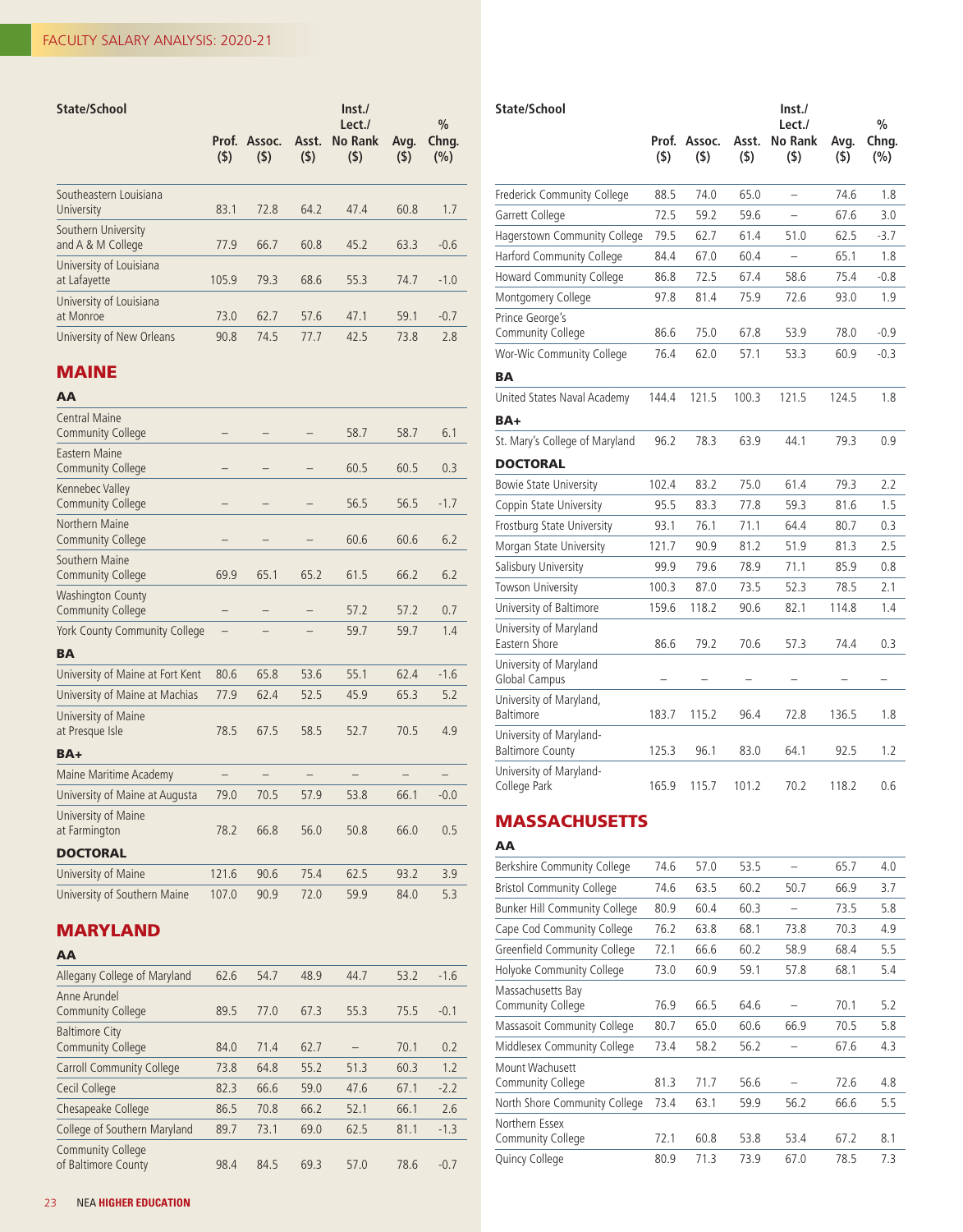| State/School                                      |              |               |              | Inst.<br>Lect./       |             | $\frac{0}{0}$ |
|---------------------------------------------------|--------------|---------------|--------------|-----------------------|-------------|---------------|
|                                                   | Prof.<br>(5) | Assoc.<br>(5) | Asst.<br>(5) | <b>No Rank</b><br>(5) | Avg.<br>(5) | Chng.<br>(%)  |
| Quinsigamond<br><b>Community College</b>          | 72.3         | 66.1          | 63.2         | 53.5                  | 69.4        | 6.2           |
| <b>Roxbury Community College</b>                  | 84.0         | 67.7          | 55.4         |                       | 64.6        |               |
| Springfield Technical<br><b>Community College</b> | 76.2         | 58.9          | 51.0         | 55.6                  | 66.2        | $-4.5$        |
| BA+                                               |              |               |              |                       |             |               |
| <b>Bridgewater State University</b>               | 103.5        | 84.5          | 72.1         | 53.4                  | 88.7        | 2.4           |
| <b>Fitchburg State University</b>                 | 104.8        | 81.0          | 69.3         | 65.4                  | 85.2        | $-0.5$        |
| Framingham State University                       | 98.0         | 83.3          | 72.0         | 64.5                  | 84.7        | $-0.3$        |
| Massachusetts College<br>of Art and Design        | 106.0        | 81.6          | 67.8         |                       | 90.5        | $-1.2$        |
| Massachusetts College<br>of Liberal Arts          | 100.3        | 75.6          | 64.3         |                       | 81.2        | $-1.4$        |
| Massachusetts Maritime<br>Academy                 | 107.7        | 81.7          | 72.8         | 64.4                  | 88.7        | $-0.7$        |
| Salem State University                            | 104.1        | 89.0          | 78.9         | 72.9                  | 94.2        | 0.1           |
| <b>Westfield State University</b>                 | 105.1        | 84.1          | 72.8         | 61.8                  | 90.2        | 2.6           |
| <b>Worcester State University</b>                 | 103.4        | 77.9          | 64.2         | 63.9                  | 82.7        | $-0.1$        |
| <b>DOCTORAL</b>                                   |              |               |              |                       |             |               |
| University of Massachusetts-<br>Amherst           | 158.5        | 111.2         | 96.1         | 77.7                  | 116.0       | $-0.5$        |
| University of Massachusetts-<br><b>Boston</b>     | 146.4        | 114.1         | 90.3         | 70.2                  | 102.3       | 0.5           |
| University of Massachusetts-<br>Dartmouth         | 125.2        | 97.1          | 85.1         | 69.7                  | 97.0        | $-5.6$        |
| University of Massachusetts-<br>Lowell            | 151.9        | 117.3         | 96.4         | 80.1                  | 110.3       | 0.4           |

## MICHIGAN

## AA

| Alpena Community College                        |      |      |      | 84.5  | 84.5  | 2.9    |
|-------------------------------------------------|------|------|------|-------|-------|--------|
| Bay Mills Community College                     |      |      |      | 47.3  | 47.3  | 2.4    |
| Bay de Noc Community College                    |      |      |      | 79.3  | 79.3  | 1.3    |
| Delta College                                   | 99.2 | 88.2 | 75.6 | 63.3  | 87.1  | $-0.5$ |
| <b>Glen Oaks Community College</b>              | 78.6 |      |      | 57.7  | 71.4  | 3.0    |
| <b>Gogebic Community College</b>                |      |      |      | 64.2  | 64.2  | 0.1    |
| <b>Grand Rapids</b><br><b>Community College</b> | 90.9 | 84.3 | 63.5 | 41.9  | 79.3  | $-3.4$ |
| Henry Ford College                              |      |      |      | 105.6 | 105.6 | 1.0    |
| Jackson College                                 |      |      |      |       |       |        |
| Kalamazoo Valley<br><b>Community College</b>    |      |      |      | 91.0  | 91.0  | 2.3    |
| Kellogg Community College                       | 86.9 |      |      | 76.5  | 85.3  | 0.8    |
| Keweenaw Bay Ojibwa<br><b>Community College</b> |      |      |      | 46.0  | 46.0  | $-0.6$ |
| Kirtland Community College                      |      |      |      |       |       |        |
| Lake Michigan College                           |      |      |      | 84.1  | 84.1  | 1.5    |
| Lansing Community College                       | 77.3 |      |      |       | 77.3  | $-1.2$ |
| <b>Macomb Community College</b>                 | 87.7 |      |      | 74.8  | 85.9  | 3.3    |
| Mid Michigan College                            | 81.5 | 72.7 | 71.9 | 66.9  | 74.2  | 3.9    |

| State/School                               | (5)                      | Prof. Assoc.<br>(5)      | Asst.<br>(\$)            | Inst.<br>Lect./<br><b>No Rank</b><br>(\$) | Avg.<br>$($ \$) | $\frac{0}{0}$<br>Chng.<br>$(\% )$ |
|--------------------------------------------|--------------------------|--------------------------|--------------------------|-------------------------------------------|-----------------|-----------------------------------|
| Monroe County<br>Community College         | 98.5                     | 95.6                     | 89.3                     | 86.0                                      | 91.5            | 7.0                               |
| Montcalm Community College                 | -                        | $\overline{\phantom{0}}$ | $\overline{\phantom{0}}$ | 85.1                                      | 85.1            | 4.8                               |
| Mott Community College                     |                          |                          |                          | 78.6                                      | 78.6            | 1.2                               |
| Muskegon Community College                 |                          | $\overline{\phantom{0}}$ | $\overline{\phantom{0}}$ | 96.4                                      | 96.4            | 2.9                               |
| North Central Michigan College             | 100.4                    |                          |                          |                                           | 100.4           | 14.1                              |
| Northwestern Michigan College              |                          | ÷                        | $\overline{\phantom{0}}$ | 79.5                                      | 79.5            | 9.9                               |
| Oakland Community College                  |                          |                          |                          | 97.5                                      | 97.5            | $-2.4$                            |
| Saginaw Chippewa Tribal College            | $\overline{\phantom{0}}$ | $\overline{a}$           | $\overline{\phantom{0}}$ | 54.7                                      | 54.7            | 6.0                               |
| Schoolcraft College                        |                          |                          |                          | 99.4                                      | 99.4            | 4.7                               |
| Southwestern Michigan College              | 66.6                     | 60.2                     | 54.4                     | $\overline{\phantom{0}}$                  | 60.2            | 3.8                               |
| St Clair County<br>Community College       |                          |                          |                          |                                           |                 |                                   |
| Washtenaw Community College                | $\overline{\phantom{0}}$ |                          |                          |                                           |                 |                                   |
| Wayne County<br>Community College District |                          |                          |                          | 72.7                                      | 72.7            | 4.3                               |
| West Shore Community College               | 80.1                     | 66.9                     |                          |                                           | 76.6            | 6.1                               |
| BA                                         |                          |                          |                          |                                           |                 |                                   |
| Lake Superior State University             | 75.1                     | 67.0                     | 56.7                     | 43.9                                      | 60.9            | 5.2                               |
| <b>DOCTORAL</b>                            |                          |                          |                          |                                           |                 |                                   |
| Central Michigan University                | 108.5                    | 86.3                     | 83.8                     | 57.6                                      | 89.8            | 4.1                               |
| Eastern Michigan University                | 102.8                    | 84.8                     | 76.7                     | 48.5                                      | 88.1            | 2.8                               |
| Ferris State University                    | 104.4                    | 83.9                     | 77.3                     | 49.5                                      | 85.4            | $-0.7$                            |
| Grand Valley State University              | 111.1                    | 89.0                     | 79.8                     | 52.3                                      | 85.6            | 1.5                               |
| Michigan State University                  | 156.0                    | 103.3                    | 85.7                     | 67.5                                      | 110.1           | $-1.5$                            |
| Michigan Technological<br>University       | 122.2                    | 96.5                     | 86.7                     | 68.7                                      | 96.2            | 1.4                               |
| Northern Michigan University               | 91.2                     | 77.5                     | 69.8                     | 58.0                                      | 77.7            | 1.0                               |
| Oakland University                         | 111.6                    | 85.3                     | 71.7                     | 69.8                                      | 86.5            | $-0.3$                            |
| Saginaw Valley State University            | 86.8                     | 72.2                     | 69.2                     | 50.6                                      | 75.9            | $-1.3$                            |
| University of Michigan-<br>Ann Arbor       | 178.1                    | 118.6                    | 100.8                    | 74.8                                      | 131.6           | $-1.0$                            |
| University of Michigan-Dearborn            | 120.1                    | 100.1                    | 88.8                     | 63.8                                      | 94.6            | 0.3                               |
| University of Michigan-Flint               | 124.9                    | 83.9                     | 75.8                     | 64.3                                      | 84.5            | 3.9                               |
| Wayne State University                     | 140.8                    | 104.3                    | 91.2                     | 69.5                                      | 103.9           | 2.9                               |
| Western Michigan University                | 110.9                    | 85.7                     | 73.8                     | 55.6                                      | 92.3            | $-2.3$                            |

## MINNESOTA

| PU 1 |
|------|
|------|

| Alexandria Technical &<br>Community College |  | 75.6 | 75.6 | 3.8 |
|---------------------------------------------|--|------|------|-----|
| Anoka Technical College                     |  | 75.3 | 75.3 | 4.3 |
| Anoka-Ramsey<br>Community College           |  | 75.9 | 75.9 | 4.4 |
| Central Lakes College-Brainerd              |  | 75.4 | 75.4 | 3.7 |
| Century College                             |  | 77.2 | 77.2 | 3.2 |
| Dakota County Technical College             |  | 74.9 | 74.9 | 4.4 |
| Fond du Lac Tribal and<br>Community College |  | 72.6 | 72.6 | 3.3 |
| Hennepin Technical College                  |  | 74.3 | 74.3 | 7.7 |
|                                             |  |      |      |     |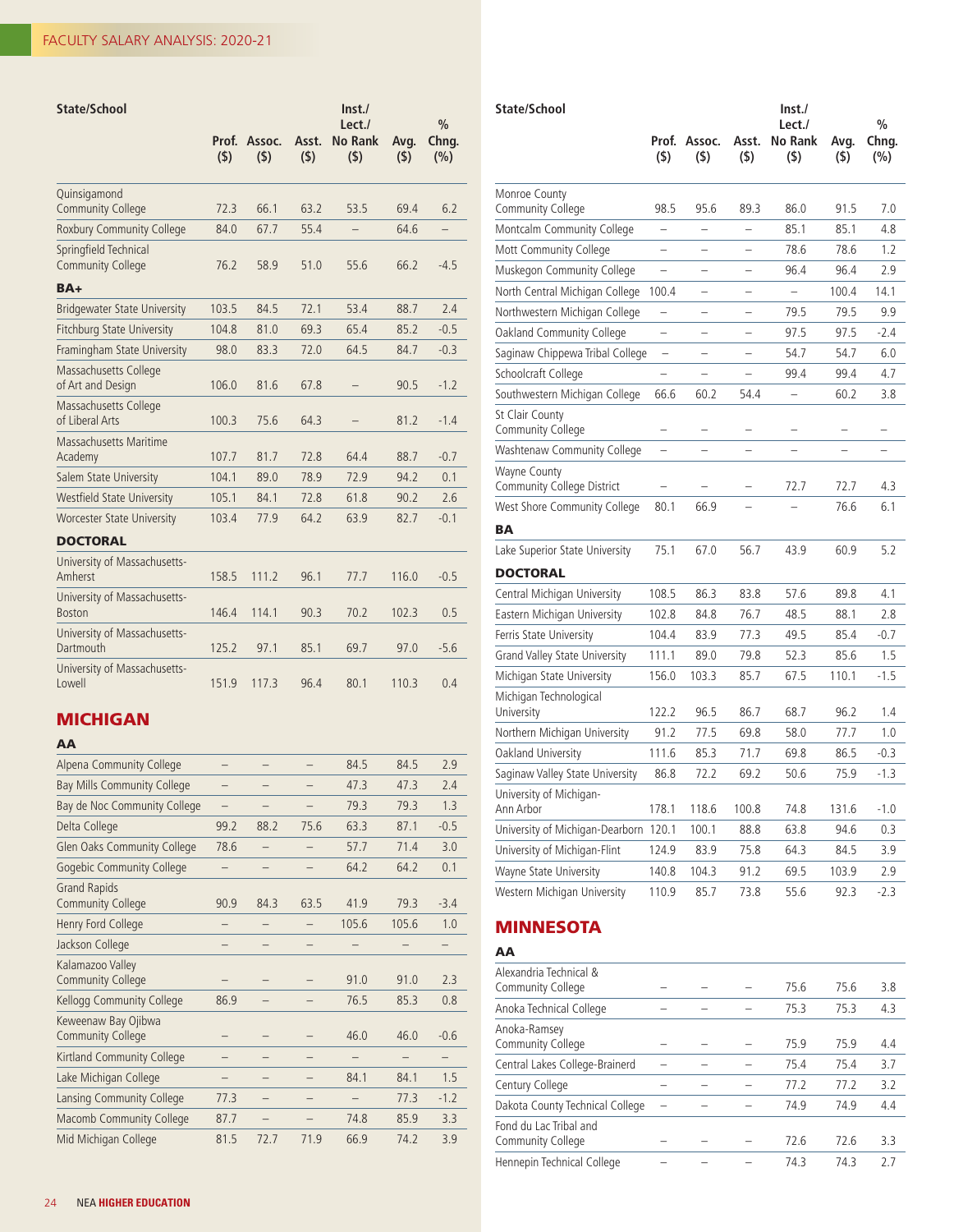| State/School                                       | Prof.<br>(5)      | Assoc.<br>$($ \$) | Asst.<br>(5) | $\mathsf{Inst}$<br>Lect./<br><b>No Rank</b><br>(5) | Avg.<br>(5) | $\frac{0}{0}$<br>Chng.<br>(%) |
|----------------------------------------------------|-------------------|-------------------|--------------|----------------------------------------------------|-------------|-------------------------------|
| <b>Hibbing Community College</b>                   | $\qquad \qquad -$ | —                 | —            | 72.2                                               | 72.2        | 1.9                           |
| Inver Hills Community College                      | ▃                 |                   |              | 75.7                                               | 75.7        | 3.8                           |
| Itasca Community College                           |                   |                   |              | 74.9                                               | 74.9        | 3.8                           |
| Lake Superior College                              |                   |                   |              | 72.9                                               | 72.9        | 4.2                           |
| Leech Lake Tribal College                          |                   |                   |              | 32.9                                               | 32.9        | 0.0                           |
| Mesabi Range College                               |                   |                   |              | 73.7                                               | 73.7        | 2.3                           |
| Minneapolis Community<br>and Technical College     |                   |                   |              | 76.3                                               | 76.3        | 3.8                           |
| Minnesota State College<br>Southeast               |                   |                   |              | 75.5                                               | 75.5        | 4.1                           |
| Minnesota State Community<br>and Technical College |                   |                   |              | 75.4                                               | 75.4        | 4.6                           |
| Minnesota West Community<br>and Technical College  |                   |                   |              | 72.7                                               | 72.7        | 3.6                           |
| Normandale Community College                       |                   |                   |              | 75.7                                               | 75.7        | 3.7                           |
| North Hennepin<br><b>Community College</b>         |                   |                   |              | 75.2                                               | 75.2        | 3.4                           |
| Northland Community<br>and Technical College       |                   |                   |              | 74.5                                               | 74.5        | 3.6                           |
| Northwest Technical College                        |                   |                   |              | 69.4                                               | 69.4        | 1.4                           |
| Pine Technical &<br><b>Community College</b>       |                   |                   |              | 71.9                                               | 71.9        | 4.1                           |
| Rainy River Community College                      |                   |                   |              | 74.8                                               | 74.8        | 7.3                           |
| Red Lake Nation College                            |                   |                   |              | 50.8                                               | 50.8        | $-3.5$                        |
| Ridgewater College                                 | -                 |                   |              | 73.2                                               | 73.2        | 2.8                           |
| <b>Riverland Community College</b>                 |                   |                   |              | 73.4                                               | 73.4        | 3.1                           |
| Rochester Community<br>and Technical College       |                   |                   |              | 78.5                                               | 78.5        | 4.8                           |
| Saint Paul College                                 |                   |                   |              | 73.2                                               | 73.2        | 3.7                           |
| South Central College                              |                   |                   |              | 74.4                                               | 74.4        | 3.6                           |
| <b>St Cloud Technical</b><br>and Community College |                   |                   |              | 75.1                                               | 75.1        | 4.6                           |
| Vermilion Community College                        |                   |                   |              | 69.9                                               | 69.9        | 2.0                           |
| BA                                                 |                   |                   |              |                                                    |             |                               |
| University of Minnesota-<br>Crookston              | 92.9              | 78.8              | 73.0         | 63.8                                               | 72.4        | 0.8                           |
| University of Minnesota-Morris                     | 85.1              | 70.7              | 56.4         | 52.8                                               | 68.0        | 1.0                           |
| University of Minnesota-<br>Rochester              |                   | 81.9              | 71.2         | 54.1                                               | 61.9        | $-0.4$                        |
| BA+                                                |                   |                   |              |                                                    |             |                               |
| Bemidji State University                           | 95.6              | 82.1              | 69.1         |                                                    | 79.8        | 0.9                           |
| Southwest Minnesota<br><b>State University</b>     | 98.9              | 82.1              | 68.5         | 54.3                                               | 86.1        | 0.8                           |
| <b>DOCTORAL</b>                                    |                   |                   |              |                                                    |             |                               |
| Metropolitan State University                      | 102.4             | 86.4              | 76.7         |                                                    | 87.8        | 1.5                           |
| Minnesota State University<br>Moorhead             | 93.2              | 80.2              | 73.2         | 52.2                                               | 84.4        | 2.5                           |
| Minnesota State University-<br>Mankato             | 104.2             | 85.3              | 73.8         | 55.2                                               | 88.1        | 1.9                           |
| Saint Cloud State University                       | 102.6             | 88.2              | 72.5         | 59.9                                               | 89.6        | 0.2                           |
| University of Minnesota-Duluth                     | 101.8             | 81.3              | 68.9         | 55.5                                               | 77.3        | 0.0                           |

| University of Minnesota-<br><b>Twin Cities</b> | 153.0                    | 102.7          | 94.8                     | 63.0 | 114.2 | 0.2    |
|------------------------------------------------|--------------------------|----------------|--------------------------|------|-------|--------|
| Winona State University                        | 98.4                     | 80.1           | 73.5                     | 52.8 | 84.5  | 1.0    |
|                                                |                          |                |                          |      |       |        |
| <b>MISSISSIPPI</b>                             |                          |                |                          |      |       |        |
| AA                                             |                          |                |                          |      |       |        |
| Coahoma Community College                      |                          |                |                          | 53.4 | 53.4  | $-0.4$ |
| Copiah-Lincoln<br>Community College            |                          |                |                          | 47.2 | 47.2  | $-0.2$ |
| East Central Community College                 |                          |                |                          | 49.0 | 49.0  | $-0.7$ |
| East Mississippi<br>Community College          |                          |                |                          | 59.2 | 59.2  | -0.8   |
| Hinds Community College                        |                          |                |                          | 48.2 | 48.2  | 0.0    |
| Holmes Community College                       | $\overline{\phantom{0}}$ | L.             | -                        | 57.2 | 57.2  | $-2.1$ |
| Itawamba Community College                     | -                        | $\overline{a}$ | $\overline{\phantom{0}}$ | 64.7 | 64.7  | 1.1    |
| Jones County Junior College                    | -                        | -              | $\overline{\phantom{0}}$ | 52.3 | 52.3  | 2.9    |
| Meridian Community College                     | $\overline{\phantom{0}}$ |                | $\overline{\phantom{0}}$ | 49.5 | 49.5  | 1.5    |
| Mississippi Delta<br>Community College         |                          |                |                          | 53.0 | 53.0  | 1.8    |
| Mississippi Gulf Coast<br>Community College    |                          |                |                          | 54.1 | 54.1  | 1.6    |
| Northeast Mississippi<br>Community College     |                          |                |                          | 49.8 | 49.8  | 0.5    |
| Northwest Mississippi<br>Community College     |                          |                |                          | 53.9 | 53.9  | 0.5    |
| Pearl River Community College                  |                          |                |                          | 49.9 | 49.9  | 0.3    |
| Southwest Mississippi<br>Community College     |                          |                |                          | 55.2 | 55.2  | $-1.5$ |
| BA+                                            |                          |                |                          |      |       |        |
| Mississippi Valley<br><b>State University</b>  | 63.8                     | 56.9           | 51.7                     | 44.8 | 53.3  | 1.1    |
| <b>DOCTORAL</b>                                |                          |                |                          |      |       |        |
| Alcorn State University                        | 75.2                     | 63.3           | 56.7                     | 42.2 | 57.0  | 3.3    |
| Delta State University                         | 71.0                     | 63.6           | 59.0                     | 50.4 | 58.9  | 1.1    |
| Jackson State University                       | 83.4                     | 71.6           | 62.6                     | 46.4 | 66.1  | 4.4    |
| Mississippi State University                   | 110.7                    | 83.3           | 78.2                     | 42.0 | 75.2  | -0.4   |
| Mississippi University for Women               | 67.8                     | 56.1           | 52.3                     | 52.1 | 56.5  | -1.5   |
| University of Mississippi                      | 113.9                    | 85.4           | 74.3                     | 48.8 | 80.1  | 0.4    |
| University of Southern<br>Mississippi          | 90.7                     | 68.5           | 65.2                     | 53.1 | 69.7  | 1.4    |
| <b>MISSOURI</b>                                |                          |                |                          |      |       |        |
| AA                                             |                          |                |                          |      |       |        |
| Crowder College                                |                          |                |                          | 43.2 | 43.2  | $-2.1$ |

**State/School Inst./**

 **Lect./ % Prof. Assoc. Asst. No Rank Avg. Chng. (\$) (\$) (\$) (\$) (\$) (%)**

| Crowder College                                  |      |      |      | 43.2 | 43.2 | $-2.1$ |
|--------------------------------------------------|------|------|------|------|------|--------|
| East Central College                             | 73.7 | 70.5 | 53.2 | 49.5 | 54.2 | 0.2    |
| Jefferson College                                | 72.8 | 58.7 | 58.1 | 47.5 | 62.8 | 2.6    |
| Metropolitan Community<br>College-Kansas City    |      |      |      | 67.7 | 67.7 | 3.8    |
| Mineral Area College                             | 55.9 | 49.9 | 47.1 | 46.0 | 50.0 | $-0.4$ |
| Missouri State University-<br><b>West Plains</b> | 65.6 | 54.0 | 51.1 | 46.3 | 54.1 | $-0.3$ |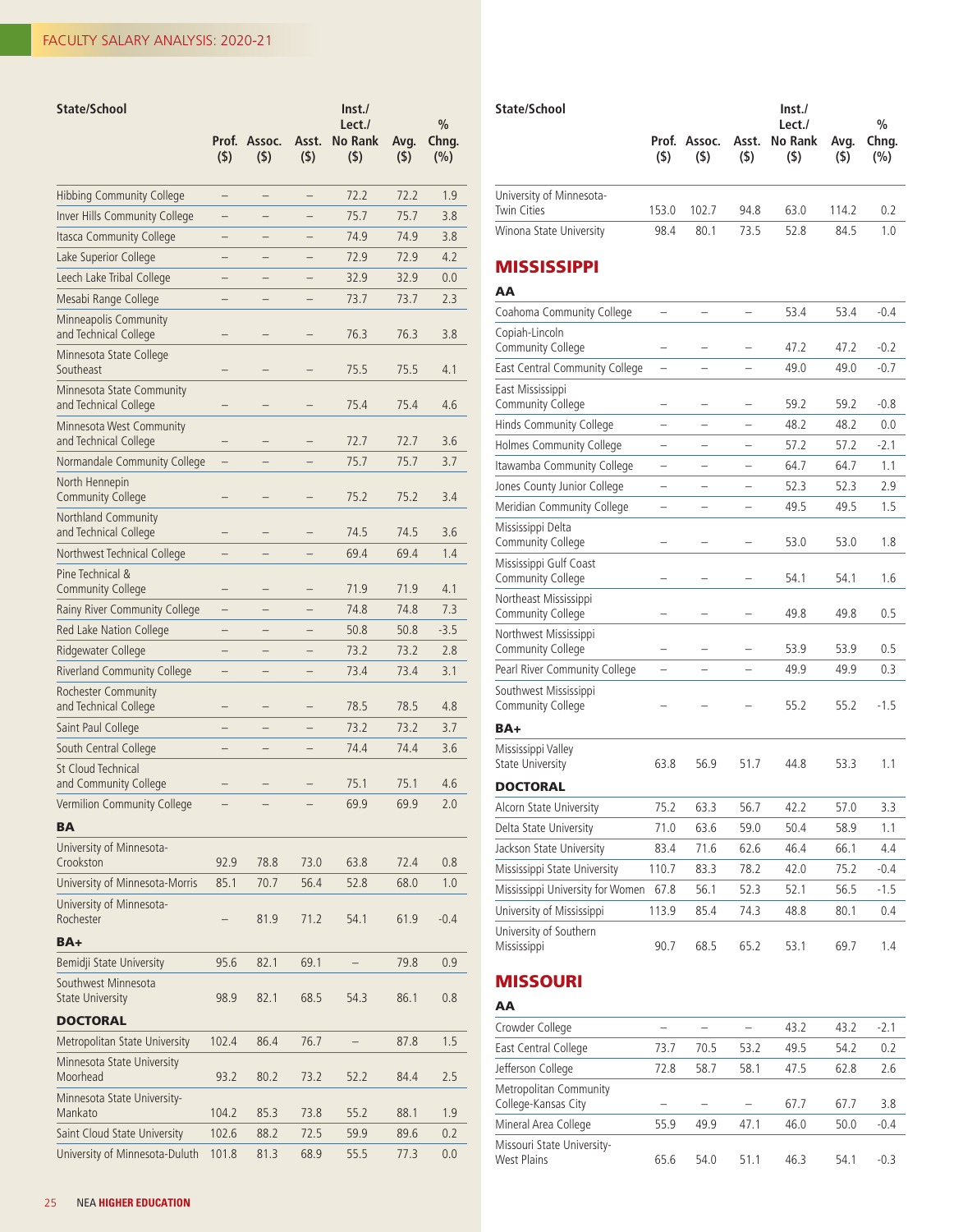| State/School                                     |              |               |              | Inst.<br>Lect./       |             | $\frac{0}{0}$ |
|--------------------------------------------------|--------------|---------------|--------------|-----------------------|-------------|---------------|
|                                                  | Prof.<br>(5) | Assoc.<br>(5) | Asst.<br>(5) | <b>No Rank</b><br>(5) | Avg.<br>(5) | Chng.<br>(%)  |
| <b>Moberly Area</b><br><b>Community College</b>  | 50.9         | 46.9          | 41.3         | 42.7                  | 45.9        | $-4.4$        |
| North Central Missouri College                   |              |               |              | 47.2                  | 47.2        | $-1.2$        |
| Ozarks Technical<br><b>Community College</b>     |              |               |              | 53.8                  | 53.8        | 2.1           |
| Saint Louis Community College                    | 83.9         | 74.5          | 66.7         | 58.9                  | 75.0        | $-0.6$        |
| St Charles Community College                     | 83.0         | 71.4          | 62.0         | 56.4                  | 69.9        | 2.0           |
| State Fair Community College                     |              |               |              | 49.3                  | 49.3        | $-1.9$        |
| State Technical College<br>of Missouri           |              |               |              | 47.6                  | 47.6        | $-4.5$        |
| Three Rivers College                             | 58.0         | 46.9          | 48.2         | 42.1                  | 47.9        | $-2.8$        |
| <b>BA</b>                                        |              |               |              |                       |             |               |
| Harris-Stowe State University                    | 72.2         | 59.1          | 49.3         | 55.2                  | 56.2        | 3.2           |
| BA+                                              |              |               |              |                       |             |               |
| Lincoln University                               | 63.4         | 56.2          | 45.8         | 38.5                  | 52.0        | $-0.4$        |
| Missouri Southern<br><b>State University</b>     | 76.6         | 61.1          | 57.8         | 50.6                  | 60.8        | $-0.8$        |
| Missouri Western<br><b>State University</b>      | 75.5         | 59.9          | 60.9         | 47.7                  | 63.6        | 6.2           |
| Northwest Missouri<br><b>State University</b>    | 84.2         | 70.3          | 64.8         | 53.2                  | 66.4        | $-0.0$        |
| Southeast Missouri<br><b>State University</b>    | 85.8         | 68.4          | 60.5         | 47.7                  | 64.9        | 1.2           |
| <b>Truman State University</b>                   | 76.5         | 67.2          | 56.3         | 45.0                  | 66.4        | 0.6           |
| University of Central Missouri                   | 83.5         | 72.9          | 67.9         | 52.6                  | 65.9        | $-2.1$        |
| <b>DOCTORAL</b>                                  |              |               |              |                       |             |               |
| Missouri State University-<br>Springfield        | 84.9         | 72.2          | 66.3         | 46.0                  | 68.8        | 0.0           |
| Missouri University of<br>Science and Technology | 129.5        | 86.1          | 76.6         | 48.4                  | 99.3        | 1.0           |
| University of Missouri-Columbia                  | 134.3        | 88.9          | 90.3         | 52.5                  | 100.8       | 4.5           |
| University of Missouri-<br>Kansas City           | 111.5        | 81.5          | 78.2         | 52.9                  | 87.5        | 2.3           |
| University of Missouri-St Louis                  | 101.7        | 77.1          | 72.0         |                       | 82.0        | 3.2           |

## **MONTANA**

| AA                                                     |      |      |      |      |      |         |
|--------------------------------------------------------|------|------|------|------|------|---------|
| Aaniiih Nakoda College                                 |      |      |      | 40.5 | 40.5 | $-4.4$  |
| Chief Dull Knife College                               |      |      |      | 40.3 | 40.3 | $-33.7$ |
| Dawson Community College                               |      |      |      | 48.8 | 48.8 | $-0.4$  |
| <b>Flathead Valley</b><br><b>Community College</b>     | 69.1 | 59.1 | 48.0 | 53.1 | 58.9 | $-2.9$  |
| Fort Peck Community College                            |      |      |      | 48.6 | 48.6 | $-0.6$  |
| Great Falls College Montana<br><b>State University</b> |      |      |      | 56.4 | 56.4 | 5.0     |
| Helena College University<br>of Montana                |      |      |      | 54.1 | 54.1 | 2.4     |
| Little Big Horn College                                |      |      |      | 35.4 | 35.4 | $-5.4$  |
| Miles Community College                                |      |      |      | 50.9 | 50.9 | 3.5     |
| Montana State University-<br>Northern                  | 70.5 | 64.6 | 53.3 | 47.7 | 58.9 | 6.2     |
| Salish Kootenai College                                |      |      |      | 46.4 | 46.4 | $-6.5$  |

| State/School                                 | $($ \$) | Prof. Assoc.<br>(5) | Asst.<br>(5) | Inst.<br>Lect./<br>No Rank<br>(5) | Avg.<br>(5) | %<br>Chng.<br>(%) |
|----------------------------------------------|---------|---------------------|--------------|-----------------------------------|-------------|-------------------|
| Stone Child College                          |         |                     |              | 46.3                              | 46.3        | 3.0               |
| BA                                           |         |                     |              |                                   |             |                   |
| The University of Montana-<br>Western<br>BA+ | 76.6    | 62.6                | 54.0         | 48.0                              | 63.8        | 6.1               |
| Montana State University Billings 81.7       |         | 62.6                | 54.9         | 50.0                              | 60.2        | 1.6               |
| <b>DOCTORAL</b>                              |         |                     |              |                                   |             |                   |
| Montana State University                     | 107.8   | 83.3                | 75.0         | 55.4                              | 84.7        | 3.9               |
| Montana Technological<br>University          | 86.1    | 75.5                | 70.7         | 59.0                              | 73.4        | 4.2               |
| The University of Montana                    | 95.8    | 79.0                | 64.4         | 52.6                              | 83.0        | 3.5               |

#### NEBRASKA

## AA Central Community College  $\qquad \qquad \qquad -$  59.9 59.9 2.1 Little Priest Tribal College – – – – – – – – Metropolitan Community College Area – – – 71.0 71.0 2.7 Mid-Plains Community College – – – – – – – – Nebraska College of Technical Agriculture 104.3 92.3 81.9 38.4 78.6 17.4 Nebraska Indian Community College – – – – – – Northeast Community College – – – – – – – – Southeast Community College Area – – – 63.1 63.1 -3.0 Western Nebraska Community College – – – 62.7 62.7 -1.5 BA+ Chadron State College 80.2 64.7 54.6 50.5 67.1 -0.1 Peru State College 81.8 66.8 59.8 59.5 65.3 2.3 University of Nebraska at Kearney 87.4 70.6 62.6 50.6 70.3 1.1 Wayne State College 84.3 64.4 56.0 53.9 69.5 3.2 **DOCTORAL** University of Nebraska Medical Center 105.8 100.6 81.2 59.2 66.0 0.0 University of Nebraska at Omaha 97.7 80.8 76.7 51.8 76.2 0.6 University of Nebraska-Lincoln 134.0 97.2 92.3 48.6 104.0 0.5

## NEVADA

| AA                                   |      |      |      |      |      |        |
|--------------------------------------|------|------|------|------|------|--------|
| College of Southern Nevada           | 80.3 |      |      | 63.3 | 75.9 | 1.3    |
| Great Basin College                  | 77.6 |      |      | 57.2 | 67.7 | $-7.4$ |
| Truckee Meadows<br>Community College | 82.6 |      |      | 61.9 | 75.3 | $-1.0$ |
| Western Nevada College               | 77.8 |      |      | 63.3 | 72.4 | 0.9    |
| BA+                                  |      |      |      |      |      |        |
| Nevada State College                 | 94.0 | 87.4 | 72.8 | 57.2 | 73.1 | $-1.9$ |
|                                      |      |      |      |      |      |        |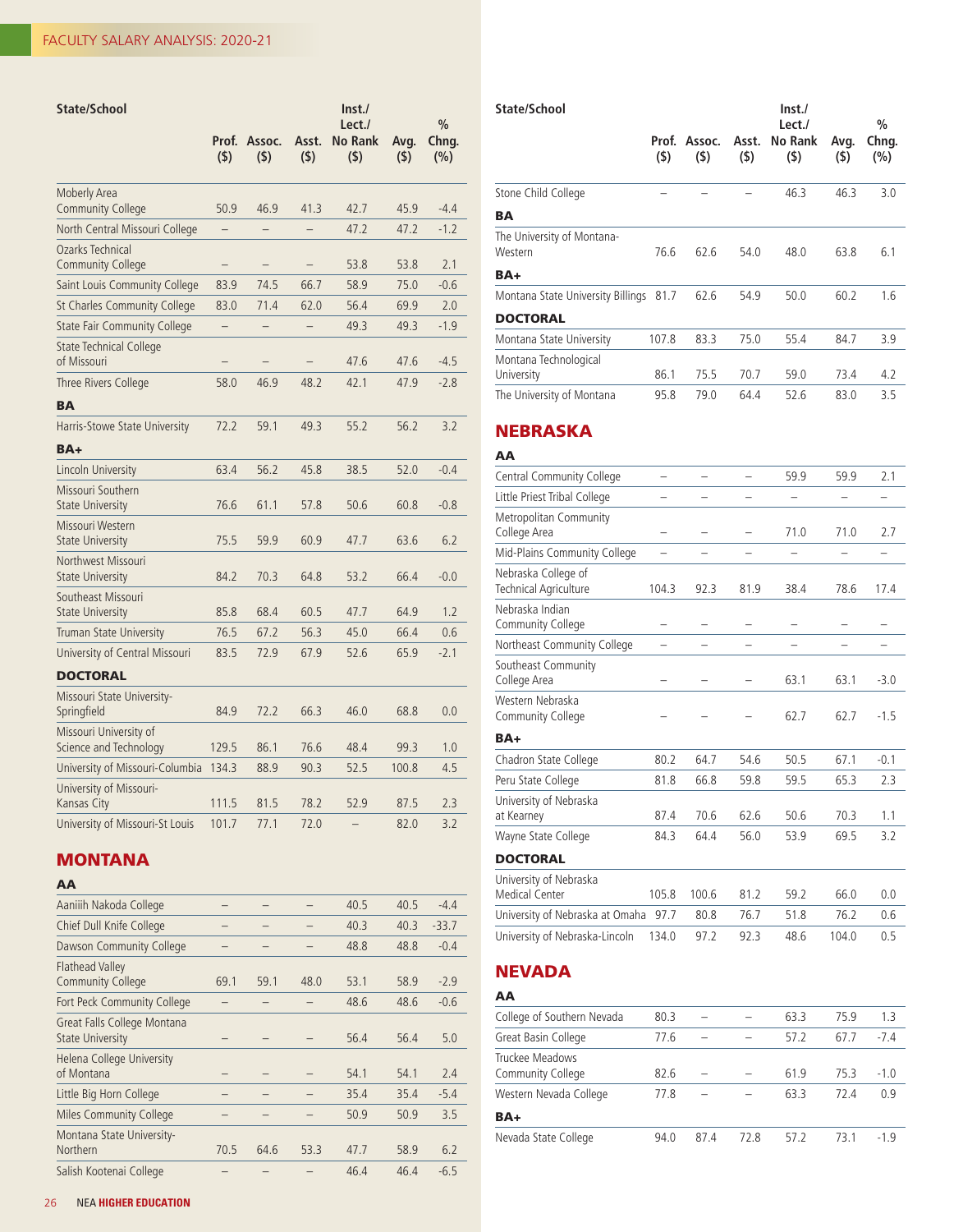| State/School                                       |                          |               |              | $\mathsf{Inst}./$<br>Lect./ |             | $\frac{0}{0}$            |  |  |  |
|----------------------------------------------------|--------------------------|---------------|--------------|-----------------------------|-------------|--------------------------|--|--|--|
|                                                    | Prof.<br>(5)             | Assoc.<br>(5) | Asst.<br>(5) | <b>No Rank</b><br>(5)       | Avg.<br>(5) | Chng.<br>(%)             |  |  |  |
| <b>DOCTORAL</b>                                    |                          |               |              |                             |             |                          |  |  |  |
| University of Nevada-Las Vegas                     | 138.5                    | 99.4          | 80.9         | 61.6                        | 97.2        | 0.9                      |  |  |  |
| University of Nevada-Reno                          | 132.6                    | 97.1          | 84.8         | 67.8                        | 94.6        | $-0.7$                   |  |  |  |
| <b>NEW HAMPSHIRE</b>                               |                          |               |              |                             |             |                          |  |  |  |
| AA                                                 |                          |               |              |                             |             |                          |  |  |  |
| <b>Great Bay Community College</b>                 | 75.8                     | 62.9          | 62.3         | $\overline{\phantom{0}}$    | 72.9        | 14.0                     |  |  |  |
| Lakes Region<br><b>Community College</b>           | 78.7                     | 62.8          | 57.4         | 51.7                        | 68.5        | 2.3                      |  |  |  |
| Manchester Community College                       | 76.2                     | 63.7          | 65.0         | 59.4                        | 71.1        | 6.2                      |  |  |  |
| NHTI-Concord's<br><b>Community College</b>         | 77.3                     | 66.1          | 54.1         | 54.9                        | 74.7        | 5.7                      |  |  |  |
| Nashua Community College                           | 72.2                     | 65.7          |              | $\overline{\phantom{0}}$    | 71.1        | 6.4                      |  |  |  |
| <b>River Valley Community College</b>              | 74.4                     | 58.2          | 56.0         |                             | 66.4        | 5.3                      |  |  |  |
| <b>White Mountains</b><br><b>Community College</b> | 70.9                     | 64.5          | 57.8         | 54.8                        | 66.7        | 8.3                      |  |  |  |
| <b>BA</b>                                          |                          |               |              |                             |             |                          |  |  |  |
| University of New Hampshire<br>at Manchester       | 131.1                    | 94.1          | 82.1         | 73.8                        | 88.0        | $-0.4$                   |  |  |  |
| BA+                                                |                          |               |              |                             |             |                          |  |  |  |
| Granite State College                              | $\overline{\phantom{0}}$ | $-$           | $-$          | $\overline{\phantom{0}}$    | $-$         | $\overline{\phantom{0}}$ |  |  |  |
| Keene State College                                | 101.9                    | 83.0          | 71.3         | 56.5                        | 87.8        | 0.5                      |  |  |  |
| <b>DOCTORAL</b>                                    |                          |               |              |                             |             |                          |  |  |  |
| <b>Plymouth State University</b>                   | 95.6                     | 79.5          | 66.9         | 62.8                        | 81.2        | 2.0                      |  |  |  |
| University of New Hampshire-<br>Main Campus        | 135.2                    | 107.1         | 88.4         | 69.5                        | 101.8       | 1.2                      |  |  |  |

# NEW JERSEY

## AA

| <b>Atlantic Cape</b>                                      |       |       |      |       |      |         |
|-----------------------------------------------------------|-------|-------|------|-------|------|---------|
| <b>Community College</b>                                  | 83.2  | 71.3  | 61.1 | 101.8 | 74.9 | 5.4     |
| <b>Bergen Community College</b>                           | 100.2 | 80.5  | 67.4 | 41.9  | 78.8 | $-4.3$  |
| <b>Brookdale Community College</b>                        | 98.3  | 81.4  | 72.8 | 63.2  | 83.8 | 2.5     |
| <b>Camden County College</b>                              | 99.8  | 85.8  | 71.6 | 53.8  | 80.4 | 0.1     |
| County College of Morris                                  | 106.2 | 85.7  | 70.2 | 63.3  | 82.7 | 14.2    |
| <b>Cumberland County College</b>                          | 83.4  | 72.3  | 60.9 | 57.7  | 67.1 | 0.6     |
| <b>Essex County College</b>                               |       |       |      |       |      | -       |
| <b>Hudson County</b><br><b>Community College</b>          | 94.6  | 72.5  | 64.8 | 59.4  | 68.2 | 4.5     |
| <b>Mercer County</b><br><b>Community College</b>          | 92.5  | 70.1  | 69.3 | 62.3  | 83.3 | 2.2     |
| Middlesex County College                                  | 118.9 | 103.7 | 86.5 | 63.3  | 94.7 | $-2.3$  |
| Ocean County College                                      | 86.7  | 70.0  | 72.0 | 65.9  | 74.4 | $-1.0$  |
| Passaic County<br><b>Community College</b>                | 123.4 | 90.3  | 74.5 | 56.4  | 84.1 | 3.1     |
| <b>Raritan Valley</b><br><b>Community College</b>         | 97.8  | 82.3  | 69.9 | 63.0  | 81.7 | 4.7     |
| Rowan College at<br><b>Burlington County</b>              | 100.4 | 58.7  | 51.7 | 41.8  | 48.8 | $-12.8$ |
| Rowan College of South Jersey<br><b>Gloucester Campus</b> | 88.1  | 77.4  | 76.7 | 52.7  | 69.5 | $-1.9$  |

| State/School                                 |                  |               |              | Inst./                   | Lect./      |              |  |
|----------------------------------------------|------------------|---------------|--------------|--------------------------|-------------|--------------|--|
|                                              | Prof.<br>$($ \$) | Assoc.<br>(5) | Asst.<br>(5) | <b>No Rank</b><br>(5)    | Avg.<br>(5) | Chng.<br>(%) |  |
| Salem Community College                      |                  | 64.2          | 70.0         | 58.3                     | 64.6        | $-3.2$       |  |
| <b>Sussex County</b><br>Community College    | 73.8             | 72.1          | 74.0         | 47.2                     | 68.3        | 2.6          |  |
| Union County College                         | 120.4            | 97.4          | 80.4         |                          | 105.9       | 1.6          |  |
| Warren County<br>Community College           | 79.6             | 66.7          | 59.3         |                          | 72.6        | 4.3          |  |
| BA+                                          |                  |               |              |                          |             |              |  |
| The College of New Jersey                    | 127.4            | 105.0         | 86.1         | 91.1                     | 109.0       | 3.7          |  |
| <b>DOCTORAL</b>                              |                  |               |              |                          |             |              |  |
| Kean University                              | 129.6            | 105.5         | 88.1         | 78.7                     | 103.4       | 6.5          |  |
| Montclair State University                   | 134.9            | 109.3         | 93.6         | 84.1                     | 115.0       | 4.4          |  |
| New Jersey City University                   | 135.2            | 104.3         | 92.3         | $\overline{\phantom{a}}$ | 110.8       | 3.9          |  |
| New Jersey Institute<br>of Technology        | 185.3            | 127.8         | 103.4        | 74.1                     | 125.6       | $-1.7$       |  |
| Ramapo College of New Jersey                 | 130.5            | 105.7         | 88.7         | 63.3                     | 108.8       | 2.1          |  |
| Rowan University                             | 134.4            | 101.0         | 85.3         | 57.6                     | 90.6        | 3.3          |  |
| Rutgers University-Camden                    | 165.3            | 109.7         | 92.3         | 71.7                     | 121.8       | 0.4          |  |
| Rutgers University-<br>New Brunswick         | 177.1            | 116.0         | 91.0         | 64.2                     | 130.1       | 0.0          |  |
| Rutgers University-Newark                    | 195.8            | 132.9         | 110.7        | 68.3                     | 142.9       | 0.0          |  |
| Stockton University                          | 128.3            | 102.4         | 79.9         | 63.9                     | 100.0       | 5.4          |  |
| William Paterson University<br>of New Jersey | 133.3            | 104.7         | 88.3         | 74.7                     | 116.2       | 4.0          |  |

## NEW MEXICO

| Central New Mexico<br>Community College                                     |                          |                          |                          | 58.2                     | 58.2 | 0.2     |
|-----------------------------------------------------------------------------|--------------------------|--------------------------|--------------------------|--------------------------|------|---------|
| Clovis Community College                                                    |                          |                          | -                        | 48.6                     | 48.6 | 0.6     |
| Eastern New Mexico University<br>Ruidoso Branch<br><b>Community College</b> | 56.2                     | 51.6                     |                          |                          | 54.9 | $-0.9$  |
| Eastern New Mexico University-<br>Roswell Campus                            | -                        |                          |                          | 48.7                     | 48.7 | $-3.3$  |
| Luna Community College                                                      | $\overline{\phantom{0}}$ | $\overline{\phantom{0}}$ | -                        | 42.3                     | 42.3 | 1.7     |
| Mesalands Community College                                                 |                          |                          |                          | 51.7                     | 51.7 | $-15.4$ |
| Navajo Technical University                                                 | 70.6                     | 57.1                     | 50.8                     | 43.5                     | 49.7 | $-0.6$  |
| New Mexico Junior College                                                   | 61.3                     | $\overline{\phantom{0}}$ | $\overline{\phantom{0}}$ | $\overline{\phantom{0}}$ | 61.3 | 9.6     |
| New Mexico Military Institute                                               | 84.0                     | 69.7                     | 60.8                     | 44.1                     | 66.3 | $-0.5$  |
| New Mexico State University-<br>Alamogordo                                  | 64.9                     | 58.0                     | 60.1                     | 48.4                     | 61.5 | 1.8     |
| New Mexico State University-<br>Carlsbad                                    | 67.0                     | 59.1                     | 54.6                     | 48.6                     | 57.0 | 0.4     |
| New Mexico State University-<br>Dona Ana                                    | 65.3                     | 56.0                     | 52.1                     | 47.1                     | 54.8 | $-0.4$  |
| New Mexico State University-<br>Grants                                      | 63.7                     | 57.1                     | 51.4                     | 45.5                     | 55.2 | $-0.1$  |
| Northern New Mexico College                                                 |                          | 55.3                     | 55.9                     | 47.2                     | 53.3 | 4.0     |
| San Juan College                                                            | 63.1                     | 58.8                     | 54.6                     | 48.9                     | 56.0 | 0.1     |
| Santa Fe Community College                                                  | 60.3                     | 57.3                     | 54.7                     |                          | 55.3 | $-3.1$  |
| Southwestern Indian<br>Polytechnic Institute                                |                          |                          |                          |                          |      |         |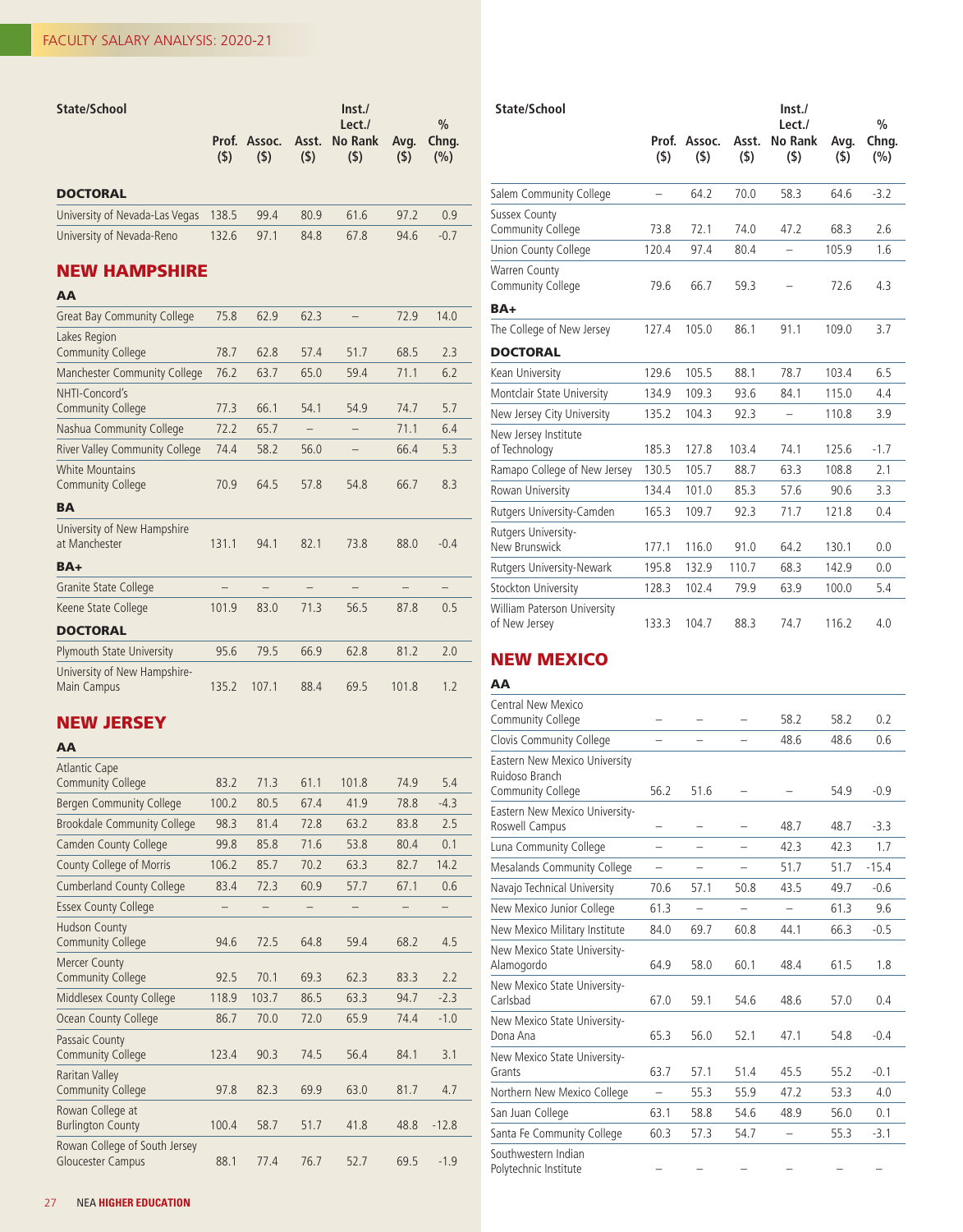| <b>State/School</b>                                                               | Prof.<br>(5) | Assoc.<br>(5) | Asst.<br>(5) | Inst.<br>Lect./<br><b>No Rank</b><br>$($ \$) | Avg.<br>(5) | $\frac{0}{0}$<br>Chng.<br>(%) |
|-----------------------------------------------------------------------------------|--------------|---------------|--------------|----------------------------------------------|-------------|-------------------------------|
| University of New Mexico-<br><b>Gallup Campus</b>                                 | 87.1         | 67.1          | 59.8         | 57.4                                         | 62.1        | 1.6                           |
| University of New Mexico-<br>Los Alamos Campus                                    |              |               |              | 53.0                                         | 53.0        | 8.8                           |
| University of New Mexico-<br><b>Taos Campus</b>                                   |              | 66.0          | 55.1         | 50.1                                         | 53.8        | 6.0                           |
| University of New Mexico-<br>Valencia County Campus                               | 59.7         | 52.3          | 46.6         | 53.2                                         | 50.6        | $-1.8$                        |
| $BA+$                                                                             |              |               |              |                                              |             |                               |
| Eastern New Mexico University-<br>Main Campus                                     | 84.3         | 70.7          | 59.8         | 52.6                                         | 64.1        | $-0.5$                        |
| Institute of American Indian<br>and Alaska Native Culture<br>and Arts Development |              | 69.3          | 62.2         |                                              | 63.5        | 5.7                           |
| New Mexico Highlands<br>University                                                | 72.8         | 64.9          | 54.0         | 42.6                                         | 58.1        | $-0.8$                        |
| Western New Mexico University                                                     | 74.1         | 64.0          | 59.0         | 43.6                                         | 62.8        | 1.3                           |
| <b>DOCTORAL</b>                                                                   |              |               |              |                                              |             |                               |
| New Mexico Institute of<br>Mining and Technology                                  | 101.9        | 81.0          | 67.8         | 52.2                                         | 80.3        | 1.6                           |
| New Mexico State University-<br>Main Campus                                       | 98.8         | 78.3          | 71.0         | 53.7                                         | 79.7        | $-0.3$                        |
| University of New Mexico-<br>Main Campus                                          | 114.3        | 82.6          | 78.7         | 56.3                                         | 86.2        | 3.0                           |

## NEW YORK

| <b>CUNY Borough of Manhattan</b><br><b>Community College</b>       | 120.9                    | 98.2 | 82.8              | 73.0 | 94.3              | 4.9               |
|--------------------------------------------------------------------|--------------------------|------|-------------------|------|-------------------|-------------------|
| <b>CUNY Bronx</b><br><b>Community College</b>                      | 122.7                    | 94.9 | 82.6              | 77.6 | 97.8              | 6.8               |
| <b>CUNY Hostos</b><br><b>Community College</b>                     | 116.1                    | 94.5 | 84.7              | 78.0 | 93.1              | 6.8               |
| <b>CUNY Kingsborough</b><br><b>Community College</b>               | 122.2                    | 99.1 | 84.7              | 78.8 | 95.1              | 6.7               |
| <b>CUNY LaGuardia</b><br><b>Community College</b>                  | 116.8                    | 94.8 | 80.7              | 81.4 | 99.3              | 5.8               |
| <b>CUNY Queensborough</b><br><b>Community College</b>              | 122.7                    | 98.6 | 85.0              | 79.2 | 96.4              | 5.6               |
| <b>CUNY Stella and Charles</b><br><b>Guttman Community College</b> | 121.1                    | 99.0 | 81.8              | 77.3 | 91.1              | 5.7               |
| Cayuga County<br><b>Community College</b>                          | 88.0                     | 74.2 | 67.1              | 59.9 | 82.3              | 4.0               |
| <b>Clinton Community College</b>                                   | 65.0                     | 62.3 | 48.1              | 47.4 | 57.7              | $-1.4$            |
| Columbia-Greene<br><b>Community College</b>                        | 62.6                     | 58.1 | 50.4              | 55.2 | 57.2              | $-2.3$            |
| <b>Dutchess Community College</b>                                  | 103.6                    | 87.1 | 77.5              | 66.3 | 83.2              | $-1.9$            |
| <b>Erie Community College</b>                                      | —                        | -    | $\qquad \qquad -$ |      |                   | $\qquad \qquad -$ |
| Fashion Institute of Technology                                    | $\overline{\phantom{0}}$ | -    | -                 |      | $\qquad \qquad -$ | $\qquad \qquad -$ |
| <b>Finger Lakes Community College</b>                              | 78.9                     | 66.9 | 60.1              | 52.6 | 67.2              | 3.1               |
| Fulton-Montgomery<br><b>Community College</b>                      | 97.9                     | 84.1 | 71.5              | 57.1 | 76.7              | 0.3               |
| <b>Genesee Community College</b>                                   | 68.4                     | 60.9 | 57.3              | 49.3 | 58.9              | $-1.7$            |

| State/School                                                       |              |               |              | Inst.<br>Lect./           |              | %            |
|--------------------------------------------------------------------|--------------|---------------|--------------|---------------------------|--------------|--------------|
|                                                                    | Prof.<br>(5) | Assoc.<br>(5) | Asst.<br>(5) | <b>No Rank</b><br>$($ \$) | Avg.<br>(5)  | Chng.<br>(%) |
| Herkimer County<br>Community College                               | 62.9         | 54.7          | 50.6         | 51.1                      | 54.3         | 0.7          |
| Hudson Valley                                                      |              |               |              |                           |              |              |
| Community College                                                  | 82.2<br>69.9 | 69.0          | 63.5<br>56.8 | 50.9                      | 63.7         | $-0.1$       |
| Jamestown Community College<br>Jefferson Community College         |              | 54.8          |              | 53.3<br>49.6              | 60.0<br>67.3 | 4.6<br>2.4   |
| Mohawk Valley                                                      | 85.0         | 69.3          | 58.0         |                           |              |              |
| Community College                                                  | 80.2         | 65.7          | 59.2         | 52.3                      | 63.0         | 0.3          |
| Monroe Community College                                           | 82.1         | 63.3          | 58.0         | 54.6                      | 67.3         | $-2.1$       |
| Nassau Community College                                           | 116.0        | 97.9          | 82.2         | 62.1                      | 96.6         | $-1.4$       |
| Niagara County<br>Community College                                | 102.5        | 79.5          | 69.2         | 53.1                      | 86.0         | 2.6          |
| North Country<br>Community College                                 | 67.3         | 66.9          | 64.9         | 45.1                      | 53.0         | 3.1          |
| Onondaga Community College                                         | 84.9         | 65.0          | 58.0         | 45.2                      | 71.7         | $-1.1$       |
| Orange County<br>Community College                                 | 100.5        | 80.6          | 70.0         | 56.9                      | 80.4         | 2.3          |
| Rockland Community College                                         | 115.6        | 94.8          | 81.5         | 62.2                      | 87.6         | 0.3          |
| <b>SUNY Adirondack</b>                                             | 73.9         | 65.1          | 54.4         | 43.6                      | 62.4         | 0.7          |
| <b>SUNY Broome</b><br>Community College                            | 74.8         | 67.2          | 57.4         | 51.3                      | 66.4         | 2.1          |
| SUNY College of Technology                                         |              |               |              |                           |              |              |
| at Alfred                                                          | 80.6         | 68.7          | 58.3         | 39.9                      | 57.5         | 0.6          |
| SUNY College of Technology<br>at Delhi                             | 76.8         | 64.6          | 57.5         | 46.1                      | 62.1         | $-0.1$       |
| <b>SUNY Corning</b><br>Community College                           | 74.6         | 62.3          | 56.6         | 51.3                      | 65.5         | 5.9          |
| <b>SUNY Morrisville</b>                                            | 78.4         | 65.9          | 58.3         | 34.6                      | 64.3         | 4.1          |
| <b>SUNY Westchester</b><br>Community College                       | 132.7        | 117.0         | 95.2         | 69.2                      | 103.8        | 0.1          |
| Schenectady County<br>Community College                            | 66.3         | 53.6          | 48.8         | 43.0                      | 57.2         | 0.2          |
| Suffolk County<br>Community College                                | 125.0        | 100.3         | 87.1         | 72.4                      | 107.8        | 1.0          |
| Sullivan County<br>Community College                               | 61.8         | 54.9          | 49.7         |                           | 58.3         | 1.1          |
| Tompkins Cortland<br>Community College                             | 81.0         | 66.2          | 60.5         | 54.3                      | 75.7         | 5.0          |
| <b>Ulster County</b><br>Community College                          | 73.2         | 60.4          | 52.3         | 49.5                      | 61.5         | 0.5          |
| ΒA                                                                 |              |               |              |                           |              |              |
| <b>CUNY Medgar Evers College</b>                                   | 126.7        | 102.8         | 88.0         | 80.7                      | 99.7         | 4.7          |
| CUNY New York City College<br>of Technology                        | 120.9        | 101.0         | 88.4         | 83.6                      | 100.9        | 5.3          |
| <b>SUNY College of Agriculture</b><br>and Technology at Cobleskill | 82.7         | 67.2          | 56.4         | 46.5                      | 66.7         | $-0.9$       |
| SUNY College of Technology<br>at Canton                            | 88.6         | 76.1          | 64.7         | 52.7                      | 68.2         | 1.5          |
| United States Military Academy<br>BA+                              |              |               |              |                           |              |              |
| CUNY Brooklyn College                                              | 125.1        | 102.9         | 88.3         | 77.3                      | 107.3        | 6.6          |
| CUNY John Jay College<br>of Criminal Justice                       | 127.4        | 103.0         | 88.8         | 76.8                      | 102.8        | 4.4          |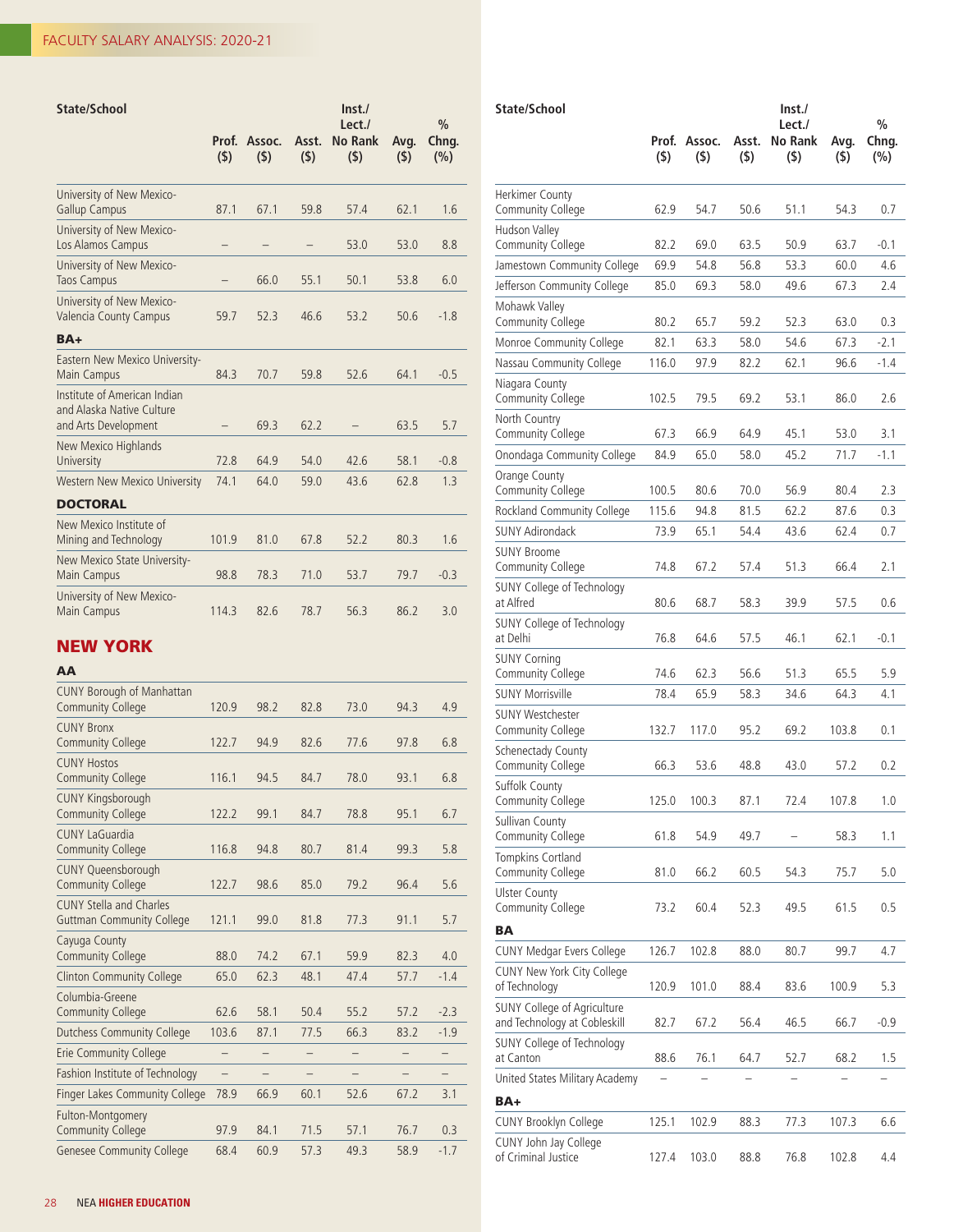| State/School                                                 | Prof.        | Assoc.                   | Asst.        | Inst.<br>Lect./<br><b>No Rank</b> |                          | $\frac{0}{0}$<br>Chng.   |
|--------------------------------------------------------------|--------------|--------------------------|--------------|-----------------------------------|--------------------------|--------------------------|
|                                                              | $($ \$)      | (5)                      | $($ \$)      | (5)                               | Avg.<br>$($ \$)          | $(\% )$                  |
| <b>CUNY Queens College</b>                                   | 125.2        | 103.8                    | 87.3         | 80.7                              | 104.7                    | 5.3                      |
| <b>CUNY York College</b>                                     | 118.8        | 101.5                    | 87.1         | 83.1                              | 100.2                    | 4.4                      |
| Farmingdale State College                                    | 104.6        | 85.5                     | 76.8         | 66.2                              | 83.3                     | 0.2                      |
| <b>SUNY Buffalo State</b>                                    | 97.6         | 80.9                     | 68.9         | 56.2                              | 79.2                     | 0.5                      |
| <b>SUNY College at Geneseo</b>                               | 97.1         | 76.8                     | 66.6         | 56.9                              | 77.2                     | 0.8                      |
| SUNY College at Old Westbury                                 | 113.3        | 95.7                     | 86.2         | 66.3                              | 90.6                     | 2.9                      |
| SUNY College at Oswego                                       | 93.5         | 77.2                     | 61.5         | 49.7                              | 72.6                     | 2.1                      |
| SUNY College at Plattsburgh                                  | 90.5         | 73.0                     | 62.1         | 53.9                              | 71.1                     | 0.1                      |
| SUNY College at Potsdam                                      | 84.6         | 67.8                     | 54.6         | 47.1                              | 65.0                     | $-0.6$                   |
| <b>SUNY Cortland</b>                                         | 89.2         | 73.1                     | 61.2         | 50.6                              | 68.8                     | 1.1                      |
| <b>SUNY Empire State College</b>                             |              | $\qquad \qquad -$        |              |                                   | $\overline{\phantom{0}}$ | -                        |
| <b>SUNY Maritime College</b>                                 | 100.9        | 83.9                     | 73.9         | 57.1                              | 76.2                     | $-3.8$                   |
| <b>SUNY Oneonta</b>                                          | 85.3         | 72.9                     | 63.9         | 47.1                              | 69.1                     | $-0.6$                   |
| <b>SUNY</b> at Fredonia                                      | 91.0         | 73.1                     | 62.1         | 48.0                              | 71.3                     | 0.6                      |
| SUNY at Purchase College                                     | 97.9         | 80.7                     | 61.8         | 56.3                              | 75.0                     | 0.0                      |
| State University of New York<br>at New Paltz                 | 100.5        | 75.7                     | 68.9         | 56.5                              | 74.7                     | 0.9                      |
| <b>United States Merchant</b><br>Marine Academy              |              |                          |              |                                   |                          |                          |
| <b>DOCTORAL</b>                                              |              |                          |              |                                   |                          |                          |
| <b>Binghamton University</b>                                 | 140.4        | 102.6                    | 84.9         | 58.5                              | 99.4                     | 0.1                      |
| <b>CUNY Bernard M Baruch</b><br>College                      | 129.6        | 106.7                    | 91.2         | 82.6                              | 109.6                    | 4.4                      |
| <b>CUNY City College</b>                                     | 129.2        | 105.5                    | 91.7         | 85.2                              | 112.4                    | 4.4                      |
| <b>CUNY Graduate School</b><br>and University Center         | 128.2        | 108.5                    | 91.7         | 78.3                              | 118.8                    | 4.1                      |
| <b>CUNY Hunter College</b>                                   | 124.8        | 106.6                    | 90.3         | 83.2                              | 109.9                    | 4.6                      |
| <b>CUNY Lehman College</b>                                   | 124.3        | 102.8                    | 88.8         | 82.3                              | 101.0                    | 6.1                      |
| College of Staten Island CUNY                                | 124.1        | 102.6                    | 87.9         | 76.9                              | 105.9                    | 6.4                      |
| <b>SUNY Brockport</b>                                        | 93.3         | 79.6                     | 69.9         | 60.2                              | 76.7                     | 1.0                      |
| <b>SUNY College of Environmental</b><br>Science and Forestry | 107.5        | 88.5                     | 69.1         | 59.3                              | 83.6                     | $-1.1$                   |
| <b>SUNY Downstate Health</b><br><b>Sciences University</b>   |              | 111.4                    | 106.9        | 118.7                             | 116.3                    | 6.1                      |
| SUNY Polytechnic Institute                                   | 129.5        | 102.7                    | 84.7         | 53.5                              | 96.5                     | $-0.2$                   |
| <b>SUNY at Albany</b>                                        | 133.4        | 99.0                     | 87.1         | 60.8                              | 99.1                     | 0.4                      |
| Stony Brook University                                       | 165.2        | 113.7                    | 101.7        | 69.3                              | 124.5                    | 2.1                      |
| University at Buffalo                                        | 145.4        | 99.6                     | 81.3         | 74.5                              | 107.7                    | $-0.6$                   |
| <b>Upstate Medical University</b>                            | <sup>-</sup> | $\overline{\phantom{0}}$ | <sup>-</sup> | <sup>-</sup>                      | $\qquad \qquad -$        | $\overline{\phantom{0}}$ |

# NORTH CAROLINA

| Alamance Community College                               |  | 43.2 | 43.2 | $-0.5$ |
|----------------------------------------------------------|--|------|------|--------|
| Asheville-Buncombe Technical<br><b>Community College</b> |  | 46.9 | 46.9 | $-1.0$ |
| <b>Beaufort County</b><br><b>Community College</b>       |  | 45.7 | 45.7 | $-3.1$ |
| <b>Bladen Community College</b>                          |  | 57.2 | 57.2 | $-2.7$ |
| <b>Blue Ridge Community College</b>                      |  | 53.0 | 53.0 | 0.2    |
| <b>Brunswick Community College</b>                       |  | 48.0 | 48.0 | $-1.1$ |

| State/School                                          | Inst.                    |                          |                          |                          |             |                        |  |  |
|-------------------------------------------------------|--------------------------|--------------------------|--------------------------|--------------------------|-------------|------------------------|--|--|
|                                                       | Prof.                    | Assoc.                   | Asst.                    | Lect./<br><b>No Rank</b> |             | $\frac{0}{0}$<br>Chng. |  |  |
|                                                       | $($ \$)                  | (5)                      | $($ \$)                  | $($ \$)                  | Avg.<br>(5) | (%)                    |  |  |
| Caldwell Community College<br>and Technical Institute |                          |                          |                          | 47.4                     | 47.4        | $-1.4$                 |  |  |
| Cape Fear Community College                           | $\overline{\phantom{0}}$ | L.                       | -                        | 51.2                     | 51.2        | 1.1                    |  |  |
| Carolinas College                                     |                          |                          |                          |                          |             |                        |  |  |
| of Health Sciences                                    |                          |                          |                          | -                        |             |                        |  |  |
| Carteret Community College                            |                          | -                        | -                        | 50.4                     | 50.4        | 0.3                    |  |  |
| Catawba Valley<br>Community College                   |                          |                          |                          | 49.3                     | 49.3        | $-1.9$                 |  |  |
| Central Carolina<br>Community College                 |                          |                          | -                        | 49.3                     | 49.3        | $-0.7$                 |  |  |
| Central Piedmont<br>Community College                 |                          |                          |                          | 58.8                     | 58.8        | $-1.7$                 |  |  |
| Cleveland Community College                           |                          |                          |                          | 49.6                     | 49.6        | $-0.1$                 |  |  |
| Coastal Carolina<br>Community College                 |                          |                          |                          | 47.5                     | 47.5        | $-1.0$                 |  |  |
| College of the Albemarle                              |                          |                          |                          | 50.4                     | 50.4        | $-0.2$                 |  |  |
| Craven Community College                              |                          |                          |                          | 50.5                     | 50.5        | $-1.3$                 |  |  |
| Davidson County<br>Community College                  |                          |                          |                          | 49.1                     | 49.1        | $-7.0$                 |  |  |
| Durham Technical<br>Community College                 |                          |                          |                          | 56.2                     | 56.2        | 32.6                   |  |  |
| Edgecombe Community College                           |                          |                          |                          | 45.3                     | 45.3        | $-3.1$                 |  |  |
| Fayetteville Technical<br>Community College           |                          |                          |                          | 64.6                     | 64.6        | 5.0                    |  |  |
| Forsyth Technical<br>Community College                | 49.2                     | 46.1                     | 44.6                     | 49.3                     | 48.6        | $-0.6$                 |  |  |
| Gaston College                                        | $\overline{\phantom{0}}$ | $\overline{\phantom{0}}$ | L.                       | 51.9                     | 51.9        | 0.7                    |  |  |
| <b>Guilford Technical</b><br>Community College        |                          |                          |                          | 54.8                     | 54.8        | $-1.2$                 |  |  |
| Halifax Community College                             | L.                       | -                        | -                        | 50.8                     | 50.8        | 2.3                    |  |  |
| Haywood Community College                             |                          |                          |                          | 50.9                     | 50.9        | 0.7                    |  |  |
| Isothermal Community College                          |                          |                          |                          | 54.5                     | 54.5        | $-0.1$                 |  |  |
| James Sprunt Community College                        | $\overline{\phantom{0}}$ | L.                       | L                        | 48.6                     | 48.6        | 0.8                    |  |  |
| Johnston Community College                            | $\overline{\phantom{0}}$ | $\overline{\phantom{0}}$ | $\overline{\phantom{0}}$ | 57.5                     | 57.5        | -0.5                   |  |  |
| Lenoir Community College                              |                          |                          |                          | 45.2                     | 45.2        | -2.3                   |  |  |
| Martin Community College                              |                          |                          |                          | 50.1                     | 50.1        | 0.8                    |  |  |
| Mayland Community College                             |                          |                          |                          | 56.3                     | 56.3        | 0.5                    |  |  |
| McDowell Technical<br>Community College               | -                        | -                        | $\overline{\phantom{0}}$ | 52.4                     | 52.4        | 1.5                    |  |  |
| Mitchell Community College                            |                          |                          |                          | 54.4                     | 54.4        | -4.9                   |  |  |
| Montgomery Community College                          |                          |                          |                          | 48.5                     | 48.5        | $-0.8$                 |  |  |
| Nash Community College                                | -                        |                          |                          | 49.9                     | 49.9        | 0.4                    |  |  |
| Pamlico Community College                             | -                        | -                        | -                        | 42.7                     | 42.7        | $-12.5$                |  |  |
| Piedmont Community College                            |                          |                          |                          | 47.6                     | 47.6        | $-7.2$                 |  |  |
| Pitt Community College                                |                          |                          |                          | 50.1                     | 50.1        | $-0.8$                 |  |  |
| Randolph Community College                            |                          |                          |                          | 48.7                     | 48.7        | -4.7                   |  |  |
| Richmond Community College                            | -                        | -                        | -                        | 55.7                     | 55.7        | $-0.1$                 |  |  |
| Roanoke-Chowan<br>Community College                   |                          |                          |                          | 51.8                     | 51.8        | $-3.1$                 |  |  |
| Robeson Community College                             |                          |                          |                          | 56.9                     | 56.9        | 1.7                    |  |  |
| Rockingham Community College                          | $\overline{\phantom{0}}$ | $\qquad \qquad -$        | $\overline{\phantom{0}}$ | 48.1                     | 48.1        | $-0.7$                 |  |  |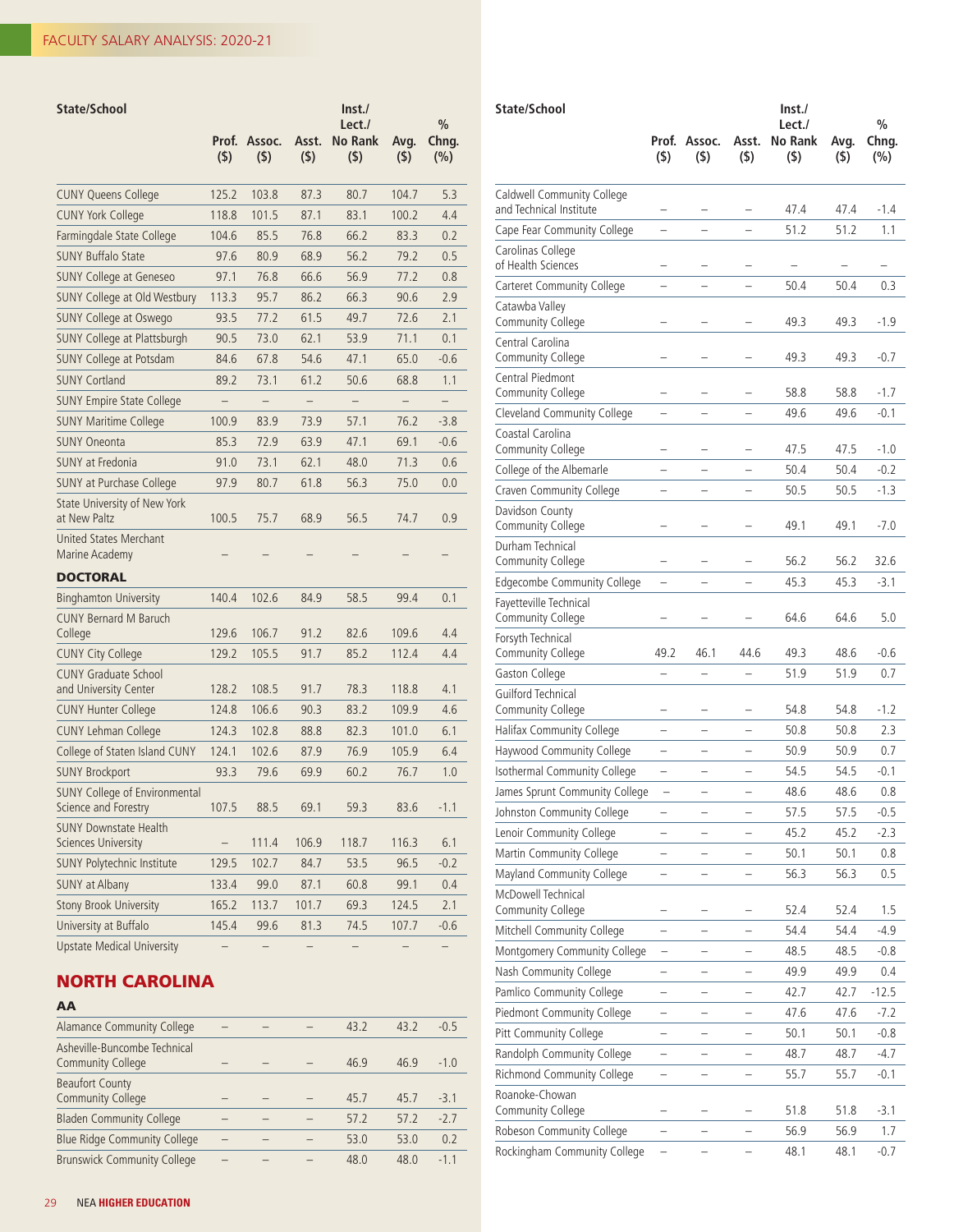| State/School                                        | Prof.<br>$($ \$)         | Assoc.<br>$($ \$) | Asst.<br>$($ \$) | Inst.<br>Lect./<br><b>No Rank</b><br>$($ \$) | Avg.<br>$($ \$) | $\frac{0}{0}$<br>Chng.<br>$(\% )$ |
|-----------------------------------------------------|--------------------------|-------------------|------------------|----------------------------------------------|-----------------|-----------------------------------|
| Rowan-Cabarrus<br><b>Community College</b>          |                          | —                 | -                | 52.7                                         | 52.7            | 0.3                               |
| <b>Sampson Community College</b>                    | $\overline{\phantom{0}}$ |                   |                  | 47.4                                         | 47.4            | $-5.2$                            |
| Sandhills Community College                         |                          |                   |                  | 49.9                                         | 49.9            | 0.6                               |
| South Piedmont<br><b>Community College</b>          |                          | -                 |                  | 51.7                                         | 51.7            | 0.2                               |
| Southeastern<br><b>Community College</b>            |                          | -                 |                  | 56.8                                         | 56.8            | $-0.2$                            |
| Southwestern<br><b>Community College</b>            |                          |                   |                  | 51.9                                         | 51.9            | $-0.2$                            |
| <b>Stanly Community College</b>                     |                          |                   |                  | 42.3                                         | 42.3            | $-3.5$                            |
| <b>Surry Community College</b>                      | $\overline{\phantom{0}}$ |                   |                  | 51.0                                         | 51.0            | $-1.3$                            |
| Tri-County Community College                        | -                        |                   |                  | 49.6                                         | 49.6            | 1.5                               |
| Vance-Granville<br><b>Community College</b>         |                          | —                 |                  | 45.9                                         | 45.9            | $-1.3$                            |
| <b>Wake Technical</b><br><b>Community College</b>   |                          |                   |                  | 49.6                                         | 49.6            | $-0.4$                            |
| <b>Wayne Community College</b>                      |                          |                   |                  | 46.7                                         | 46.7            | $-1.4$                            |
| <b>Western Piedmont</b><br><b>Community College</b> |                          |                   |                  | 49.7                                         | 49.7            | $-0.9$                            |
| <b>Wilkes Community College</b>                     |                          |                   |                  | 48.2                                         | 48.2            | 0.0                               |
| <b>Wilson Community College</b>                     |                          |                   |                  | 48.1                                         | 48.1            | 1.4                               |
| BA+                                                 |                          |                   |                  |                                              |                 |                                   |
| Elizabeth City State University                     | 85.6                     | 71.4              | 64.5             | 57.0                                         | 70.8            | 2.2                               |
| University of North Carolina<br>School of the Arts  | 78.7                     | 71.8              | 68.4             | 54.9                                         | 69.4            | $-0.9$                            |
| University of North Carolina<br>at Asheville        | 88.8                     | 78.9              | 71.8             | 55.0                                         | 74.6            | $-2.6$                            |
| University of North Carolina<br>at Pembroke         | 85.8                     | 71.7              | 63.7             | 50.9                                         | 67.7            | 0.0                               |
| <b>DOCTORAL</b>                                     |                          |                   |                  |                                              |                 |                                   |
| Appalachian State University                        | 96.4                     | 77.5              | 69.8             | 49.3                                         | 75.2            | $-0.0$                            |
| East Carolina University                            | 101.0                    | 78.3              | 70.0             | 53.7                                         | 77.2            | $-0.7$                            |
| Fayetteville State University                       | 87.6                     | 81.4              | 76.9             | 62.8                                         | 77.8            | 0.0                               |
| North Carolina A & T<br><b>State University</b>     | 103.1                    | 84.3              | 77.8             | 59.2                                         | 83.8            | 0.3                               |
| North Carolina Central<br>University                | 98.8                     | 83.5              | 72.1             | 54.6                                         | 76.6            | 0.3                               |
| North Carolina State University<br>at Raleigh       | 136.8                    | 95.6              | 85.1             | 51.7                                         | 103.4           | 0.4                               |
| University of North Carolina<br>Wilmington          | 98.9                     | 76.7              | 75.0             | 53.3                                         | 76.3            | 0.6                               |
| University of North Carolina<br>at Chapel Hill      | 159.3                    | 103.1             | 101.5            | 57.0                                         | 119.4           | $-0.1$                            |
| University of North Carolina<br>at Charlotte        | 122.1                    | 90.1              | 83.0             | 58.0                                         | 90.9            | 1.0                               |
| University of North Carolina<br>at Greensboro       | 112.2                    | 84.6              | 77.4             | 48.9                                         | 82.2            | 1.2                               |
| Western Carolina University                         | 98.7                     | 73.7              | 66.8             | 45.0                                         | 70.9            | 0.8                               |
| Winston-Salem State University                      | 95.3                     | 77.4              | 71.5             | 64.3                                         | 78.0            | 0.7                               |

|     |     |      | Inst. |     |                                              |
|-----|-----|------|-------|-----|----------------------------------------------|
|     |     |      | Let I |     | $\frac{1}{2}$                                |
|     |     |      |       |     |                                              |
| (S) | (S) | (\$) |       | (S) | (% )                                         |
|     |     |      |       |     | Prof. Assoc. Asst. No Rank Avg. Chng.<br>(5) |

## NORTH DAKOTA

AA

| Bismarck State College                        | 70.8  | 58.0 | 52.2                     |      | 57.0 | 2.0    |
|-----------------------------------------------|-------|------|--------------------------|------|------|--------|
| Cankdeska Cikana<br>Community College         |       |      |                          | 57.6 | 57.6 | 11.1   |
| Dakota College at Bottineau                   | 46.7  | 47.3 | 52.5                     | 44.8 | 46.2 | 6.2    |
| Lake Region State College                     | 72.9  | 64.0 | 57.1                     | 52.7 | 60.4 | 0.2    |
| North Dakota State<br>College of Science      | 78.5  | 63.6 | 60.1                     | 57.0 | 61.8 | 0.8    |
| Nueta Hidatsa Sahnish College                 |       |      |                          |      |      |        |
| Sitting Bull College                          |       | -    | $\overline{\phantom{0}}$ | 40.7 | 40.7 | $-1.2$ |
| Williston State College                       | 76.5  | 70.3 | 54.9                     | 55.1 | 65.3 | 0.1    |
| BA+                                           |       |      |                          |      |      |        |
| Dickinson State University                    | 86.1  | 65.2 | 63.1                     | 43.6 | 63.9 | 6.9    |
| Mayville State University                     | 62.1  | 56.6 | 52.2                     | 50.5 | 54.5 | 6.5    |
| Minot State University                        | 91.5  | 64.4 | 60.0                     | 53.1 | 67.0 | 4.7    |
| Valley City State University                  | 73.1  | 56.3 | 49.6                     |      | 55.8 | 1.6    |
| <b>DOCTORAL</b>                               |       |      |                          |      |      |        |
| North Dakota State University-<br>Main Campus | 114.0 | 82.3 | 75.8                     | 53.6 | 83.4 | 1.8    |
| University of North Dakota                    | 109.1 | 88.2 | 78.8                     | 59.0 | 87.1 | 2.3    |

## OHIO

| AΑ                                                  |       |      |      |      |      |         |
|-----------------------------------------------------|-------|------|------|------|------|---------|
| <b>Belmont College</b>                              | 49.8  | 44.9 | 43.1 | 41.8 | 46.7 | 2.7     |
| Bowling Green State University-<br>Firelands        | 81.3  | 71.1 | 48.2 |      | 69.1 | 1.1     |
| Central Ohio Technical College                      | 73.6  | 66.1 | 60.6 | 55.5 | 62.1 | 3.1     |
| Cincinnati State Technical<br>and Community College |       |      |      | 68.0 | 68.0 | $-10.7$ |
| Clark State Community College                       | 63.8  | 58.3 | 51.1 | 48.8 | 54.9 | 2.2     |
| Columbus State<br>Community College                 | 77.5  | 63.4 | 53.2 | 45.3 | 61.6 | 0.9     |
| Cuyahoga Community<br>College District              | 98.8  | 90.6 | 79.0 | 48.5 | 81.8 | 0.1     |
| Eastern Gateway<br>Community College                | 67.9  | 71.3 | 67.7 | 49.6 | 55.2 | $-0.4$  |
| Edison State Community College                      | 58.0  | 50.0 | 45.7 | 48.2 | 50.1 | 4.0     |
| Hocking College                                     | -     | -    | -    | 55.1 | 55.1 | $-4.8$  |
| James A Rhodes State College                        | 62.4  | 55.0 | 53.1 | 44.8 | 50.4 | $-1.8$  |
| Kent State University<br>at Ashtabula               | 88.9  | 76.7 | 73.4 | 57.8 | 66.3 | 0.3     |
| Kent State University<br>at East Liverpool          |       | 76.9 |      | 54.6 | 67.1 | 5.4     |
| Kent State University at Geauga                     | 92.0  | 71.7 | 54.1 | 49.0 | 62.7 | 3.0     |
| Kent State University at Salem                      | 100.3 | 71.7 | 55.6 | 59.3 | 63.7 | $-1.7$  |
| Kent State University at Stark                      | 95.8  | 78.7 | 61.0 | 56.1 | 72.5 | 0.8     |
| Kent State University at Trumbull                   | 97.4  | 76.4 | 70.4 | 58.0 | 74.0 | 2.2     |
| Kent State University<br>at Tuscarawas              | 101.5 | 77.3 | 58.9 | 53.3 | 66.6 | 2.2     |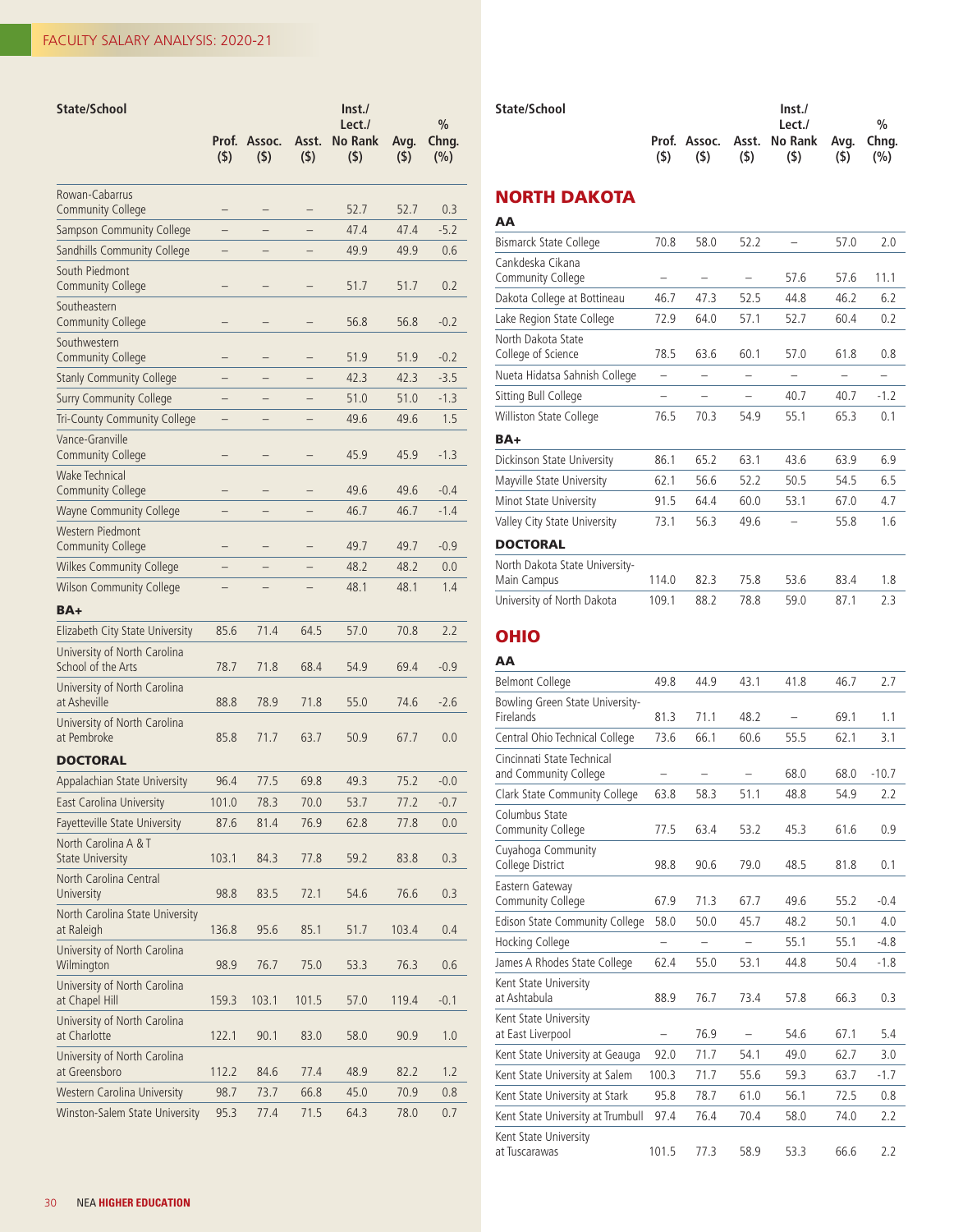| <b>State/School</b>                                                | Prof.<br>(5)             | Assoc.<br>$($ \$) | Asst.<br>(5) | $\ln$ st./<br>Lect./<br><b>No Rank</b><br>(5) | Avg.<br>(5)  | $\frac{0}{0}$<br>Chng.<br>(%) |
|--------------------------------------------------------------------|--------------------------|-------------------|--------------|-----------------------------------------------|--------------|-------------------------------|
| Lakeland Community College                                         | 103.7                    | 79.6              | 65.5         | 67.8                                          | 91.8         | 0.1                           |
| Lorain County                                                      |                          |                   |              |                                               |              |                               |
| <b>Community College</b>                                           | 86.6                     | 73.1              | 66.8         | 56.6                                          | 74.9         | $-0.9$                        |
| Marion Technical College                                           | 57.3                     | 56.1              | 53.7         | 46.6                                          | 54.2         | $-0.3$                        |
| North Central State College                                        |                          | 52.4              | 46.3         | 43.0                                          | 48.3         | $-0.3$                        |
| Northwest State<br><b>Community College</b>                        | $\overline{\phantom{0}}$ |                   |              | 60.1                                          | 60.1         | 0.2                           |
| Ohio State University Agricultural<br><b>Technical Institute</b>   |                          | 83.5              | 76.4         |                                               | 79.5         | 2.3                           |
| Ohio State University-<br>Mansfield Campus                         | 97.8                     | 77.4              | 62.7         |                                               | 80.4         | 0.7                           |
| Ohio State University-<br><b>Marion Campus</b>                     | 106.8                    | 82.2              | 78.0         |                                               | 85.9         | 1.8                           |
| Ohio State University-<br>Newark Campus                            | 103.9                    | 92.4              | 78.6         |                                               | 91.7         | $-0.8$                        |
| Ohio University-<br>Chillicothe Campus                             |                          | 77.1              | 60.3         | 56.9                                          | 63.4         | $-3.3$                        |
| Ohio University-Eastern Campus                                     | $\overline{\phantom{0}}$ | 74.1              | 60.3         | 59.3                                          | 71.3         | $-5.3$                        |
| Ohio University-<br>Lancaster Campus                               | 90.9                     | 73.4              | 59.6         | 58.8                                          | 72.1         | -4.1                          |
| Ohio University-<br>Southern Campus                                | 83.6                     | 72.1              | 59.0         | 58.5                                          | 62.6         | $-4.7$                        |
| Ohio University-<br>Zanesville Campus                              | 86.0                     | 70.6              | 59.7         | 60.6                                          | 73.0         | $-4.0$                        |
| <b>Owens Community College</b>                                     | 65.7                     | 59.6              | 57.5         | 46.0                                          | 60.5         | 1.9                           |
| Sinclair Community College                                         | 82.5                     | 64.0              | 57.0         | 46.5                                          | 69.9         | $-1.0$                        |
| Southern State                                                     |                          |                   |              |                                               |              |                               |
| <b>Community College</b>                                           | 78.9                     | 68.6              | 60.2         | 43.0                                          | 61.6         | $-4.4$                        |
| <b>Stark State College</b>                                         | 79.5                     | 68.4              | 60.8         | 52.8                                          | 61.7         | $-0.5$                        |
| Terra State Community College                                      | 67.3                     | 60.3              | 52.8         | 56.3                                          | 58.4         | 5.6                           |
| University of Akron<br><b>Wayne College</b>                        |                          | 68.5              |              |                                               | 68.5         | $-10.0$                       |
| University of Cincinnati-<br><b>Blue Ash College</b>               | 102.2                    | 79.4              | 59.6         | 52.0                                          | 77.5         | 3.2                           |
| University of Cincinnati-<br><b>Clermont College</b>               | 100.7                    | 78.9              | 62.7         |                                               | 87.5         | 4.7                           |
| <b>Washington State</b><br><b>Community College</b>                | 51.9                     | 52.7              | 48.3         | 52.3                                          | 51.1         | $-2.3$                        |
| Zane State College                                                 | 59.6                     | 53.4              | 52.4         | 42.7                                          | 52.7         | 2.6                           |
| <b>BA</b>                                                          |                          |                   |              |                                               |              |                               |
| Central State University                                           | 74.6                     | 62.7              | 50.8         | 40.1                                          | 59.6         | $-4.7$                        |
| Ohio State University-<br>Lima Campus                              | 118.6                    | 79.0              | 70.8         |                                               | 91.6         | $-0.3$                        |
| BA+                                                                |                          |                   |              |                                               |              |                               |
| Miami University-Hamilton                                          | 108.1                    | 80.2              | 67.1         | 49.5                                          | 72.2         | 3.3                           |
| Miami University-Middletown                                        | 94.5                     | 78.4              | 59.9         | 54.1                                          | 71.1         | 4.5                           |
| <b>DOCTORAL</b>                                                    |                          |                   |              |                                               |              |                               |
| Bowling Green State University-                                    |                          |                   |              |                                               |              |                               |
| Main Campus                                                        | 105.3                    | 85.6              | 66.6         |                                               | 87.9         | 4.5                           |
| <b>Cleveland State University</b><br>Kent State University at Kent | 109.9<br>112.7           | 87.4<br>87.5      | 82.5<br>73.0 | 64.2<br>59.3                                  | 86.8<br>86.7 | $-0.3$<br>0.5                 |
| Miami University-Oxford                                            | 129.0                    | 97.8              | 91.9         | 60.0                                          | 94.9         | 6.4                           |

| State/School                             |              |               |              | Inst.<br>Lect./       |             | %            |
|------------------------------------------|--------------|---------------|--------------|-----------------------|-------------|--------------|
|                                          | Prof.<br>(5) | Assoc.<br>(5) | Asst.<br>(5) | <b>No Rank</b><br>(5) | Avg.<br>(5) | Chng.<br>(%) |
| Ohio State University-<br>Main Campus    | 150.1        | 102.8         | 99.0         | 180.1                 | 123.0       | 0.2          |
| Ohio University-Main Campus              | 105.9        | 84.1          | 77.9         | 59.7                  | 81.5        | $-3.5$       |
| Shawnee State University                 | 67.1         | 62.1          | 54.0         | 38.5                  | 59.9        | $-3.8$       |
| University of Akron<br>Main Campus       | 116.8        | 93.2          | 84.8         | 65.4                  | 92.6        | 1.7          |
| University of Cincinnati-<br>Main Campus | 130.1        | 94.4          | 76.7         | 54.9                  | 100.4       | 2.2          |
| University of Toledo                     | 112.1        | 94.7          | 87.7         | 58.7                  | 87.5        | 3.3          |
| Wright State University-<br>Main Campus  | 108.8        | 87.6          | 80.0         | 57.0                  | 85.0        | $-0.8$       |
| Youngstown State University              | 92.4         | 78.5          | 66.5         | 50.4                  | 77.4        | 1.2          |

## OKLAHOMA

| ΑА                                                   |                          |                          |                          |                          |                          |        |
|------------------------------------------------------|--------------------------|--------------------------|--------------------------|--------------------------|--------------------------|--------|
| Carl Albert State College                            | $\overline{\phantom{0}}$ | $\overline{\phantom{0}}$ | $\overline{\phantom{0}}$ | 49.3                     | 49.3                     | 9.3    |
| College of the Muscogee Nation                       | $\overline{\phantom{0}}$ |                          |                          | $\overline{\phantom{0}}$ | $\overline{\phantom{0}}$ |        |
| Connors State College                                | -                        |                          |                          | 46.8                     | 46.8                     | 0.3    |
| Eastern Oklahoma State College                       | 46.6                     | $\overline{\phantom{0}}$ | $\overline{\phantom{0}}$ | 38.7                     | 42.3                     | $-3.6$ |
| Murray State College                                 | 47.6                     | 43.3                     | 49.4                     | 43.7                     | 44.7                     | 2.8    |
| Northeastern Oklahoma<br>A&M College                 |                          |                          |                          | 49.3                     | 49.3                     | 2.2    |
| Northern Oklahoma College                            |                          |                          | $\overline{\phantom{0}}$ | 51.2                     | 51.2                     | 0.3    |
| Oklahoma City<br>Community College                   |                          |                          |                          | 54.2                     | 54.2                     | 7.6    |
| Oklahoma State University<br>Institute of Technology |                          |                          |                          |                          |                          |        |
| Oklahoma State University-<br>Oklahoma City          | 65.8                     | 54.3                     | 47.8                     | 45.4                     | 49.5                     | 0.9    |
| Redlands Community College                           | 50.6                     | $\overline{a}$           |                          | 48.8                     | 50.4                     | $-0.4$ |
| Rose State College                                   | 48.0                     |                          |                          | 39.0                     | 47.5                     | $-0.4$ |
| Seminole State College                               | 50.7                     | 42.0                     | 41.9                     | 40.0                     | 43.4                     | $-1.7$ |
| Tulsa Community College                              | 82.1                     | 70.2                     | 60.4                     |                          | 65.2                     | 1.3    |
| Western Oklahoma State College                       | $\qquad \qquad -$        |                          |                          | 48.3                     | 48.3                     | 2.0    |
| BА                                                   |                          |                          |                          |                          |                          |        |
| Oklahoma Panhandle<br>State University               | 50.7                     | 46.2                     | 44.1                     | 37.3                     | 42.7                     | $-1.9$ |
| University of Science and Arts<br>of Oklahoma        | 59.3                     | 57.1                     | 48.0                     | 41.9                     | 53.7                     | 4.7    |
| BA+                                                  |                          |                          |                          |                          |                          |        |
| Cameron University                                   | 73.7                     | 61.3                     | 51.2                     | 41.5                     | 57.2                     | $-1.3$ |
| East Central University                              | 70.7                     | 60.6                     | 57.1                     | 53.9                     | 58.7                     | $-0.8$ |
| Rogers State University                              | 69.9                     | 54.6                     | 48.4                     | 45.9                     | 54.8                     | $-0.1$ |
| Southeastern Oklahoma<br>State University            | 73.3                     | 73.9                     | 64.6                     | 42.6                     | 64.8                     | 1.2    |
| University of Central Oklahoma                       | 89.5                     | 74.2                     | 67.3                     | 42.9                     | 69.7                     | 0.4    |
| DOCTORAL                                             |                          |                          |                          |                          |                          |        |
| Langston University                                  | $\overline{a}$           | 62.3                     | 55.0                     | 50.2                     | 54.3                     | $-0.3$ |
| Northeastern State University                        | 76.8                     | 62.4                     | 57.0                     | 46.2                     | 61.6                     | 0.5    |
| Northwestern Oklahoma<br>State University            | 72.9                     | 66.0                     | 54.1                     | 45.6                     | 57.9                     | $-5.4$ |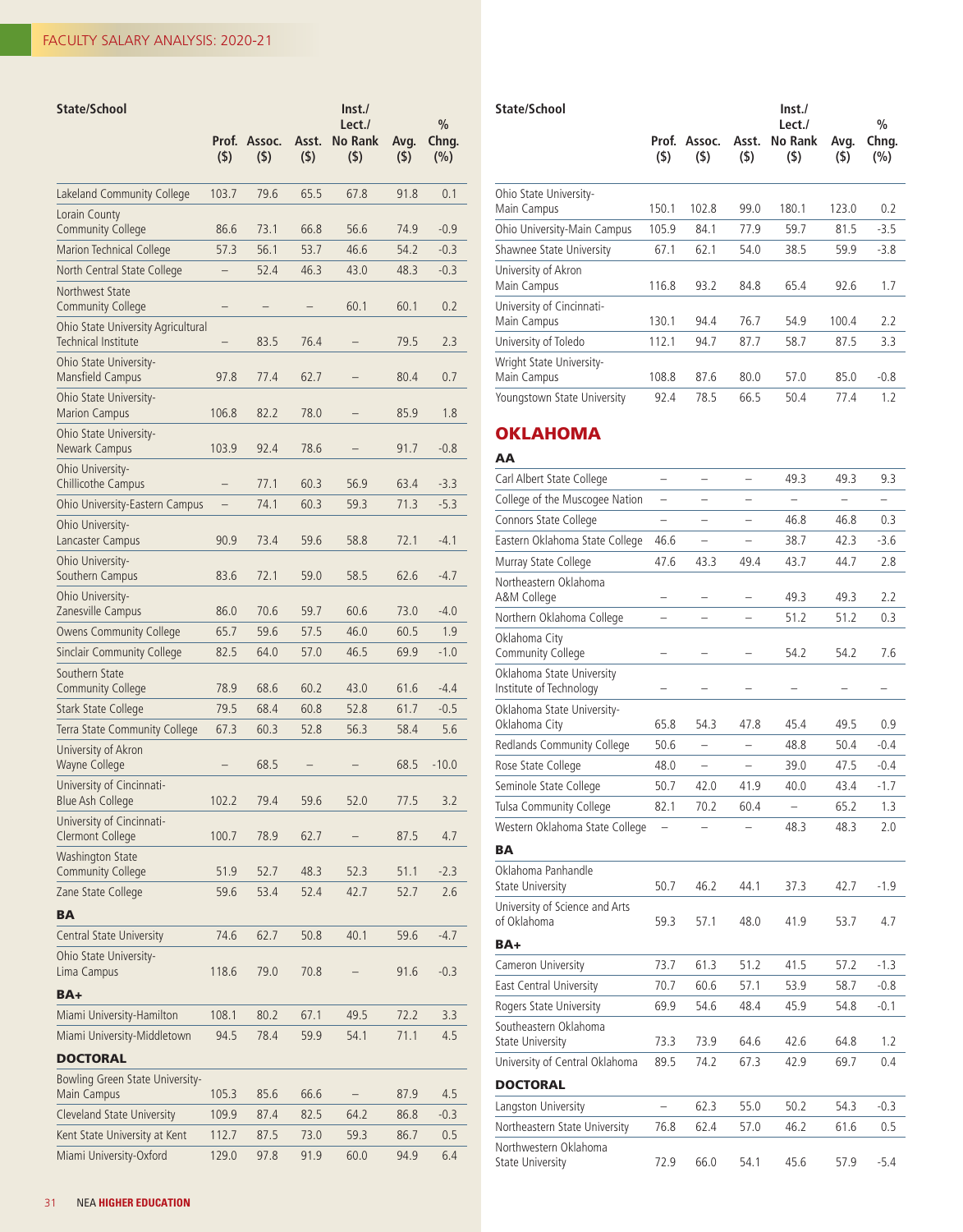| <b>State/School</b>                                      | (5)   | Prof. Assoc. Asst.<br>(5) | (5)  | Inst.<br>Lect./<br>No Rank<br>(5) | Avg.<br>(5) | $\frac{0}{0}$<br>Chng.<br>(%) |
|----------------------------------------------------------|-------|---------------------------|------|-----------------------------------|-------------|-------------------------------|
| Oklahoma State University-<br>Main Campus                | 115.9 | 91.3                      | 84.6 | 58.4                              | 87.7        | 1.3                           |
| Southwestern Oklahoma<br><b>State University</b>         | 76.1  | 64.6                      | 57.3 | 51.5                              | 61.5        | 0.3                           |
| University of Oklahoma-<br><b>Health Sciences Center</b> |       |                           |      |                                   |             |                               |
| University of Oklahoma-<br>Norman Campus                 | 128.4 | 88.0                      | 87.7 | 49.6                              | 96.7        | 1.5                           |

## **OREGON**

| AA                                                 |                          |       |      |      |       |         |
|----------------------------------------------------|--------------------------|-------|------|------|-------|---------|
| <b>Blue Mountain</b><br><b>Community College</b>   |                          |       |      | 82.8 | 82.8  | 1.7     |
| Central Oregon<br><b>Community College</b>         | 86.5                     | 70.5  | 59.6 | 55.2 | 71.1  | 2.9     |
| Chemeketa Community College                        |                          |       |      | 79.1 | 79.1  | $-0.4$  |
| <b>Clackamas Community College</b>                 |                          |       |      | 88.0 | 88.0  | 5.6     |
| <b>Clatsop Community College</b>                   |                          |       |      | 65.5 | 65.5  | $-11.5$ |
| Columbia Gorge<br><b>Community College</b>         |                          |       |      | 65.4 | 65.4  | 0.2     |
| Klamath Community College                          |                          |       |      | 63.7 | 63.7  | 4.9     |
| Lane Community College                             | -                        | -     |      | 82.1 | 82.1  | 5.3     |
| Linn-Benton Community College                      | $\overline{\phantom{0}}$ |       |      | 81.9 | 81.9  | 3.2     |
| Mt Hood Community College                          | —                        |       |      | 91.7 | 91.7  | 4.6     |
| Oregon Coast<br><b>Community College</b>           |                          | -     |      | 58.5 | 58.5  | 3.3     |
| <b>Portland Community College</b>                  |                          |       |      | 81.0 | 81.0  | 9.2     |
| Rogue Community College                            |                          |       |      | 80.8 | 80.8  | 1.6     |
| Southwestern Oregon<br><b>Community College</b>    | 70.6                     | 58.1  | 55.2 | 47.8 | 62.1  | 4.7     |
| <b>Tillamook Bay</b><br><b>Community College</b>   |                          |       |      | 69.9 | 69.9  | 2.9     |
| <b>Treasure Valley</b><br><b>Community College</b> |                          |       |      | 65.8 | 65.8  | $-12.9$ |
| <b>Umpqua Community College</b>                    |                          |       |      | 66.3 | 66.3  | 3.3     |
| $BA+$                                              |                          |       |      |      |       |         |
| Eastern Oregon University                          | 83.0                     | 73.3  | 62.6 | 52.1 | 69.1  | 12.8    |
| Oregon Institute of Technology                     | 95.9                     | 73.4  | 62.2 | 57.1 | 75.3  | 7.3     |
| Southern Oregon University                         | 93.3                     | 74.2  | 63.8 | 91.3 | 81.5  | $-1.2$  |
| Western Oregon University                          | 81.9                     | 66.1  | 55.0 | 46.7 | 62.6  | $-1.5$  |
| <b>DOCTORAL</b>                                    |                          |       |      |      |       |         |
| Oregon Health & Science<br>University              |                          |       | 75.6 | 63.4 | 67.8  | $-1.4$  |
| Oregon State University                            | 140.3                    | 102.8 | 93.4 | 57.7 | 95.6  | 3.3     |
| Portland State University                          | 120.7                    | 92.7  | 78.6 | 64.4 | 92.2  | 0.8     |
| University of Oregon                               | 145.2                    | 103.9 | 89.6 | 66.4 | 105.7 | 11.5    |

## PENNSYLVANIA

| AA |  |
|----|--|
|----|--|

| Bucks County Community College 78.8 64.1 60.1 56.0 70.1 2.5  |  |  |  |
|--------------------------------------------------------------|--|--|--|
| Butler County Community College 85.3 70.3 62.2 48.1 63.3 1.8 |  |  |  |

| State/School                                                | Prof.<br>(5) | Assoc.<br>(5) | Asst.<br>$($ \$) | Inst.<br>Lect./<br><b>No Rank</b><br>$($ \$) | Avg.<br>(5) | $\frac{0}{0}$<br>Chng.<br>(%) |
|-------------------------------------------------------------|--------------|---------------|------------------|----------------------------------------------|-------------|-------------------------------|
| Central Pennsylvania Institute<br>of Science and Technology |              |               |                  |                                              |             |                               |
| Community College<br>of Allegheny County                    | 73.6         | 52.7          | 50.1             | 52.0                                         | 63.4        | $-5.3$                        |
| Community College<br>of Beaver County                       | 68.9         | 57.9          | 47.7             | 43.4                                         | 53.9        | $-3.4$                        |
| Community College<br>of Philadelphia                        | 88.9         | 79.5          | 71.6             | 74.1                                         | 73.6        | 2.5                           |
| Delaware County<br>Community College                        | 108.7        | 93.7          | 71.1             | 64.2                                         | 96.0        | 3.6                           |
| Harrisburg Area<br>Community College                        | 72.5         | 59.9          | 49.7             | 43.0                                         | 62.1        | $-2.6$                        |
| Lancaster County Career<br>and Technology Center            |              |               |                  | 57.4                                         | 57.4        | $-16.6$                       |
| Lehigh Carbon<br>Community College                          | 75.3         | 64.5          | 55.3             | 50.3                                         | 62.5        | 1.9                           |
| Luzerne County<br>Community College                         | 74.9         | 65.1          | 52.3             | 51.8                                         | 62.7        | $-0.9$                        |
| Montgomery County<br>Community College                      | 84.3         | 72.0          | 66.2             | 56.7                                         | 67.8        | 3.4                           |
| Northampton County Area<br>Community College                | 79.2         | 66.2          | 58.7             | 57.9                                         | 70.4        | 2.6                           |
| Pennsylvania College<br>of Technology                       | 125.2        | 107.1         | 90.4             | 76.7                                         | 87.6        | $-0.5$                        |
| Pennsylvania Highlands<br>Community College                 | 61.0         | 52.6          | 45.6             | 44.5                                         | 51.6        | 5.3                           |
| Reading Area<br>Community College                           | 76.0         | 65.4          | 59.0             | 55.8                                         | 64.8        | $-0.5$                        |
| Thaddeus Stevens College<br>of Technology                   | 86.1         | 81.7          | 80.4             | 76.4                                         | 79.1        | 4.0                           |
| University of Pittsburgh-Titusville                         | 73.2         | 74.2          | 41.6             | 65.8                                         | 65.8        | 9.2                           |
| Westmoreland County<br>Community College                    | 73.0         | 67.4          | 61.0             | 54.6                                         | 62.2        | $-2.7$                        |
| BA                                                          |              |               |                  |                                              |             |                               |
| Cheyney University<br>of Pennsylvania                       | 112.4        | 91.9          | 70.3             | 50.1                                         | 97.1        | 4.1                           |
| University of Pittsburgh-Bradford                           | 88.6         | 76.6          | 57.2             | 53.2                                         | 67.2        | $-1.5$                        |
| University of Pittsburgh-<br>Greensburg                     | 87.0         | 72.2          | 65.9             | 52.2                                         | 65.8        | 1.2                           |
| University of Pittsburgh-<br>Johnstown                      | 96.3         | 71.9          | 59.8             | 54.5                                         | 68.3        | 0.2                           |
| BA+                                                         |              |               |                  |                                              |             |                               |
| Lincoln University                                          | 106.2        | 82.2          | 70.0             | 60.1                                         | 80.6        | 0.4                           |
| Lock Haven University                                       | 111.5        | 92.3          | 72.5             | 58.1                                         | 95.2        | 1.7                           |
| Mansfield University<br>of Pennsylvania                     | 113.9        | 91.1          | 73.7             | 56.4                                         | 92.7        | 2.2                           |
| <b>DOCTORAL</b>                                             |              |               |                  |                                              |             |                               |
| Bloomsburg University<br>of Pennsylvania                    | 113.7        | 89.5          | 74.4             | 52.1                                         | 89.9        | 2.0                           |
| California University<br>of Pennsylvania                    | 114.7        | 94.2          | 77.8             | 57.0                                         | 93.5        | 0.9                           |
| Clarion University<br>of Pennsylvania                       | 112.8        | 90.3          | 73.5             | 51.5                                         | 85.8        | 0.4                           |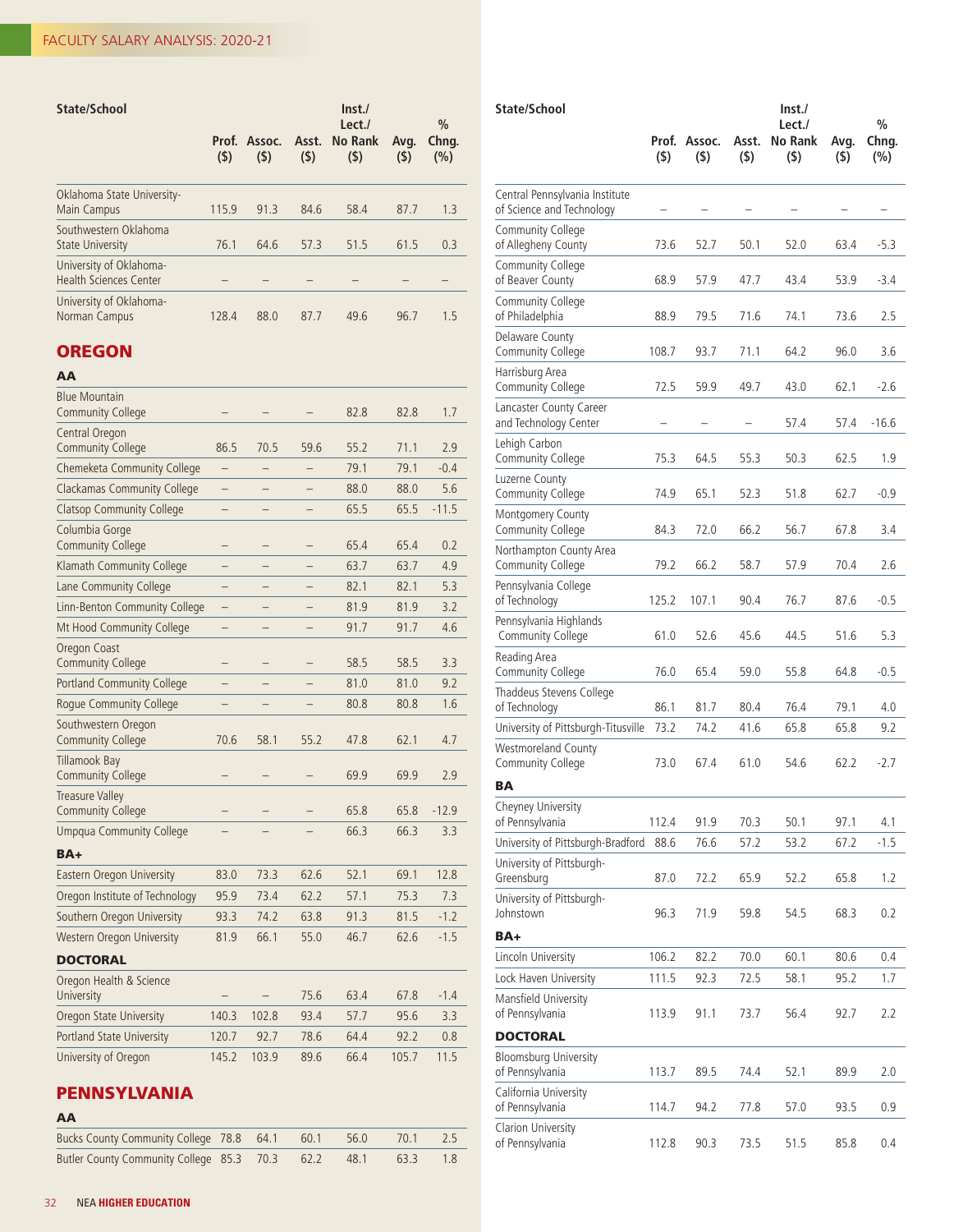| State/School                                      |              |                   |              | Inst.<br>Let.             |             | $\frac{0}{0}$ |
|---------------------------------------------------|--------------|-------------------|--------------|---------------------------|-------------|---------------|
|                                                   | Prof.<br>(5) | Assoc.<br>$($ \$) | Asst.<br>(5) | <b>No Rank</b><br>$($ \$) | Avg.<br>(5) | Chng.<br>(%)  |
| East Stroudsburg University<br>of Pennsylvania    | 112.8        | 88.0              | 72.2         | 55.1                      | 91.3        | 4.8           |
| <b>Edinboro University</b><br>of Pennsylvania     | 113.6        | 91.7              | 73.9         | 56.2                      | 92.3        | 1.6           |
| Indiana University of<br>Pennsylvania-Main Campus | 112.9        | 86.7              | 69.4         | 51.9                      | 93.2        | 2.2           |
| Kutztown University<br>of Pennsylvania            | 108.8        | 89.5              | 67.5         | 50.2                      | 87.8        | 2.2           |
| Millersville University<br>of Pennsylvania        | 115.1        | 90.2              | 69.9         | 56.6                      | 91.0        | $-0.1$        |
| Shippensburg University<br>of Pennsylvania        | 115.4        | 94.9              | 75.4         | 50.8                      | 95.3        | 2.3           |
| Slippery Rock University<br>of Pennsylvania       | 116.1        | 92.6              | 76.5         | 53.2                      | 89.3        | 2.6           |
| Temple University                                 | 168.3        | 111.4             | 88.4         | 65.4                      | 115.0       | 4.2           |
| The Pennsylvania State<br>University              | 150.2        | 98.5              | 81.8         | 57.5                      | 102.6       |               |
| University of Pittsburgh-<br>Pittsburgh Campus    | 159.8        | 104.6             | 94.6         | 54.4                      | 107.7       | 0.7           |
| West Chester University<br>of Pennsylvania        | 113.5        | 90.6              | 77.2         | 54.1                      | 89.4        | 0.6           |

## RHODE ISLAND

| AA                                          |       |      |      |                          |      |        |
|---------------------------------------------|-------|------|------|--------------------------|------|--------|
| <b>Community College</b><br>of Rhode Island | 79.8  | 61.4 | 56.1 | 40.1                     | 65.8 | 7.5    |
| <b>DOCTORAL</b>                             |       |      |      |                          |      |        |
| Rhode Island College                        | 103.8 | 85.5 | 69.6 | $\overline{\phantom{a}}$ | 88.2 | 8.2    |
| University of Rhode Island                  | 129.6 | 97.1 | 88.8 | 60.6                     | 97.4 | $-1.5$ |

# SOUTH CAROLINA

| AA                                              |      |      |      |      |      |        |
|-------------------------------------------------|------|------|------|------|------|--------|
| Aiken Technical College                         |      |      |      | 51.1 | 51.1 | $-0.7$ |
| Central Carolina<br><b>Technical College</b>    |      |      |      | 47.6 | 47.6 | 1.4    |
| Denmark Technical College                       |      |      |      | 44.4 | 44.4 | 1.7    |
| Florence-Darlington<br><b>Technical College</b> |      |      |      | 52.3 | 52.3 | $-1.1$ |
| Greenville Technical College                    |      |      |      | 43.2 | 43.2 | $-9.0$ |
| Horry-Georgetown<br><b>Technical College</b>    |      |      |      | 53.9 | 53.9 | $-0.0$ |
| Midlands Technical College                      |      |      |      | 56.0 | 56.0 | $-1.9$ |
| Northeastern Technical College                  |      |      |      | 42.8 | 42.8 | 6.7    |
| Orangeburg Calhoun<br><b>Technical College</b>  |      |      |      | 49.2 | 49.2 | 3.1    |
| Piedmont Technical College                      |      |      |      | 47.9 | 47.9 | $-1.1$ |
| Spartanburg Community College                   |      |      |      | 52.3 | 52.3 | $-0.8$ |
| Technical College of the<br>Lowcountry          |      |      |      |      |      |        |
| Tri-County Technical College                    |      |      |      | 48.1 | 48.1 | $-0.6$ |
| <b>Trident Technical College</b>                |      |      |      | 53.4 | 53.4 | 2.2    |
| University of South Carolina-<br>Lancaster      | 67.3 | 56.6 | 46.0 | 51.8 | 55.7 | 2.3    |

| State/School                                    |                          |                          |                          | Inst.<br>Lect./       |             | $\frac{0}{0}$            |
|-------------------------------------------------|--------------------------|--------------------------|--------------------------|-----------------------|-------------|--------------------------|
|                                                 | Prof.<br>(5)             | Assoc.<br>(5)            | Asst.<br>(5)             | <b>No Rank</b><br>(5) | Avg.<br>(5) | Chng.<br>$(\% )$         |
| University of South Carolina-<br>Salkehatchie   | 67.1                     | 56.7                     | 46.1                     | 49.8                  | 53.0        | $-0.0$                   |
| University of South Carolina-<br>Sumter         | 68.2                     | 57.1                     | 54.0                     | 43.3                  | 51.6        | 2.0                      |
| University of South Carolina-<br>Union          | 70.2                     | 70.0                     | 50.7                     | 55.9                  | 55.7        | 1.5                      |
| Williamsburg Technical College                  | $\overline{\phantom{0}}$ | $\overline{\phantom{0}}$ | $\overline{\phantom{0}}$ | 41.1                  | 41.1        | $-0.5$                   |
| York Technical College                          | $\overline{a}$           | $\overline{a}$           | $\overline{a}$           | 51.0                  | 51.0        | $-0.9$                   |
| BA+                                             |                          |                          |                          |                       |             |                          |
| Citadel Military College<br>of South Carolina   | 91.5                     | 82.9                     | 69.8                     | 57.7                  | 79.6        | $-0.5$                   |
| College of Charleston                           | 96.9                     | 77.1                     | 70.5                     | 59.8                  | 79.4        | 0.0                      |
| Lander University                               | 69.9                     | 70.5                     | 58.2                     | 44.6                  | 58.4        | $-2.0$                   |
| University of South Carolina<br>Aiken           | 79.9                     | 69.6                     | 60.0                     | 53.0                  | 64.5        | 0.2                      |
| University of South Carolina<br><b>Beaufort</b> | 82.9                     | 69.4                     | 63.0                     | 55.4                  | 64.6        | 2.0                      |
| University of South Carolina-<br>Upstate        | 78.6                     | 72.4                     | 63.0                     | 54.1                  | 65.5        | 2.0                      |
| Winthrop University                             | 84.9                     | 73.7                     | 63.3                     | 49.8                  | 71.1        | 1.5                      |
| <b>DOCTORAL</b>                                 |                          |                          |                          |                       |             |                          |
| Clemson University                              | 135.1                    | 97.0                     | 92.0                     | 59.6                  | 94.7        | $-2.3$                   |
| Coastal Carolina University                     | 93.4                     | 75.4                     | 66.4                     | 49.7                  | 69.2        | 0.3                      |
| Francis Marion University                       | 83.4                     | 69.8                     | 56.4                     | 54.0                  | 68.0        | 0.3                      |
| <b>Medical University</b><br>of South Carolina  |                          | $\overline{\phantom{0}}$ | $\overline{\phantom{0}}$ |                       |             | $\overline{\phantom{0}}$ |
| South Carolina State University                 | 74.6                     | 70.6                     | 62.0                     | 51.8                  | 65.6        | 1.3                      |
| University of South Carolina-<br>Columbia       | 135.1                    | 94.3                     | 92.4                     | 59.2                  | 100.6       | 3.0                      |

## SOUTH DAKOTA

| AΑ                                             |       |      |      |      |      |        |
|------------------------------------------------|-------|------|------|------|------|--------|
| Lake Area Technical College                    |       |      |      | 59.3 | 59.3 | 0.1    |
| Mitchell Technical College                     |       |      |      | 60.9 | 60.9 | $-1.0$ |
| Oglala Lakota College                          | 62.3  | 59.1 | 55.3 |      | 56.0 | 3.6    |
| Sinte Gleska University                        |       |      |      |      |      | -      |
| Sisseton Wahpeton College                      |       |      |      | 45.3 | 45.3 | 13.8   |
| Southeast Technical College                    |       |      |      | 59.9 | 59.9 | $-0.1$ |
| Western Dakota<br><b>Technical College</b>     |       |      |      | 60.0 | 60.0 | 1.7    |
| BA+                                            |       |      |      |      |      |        |
| <b>Black Hills State University</b>            | 90.4  | 59.6 | 59.3 | 45.1 | 64.0 | 1.7    |
| Northern State University                      | 86.1  | 74.7 | 61.7 | 47.7 | 67.9 | 5.0    |
| <b>DOCTORAL</b>                                |       |      |      |      |      |        |
| Dakota State University                        | 101.1 | 83.4 | 73.8 | 52.5 | 74.6 | $-0.5$ |
| South Dakota School<br>of Mines and Technology | 112.2 | 90.7 | 77.1 | 56.4 | 82.8 | 2.2    |
| South Dakota State University                  | 95.7  | 79.5 | 75.8 | 59.1 | 75.0 | 1.5    |
| University of South Dakota                     | 100.3 | 80.7 | 69.2 | 56.8 | 72.4 | 0.1    |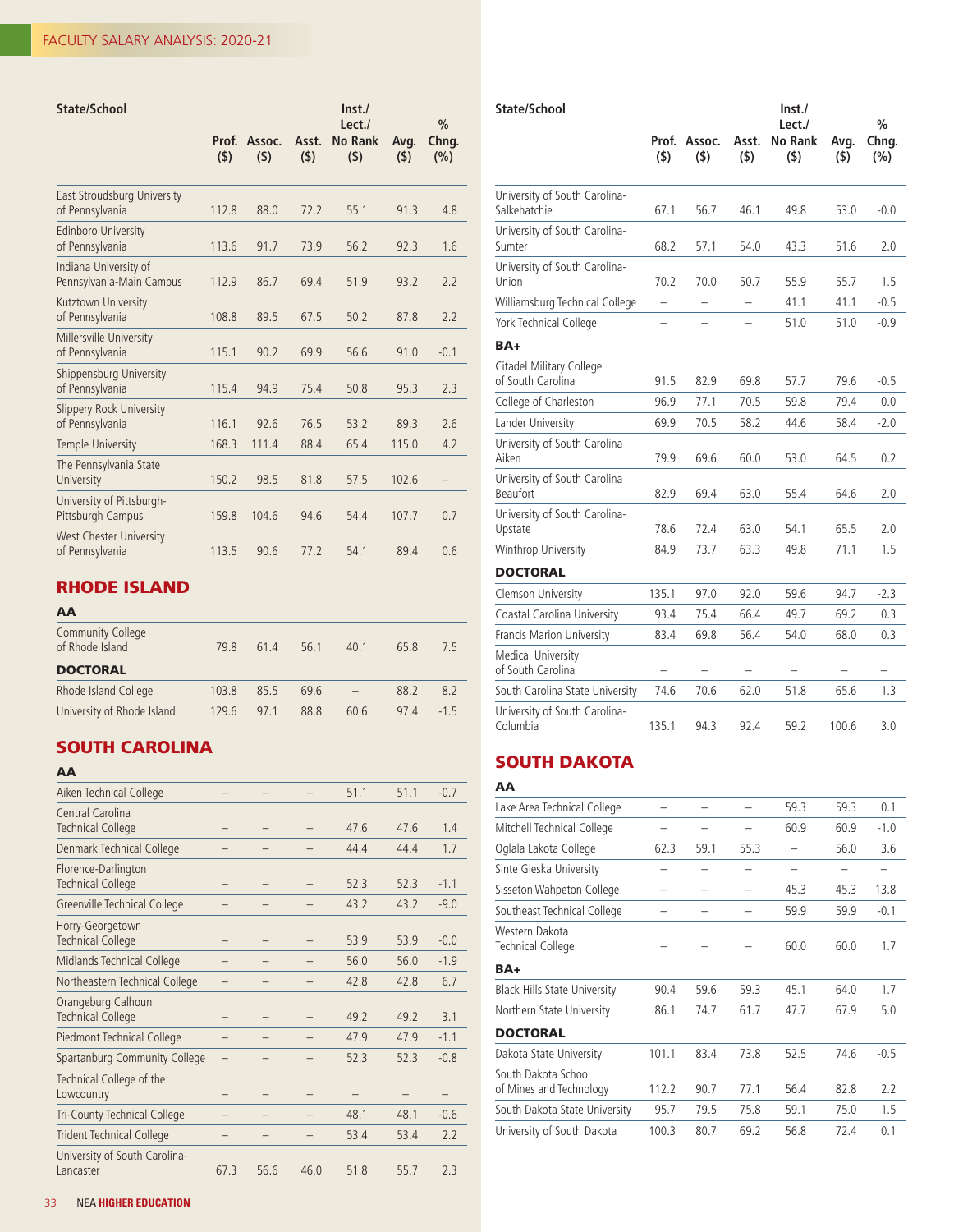| State/School                                         |              |               |              | Inst.<br>Lect.        |                 | $\frac{0}{0}$ |
|------------------------------------------------------|--------------|---------------|--------------|-----------------------|-----------------|---------------|
|                                                      | Prof.<br>(5) | Assoc.<br>(5) | Asst.<br>(5) | <b>No Rank</b><br>(5) | Avg.<br>$($ \$) | Chng.<br>(%)  |
| <b>TENNESSEE</b>                                     |              |               |              |                       |                 |               |
| AA                                                   |              |               |              |                       |                 |               |
| Chattanooga State<br><b>Community College</b>        | 70.1         | 60.6          | 55.2         | 48.1                  | 56.1            | 0.9           |
| <b>Cleveland State</b><br><b>Community College</b>   | 63.1         | 56.2          | 56.8         | 50.2                  | 55.0            | 1.9           |
| Columbia State<br><b>Community College</b>           | 71.6         | 50.4          | 45.3         | 45.7                  | 50.4            | 13.4          |
| Dyersburg State<br><b>Community College</b>          | 65.5         | 56.8          | 55.7         | 50.6                  | 55.8            | $-2.6$        |
| Jackson State<br><b>Community College</b>            | 66.3         | 59.0          | 51.6         | 47.1                  | 57.5            | 0.5           |
| <b>Motlow State</b><br><b>Community College</b>      | 68.5         | 59.8          | 52.5         | 42.3                  | 52.7            | 9.3           |
| Nashville State<br><b>Community College</b>          | 74.8         | 60.2          | 51.0         | 47.4                  | 54.4            | 0.4           |
| Northeast State<br><b>Community College</b>          | 65.2         | 57.7          | 52.0         | 48.7                  | 54.6            | $-0.8$        |
| Pellissippi State<br><b>Community College</b>        | 76.4         | 61.3          | 53.4         | 49.1                  | 60.3            | $-0.2$        |
| Roane State Community College                        | 69.1         | 60.4          | 52.6         | 49.1                  | 58.6            | $-0.3$        |
| Southwest Tennessee<br><b>Community College</b>      | 71.7         | 58.8          | 49.5         | 42.1                  | 52.4            | $-0.7$        |
| <b>Volunteer State</b><br><b>Community College</b>   | 76.0         | 60.2          | 50.4         | 45.6                  | 57.3            | $-2.7$        |
| <b>Walters State</b><br><b>Community College</b>     | 67.5         | 58.0          | 49.8         | 44.0                  | 55.2            | 1.0           |
| BA+                                                  |              |               |              |                       |                 |               |
| The University of Tennessee-<br>Martin               | 79.8         | 72.4          | 66.5         | 51.0                  | 67.5            | 1.2           |
| <b>DOCTORAL</b>                                      |              |               |              |                       |                 |               |
| Austin Peay State University                         | 89.2         | 71.8          | 62.0         | 51.7                  | 72.8            | 0.2           |
| <b>East Tennessee State University</b>               | 85.8         | 70.4          | 61.1         | 40.0                  | 67.1            | 0.7           |
| Middle Tennessee State University 100.4              |              | 77.7          | 71.7         | 49.5                  | 78.9            | 2.6           |
| Tennessee State University                           | 82.9         | 67.4          | 65.6         | 59.9                  | 69.7            | $-3.0$        |
| Tennessee Technological<br>University                | 96.1         | 76.6          | 75.0         | 49.5                  | 75.3            | 2.9           |
| The University of Tennessee<br>Health Science Center | 122.7        | 89.5          | 78.1         |                       | 96.2            | $-5.9$        |
| The University of Tennessee-<br>Chattanooga          | 102.3        | 89.3          | 69.0         | 52.0                  | 76.7            | 0.5           |
| The University of Tennessee-<br>Knoxville            | 151.7        | 101.4         | 89.7         | 57.6                  | 102.7           | $-0.4$        |

## TEXAS

## AA Alvin Community College – – – – 61.9 61.9 1.5 Amarillo College 69.1 62.7 59.7 52.7 57.0 -0.7 Angelina College – – – 52.6 52.6 -0.6 Austin Community<br>College District College District 83.0 68.7 65.0 63.4 72.9 -0.4

University of Memphis 111.3 82.5 77.5 51.8 82.2 0.4

| State/School                                |                          |                          |                          | $\mathsf{Inst}$<br>Lect./ |                 | $\frac{0}{0}$ |  |
|---------------------------------------------|--------------------------|--------------------------|--------------------------|---------------------------|-----------------|---------------|--|
|                                             | Prof.<br>$($ \$)         | Assoc.<br>(5)            | Asst.<br>$($ \$)         | No Rank<br>(5)            | Avg.<br>$($ \$) | Chng.<br>(%)  |  |
| Blinn College                               | $\overline{\phantom{0}}$ |                          | $\overline{\phantom{0}}$ | 56.7                      | 56.7            | 3.1           |  |
| <b>Brazosport College</b>                   | 76.1                     | 71.2                     | 56.9                     | 54.0                      | 60.9            | $-3.6$        |  |
| Central Texas College                       | 57.3                     | $\overline{a}$           | -                        | $\overline{\phantom{0}}$  | 57.3            | 0.2           |  |
| Cisco College                               | 40.8                     |                          |                          | 25.6                      | 40.5            | $-1.2$        |  |
| Clarendon College                           |                          |                          |                          | 39.6                      | 39.6            | 1.1           |  |
| Coastal Bend College                        | 53.0                     | 45.6                     | 45.5                     | 49.2                      | 48.7            | $-1.0$        |  |
| College of the Mainland                     | 69.8                     | 59.6                     | 59.8                     | -                         | 61.9            | 1.1           |  |
| Collin County Community<br>College District | -                        |                          |                          | 70.7                      | 70.7            | 1.9           |  |
| Dallas College                              |                          |                          |                          | 67.6                      | 67.6            | 0.4           |  |
| Del Mar College                             | 85.7                     | 72.1                     | 62.7                     | 53.0                      | 68.1            | 0.1           |  |
| El Paso Community College                   | 66.8                     | 53.9                     | 48.7                     | 45.8                      | 56.1            | $-0.3$        |  |
| Frank Phillips College                      | 48.0                     | 42.7                     | 43.5                     | 41.7                      | 43.8            | 5.4           |  |
| Galveston College                           | 75.6                     | 70.6                     | 52.0                     | 57.9                      | 60.3            | $-3.0$        |  |
| Grayson College                             | 58.6                     | $\overline{\phantom{0}}$ | $\overline{\phantom{0}}$ | $\overline{\phantom{0}}$  | 58.6            | 4.4           |  |
| Hill College                                | $\overline{\phantom{0}}$ | $\overline{a}$           | -                        | 49.1                      | 49.1            | 1.9           |  |
| Houston Community College                   | -                        |                          | $\overline{\phantom{0}}$ | 72.8                      | 72.8            | -1.5          |  |
| Howard College                              | 51.1                     | 48.4                     | 41.8                     | 42.0                      | 44.8            | 1.7           |  |
| Kilgore College                             | ÷,                       | $\overline{a}$           |                          | 48.9                      | 48.9            | $-1.5$        |  |
| Lamar Institute of Technology               |                          |                          |                          | 53.0                      | 53.0            | 0.4           |  |
| Lamar State College-Orange                  | 64.7                     | 51.0                     | 59.3                     | 46.3                      | 48.8            | $-0.2$        |  |
| Lamar State College-Port Arthur             | 62.9                     | 57.9                     | 49.2                     | 42.1                      | 44.3            | $-2.1$        |  |
| Laredo College                              | 66.0                     | 52.1                     | 54.5                     | 52.3                      | 61.5            | $-2.9$        |  |
| Lee College                                 | $\overline{a}$           | $\overline{\phantom{0}}$ | $\overline{\phantom{0}}$ | 64.2                      | 64.2            | $-1.2$        |  |
| Lone Star College System                    | 75.8                     | 62.9                     | 56.8                     | 36.9                      | 73.3            | 0.5           |  |
| McLennan Community College                  | 76.5                     | 64.5                     | 61.1                     | $\overline{\phantom{0}}$  | 70.9            | 1.1           |  |
| Midland College                             | 76.2                     | 63.6                     | 61.2                     | 56.2                      | 65.2            | 8.0           |  |
| Navarro College                             | 69.2                     | 56.1                     | 64.0                     | $\overline{\phantom{0}}$  | 59.1            | 1.8           |  |
| North Central Texas College                 | $\overline{\phantom{0}}$ | $\overline{\phantom{0}}$ | $\equiv$                 | 55.4                      | 55.4            | 1.1           |  |
| Northeast Lakeview College                  | 73.0                     | 65.4                     | 62.3                     | 52.6                      | 62.6            | 2.0           |  |
| Northeast Texas<br>Community College        | 61.3                     | 57.2                     | 50.2                     | 47.0                      | 56.5            | $-4.7$        |  |
| Northwest Vista College                     | 75.2                     | 66.9                     | 60.4                     | 54.8                      | 63.0            | 2.8           |  |
| Odessa College                              | 65.3                     | 57.4                     | 48.9                     | 48.1                      | 53.5            | $-11.9$       |  |
| Palo Alto College                           | 79.5                     | 72.7                     | 64.6                     | 53.9                      | 64.7            | 0.4           |  |
| Panola College                              | 57.4                     |                          |                          | 51.9                      | 56.3            | $-0.8$        |  |
| Paris Junior College                        | $\overline{\phantom{0}}$ | $\overline{\phantom{0}}$ |                          | 59.0                      | 59.0            | 1.9           |  |
| Ranger College                              |                          | 41.0                     |                          | 40.0                      | 40.1            | $-16.1$       |  |
| San Antonio College                         | 81.2                     | 72.4                     | 65.2                     | 56.2                      | 68.5            | 2.0           |  |
| San Jacinto Community College               |                          |                          |                          | 62.9                      | 62.9            | $-1.0$        |  |
| South Plains College                        | 63.4                     | 54.9                     | 52.0                     | 49.2                      | 53.9            | $-1.1$        |  |
| South Texas College                         | 75.1                     | 68.8                     | 62.0                     | 59.6                      | 60.6            | 0.8           |  |
| Southwest Texas Junior College              | 29.4                     | 25.9                     | 29.9                     | 31.8                      | 31.4            | $-38.4$       |  |
| St Philip's College                         | 77.3                     | 69.2                     | 60.1                     | 53.2                      | 58.8            | 1.8           |  |
| Tarrant County College District             | 73.1                     | 67.1                     | 67.9                     | 61.2                      | 65.5            | $-1.3$        |  |
| Temple College                              | 58.4                     | 52.2                     | 50.8                     | 52.5                      | 53.8            | $-1.8$        |  |
| Texarkana College                           | 63.6                     | 56.7                     | 50.4                     | 34.0                      | 56.0            | 0.5           |  |
| Texas Southmost College                     |                          |                          |                          | 55.5                      | 55.5            | 10.0          |  |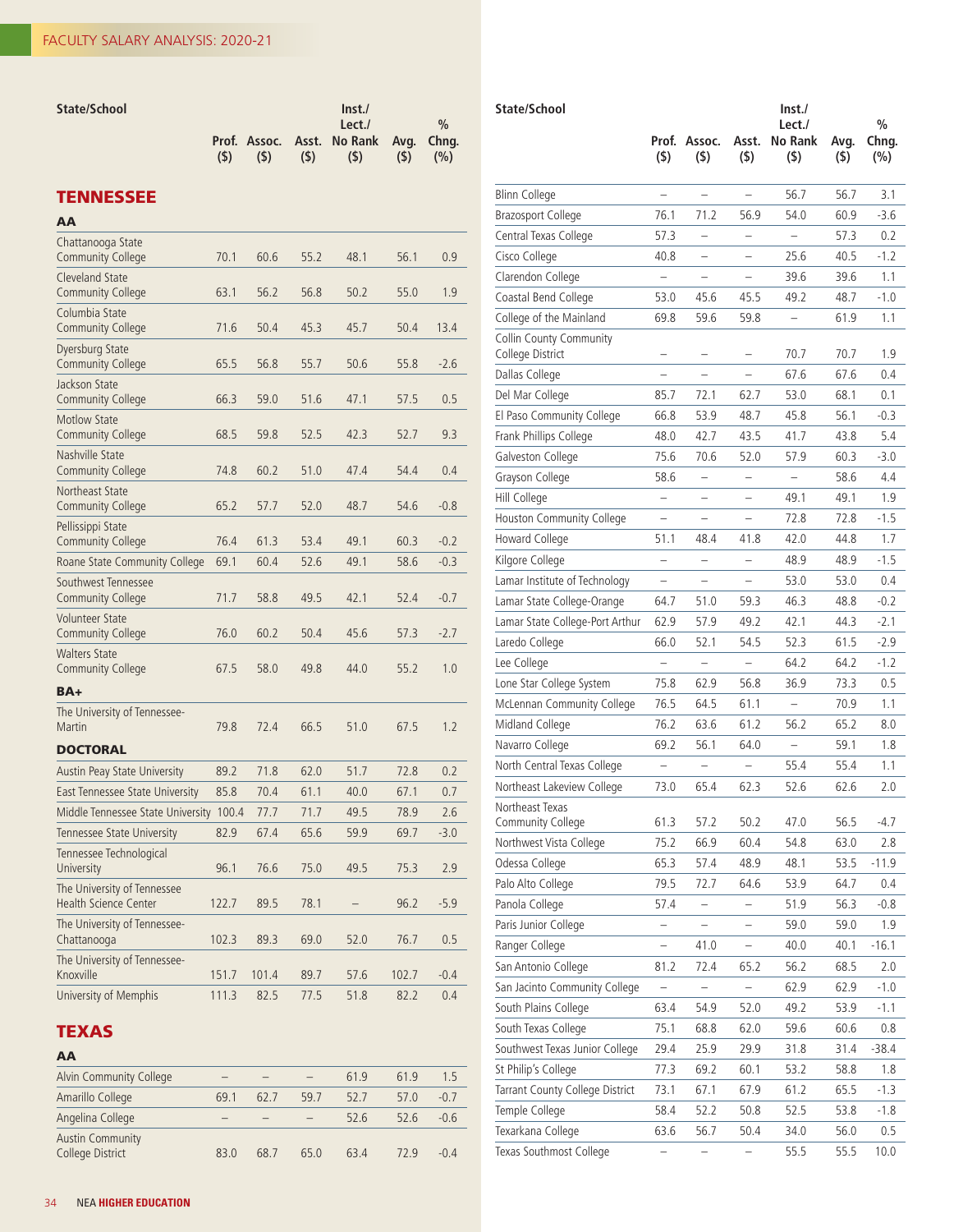| State/School                                                    |                          |                   |                          | $\ln$ st./                      |             |                               |
|-----------------------------------------------------------------|--------------------------|-------------------|--------------------------|---------------------------------|-------------|-------------------------------|
|                                                                 | Prof.<br>(5)             | Assoc.<br>$($ \$) | Asst.<br>(5)             | Lect./<br><b>No Rank</b><br>(5) | Avg.<br>(5) | $\frac{0}{0}$<br>Chng.<br>(%) |
| Texas State Technical College                                   | $\overline{\phantom{0}}$ | 53.3              | $\overline{\phantom{0}}$ | 45.7                            | 46.3        | $-3.8$                        |
| Trinity Valley Community College                                | -                        |                   |                          | 56.9                            | 56.9        | $-0.3$                        |
| Tyler Junior College                                            | 54.1                     |                   |                          | $\overline{\phantom{0}}$        | 54.1        | $-0.8$                        |
| Vernon College                                                  |                          |                   |                          | 50.7                            | 50.7        | 1.6                           |
| Victoria College                                                | 69.4                     | 55.9              | 53.7                     | 55.2                            | 59.5        | 0.1                           |
| <b>Weatherford College</b>                                      |                          |                   |                          | 57.1                            | 57.1        | 1.4                           |
| Western Texas College                                           | —                        | 90.6              | 67.4                     | 43.6                            | 53.8        | 0.7                           |
| Wharton County Junior College                                   | $\overline{\phantom{0}}$ |                   |                          | 55.5                            | 55.5        | 0.8                           |
| BA+                                                             |                          |                   |                          |                                 |             |                               |
| Sul Ross State University                                       | 73.5                     | 68.6              | 55.8                     | 41.5                            | 58.8        | $-0.0$                        |
| Texas A&M University-<br>Central Texas                          | 85.0                     | 70.4              | 75.6                     | 72.7                            | 74.2        | 4.2                           |
| Texas A&M University-<br>San Antonio                            | 96.9                     | 78.1              | 73.9                     | 53.6                            | 67.9        | $-5.3$                        |
| The University of Texas MD<br>Anderson Cancer Center            |                          |                   |                          |                                 |             |                               |
| The University of Texas<br>Permian Basin                        | 95.1                     | 84.4              | 75.1                     | 55.4                            | 75.4        | 19.7                          |
| University of Houston-<br>Downtown                              | 99.4                     | 78.2              | 81.3                     | 52.8                            | 75.1        | 0.2                           |
| University of Houston-Victoria                                  | 106.1                    | 85.2              | 66.4                     | 50.2                            | 80.7        | 3.1                           |
| <b>DOCTORAL</b>                                                 |                          |                   |                          |                                 |             |                               |
| Angelo State University                                         | 84.6                     | 75.4              | 68.4                     | 55.6                            | 69.7        | 0.1                           |
| Lamar University                                                | 104.1                    | 80.3              | 73.5                     | 53.7                            | 74.5        | $-1.2$                        |
| Midwestern State University                                     | 94.9                     | 77.8              | 63.3                     | 46.5                            | 73.7        | 0.6                           |
| Prairie View A & M University                                   | 105.9                    | 83.6              | 66.7                     | 56.3                            | 71.1        | 0.1                           |
| Sam Houston State University                                    | 100.1                    | 81.5              | 69.3                     | 41.3                            | 71.3        | $-0.7$                        |
| Stephen F Austin State University                               | 84.8                     | 74.0              | 67.3                     | 52.6                            | 68.5        | 0.1                           |
| <b>Tarleton State University</b>                                | 96.0                     | 77.2              | 62.1                     | 42.4                            | 67.0        | 0.5                           |
| Texas A & M International<br>University                         | 104.5                    | 80.6              | 75.1                     | 50.5                            | 77.2        | 2.2                           |
| Texas A & M University-<br><b>College Station</b>               | 157.3                    | 107.0             | 86.3                     | 67.7                            | 113.8       | 0.1                           |
| Texas A & M University-<br>Commerce                             | 91.7                     | 76.6              | 68.5                     | 61.2                            | 74.3        | $-0.2$                        |
| Texas A & M University-<br>Corpus Christi                       | 103.2                    | 75.3              | 66.0                     | 41.3                            | 74.7        | $-0.1$                        |
| Texas A & M University-<br>Kingsville                           | 107.3                    | 121.1             | 65.4                     | 38.6                            | 90.0        | 40.8                          |
| Texas A&M University-Texarkana                                  | 89.9                     | 72.3              | 68.7                     | 62.0                            | 72.7        | 0.2                           |
| Texas Southern University                                       | 116.4                    | 80.4              | 81.7                     | 56.7                            | 77.0        | 0.9                           |
| Texas State University                                          | 104.0                    | 84.7              | 77.4                     | 52.8                            | 74.7        | 1.0                           |
| Texas Tech University                                           | 131.4                    | 91.7              | 85.0                     | 63.5                            | 93.5        | 0.3                           |
| Texas Tech University<br><b>Health Sciences Center</b>          |                          |                   |                          |                                 |             |                               |
| Texas Tech University Health<br>Sciences Center-El Paso         |                          |                   |                          |                                 |             |                               |
| Texas Woman's University                                        | 104.1                    | 75.9              | 66.2                     | 55.1                            | 78.9        | $-0.3$                        |
| The University of Texas Health<br>Science Center at Houston     |                          |                   |                          |                                 |             |                               |
| The University of Texas Health<br>Science Center at San Antonio |                          |                   | 71.4                     |                                 | 71.4        | 0.0                           |

| State/School                                           | Prof.<br>(5) | Assoc.<br>(5) | Asst.<br>(5) | Inst.<br>Lect./<br>No Rank<br>$($ \$) | Avg.<br>(5) | $\frac{0}{0}$<br>Chng.<br>(%) |
|--------------------------------------------------------|--------------|---------------|--------------|---------------------------------------|-------------|-------------------------------|
|                                                        |              |               |              |                                       |             |                               |
| The University of Texas<br>Medical Branch at Galveston |              |               |              |                                       |             |                               |
| The University of Texas<br>Rio Grande Valley           | 97.2         | 78.6          | 75.7         | 55.4                                  | 71.6        | 3.0                           |
| The University of Texas<br>at Arlington                | 143.0        | 98.9          | 87.4         | 66.0                                  | 92.8        | 8.4                           |
| The University of Texas at Austin                      | 180.7        | 120.2         | 110.1        | 69.3                                  | 123.7       | 0.1                           |
| The University of Texas at Dallas                      | 168.2        | 124.6         | 119.8        | 73.7                                  | 115.4       | 0.0                           |
| The University of Texas at<br>El Paso                  | 121.5        | 91.2          | 82.6         | 56.9                                  | 83.1        | $-0.2$                        |
| The University of Texas<br>at San Antonio              | 130.3        | 89.8          | 80.0         | 46.3                                  | 87.5        | 2.5                           |
| The University of Texas at Tyler                       | 101.3        | 86.1          | 73.4         | 62.2                                  | 78.3        | 1.9                           |
| University of Houston                                  | 159.3        | 105.3         | 95.0         | 75.5                                  | 114.2       | 0.4                           |
| University of Houston-<br>Clear Lake                   | 104.4        | 82.9          | 78.1         | 64.5                                  | 82.9        | 0.7                           |
| University of North Texas                              | 127.4        | 91.2          | 83.9         | 65.9                                  | 92.5        | 3.0                           |
| University of North Texas<br>at Dallas                 | 104.8        | 86.0          | 84.2         | 63.4                                  | 76.8        | 4.4                           |
| West Texas A & M University                            | 89.0         | 73.9          | 71.9         | 53.5                                  | 70.4        | 0.9                           |

# UTAH

| AA                          |       |      |      |      |       |        |
|-----------------------------|-------|------|------|------|-------|--------|
| Dixie State University      | 84.2  | 70.7 | 60.4 | 46.5 | 64.9  | $-2.1$ |
| Salt Lake Community College | 77.4  | 61.2 | 55.3 | 41.5 | 60.3  | $-0.9$ |
| Snow College                | 75.1  | 63.2 | 56.9 | 54.8 | 60.5  | 0.2    |
| Utah Valley University      | 92.9  | 78.2 | 70.6 | 61.2 | 75.0  | 0.4    |
| BA+                         |       |      |      |      |       |        |
| Southern Utah University    | 86.7  | 70.9 | 61.2 | 49.6 | 66.1  | $-0.6$ |
| <b>DOCTORAL</b>             |       |      |      |      |       |        |
| University of Utah          | 147.0 | 99.5 | 95.1 | 60.8 | 112.3 | 1.1    |
| Utah State University       | 109.4 | 86.7 | 76.4 | 58.3 | 83.0  | $-0.4$ |
| Weber State University      | 101.7 | 83.9 | 76.1 | 56.4 | 77.8  | 3.5    |

## VERMONT

| AA                          |       |      |      |      |      |        |
|-----------------------------|-------|------|------|------|------|--------|
| Vermont Technical College   | 77.9  | 67.2 | 53.6 |      | 65.7 | 2.5    |
| BA+                         |       |      |      |      |      |        |
| Castleton University        | 71.2  | 58.8 | 52.2 |      | 62.5 | 74     |
| Northern Vermont University | 73.0  | 61.3 | 51.6 |      | 63.4 | 74     |
| <b>DOCTORAL</b>             |       |      |      |      |      |        |
| University of Vermont       | 124.4 | 97.5 | 82.3 | 65.5 | 95.8 | $-0.3$ |

## VIRGINIA

| AA                                      |      |      |      |      |      |        |
|-----------------------------------------|------|------|------|------|------|--------|
| Blue Ridge Community College            | 66.6 | 62.5 | 60.0 | 52.0 | 60.4 | 0.5    |
| Central Virginia<br>Community College   | 70.1 | 65.7 | 58.2 | 54.4 | 63.7 | $-0.2$ |
| Dabney S Lancaster<br>Community College |      | 60.8 | 58.6 | 56.7 | 58.6 | $-0.5$ |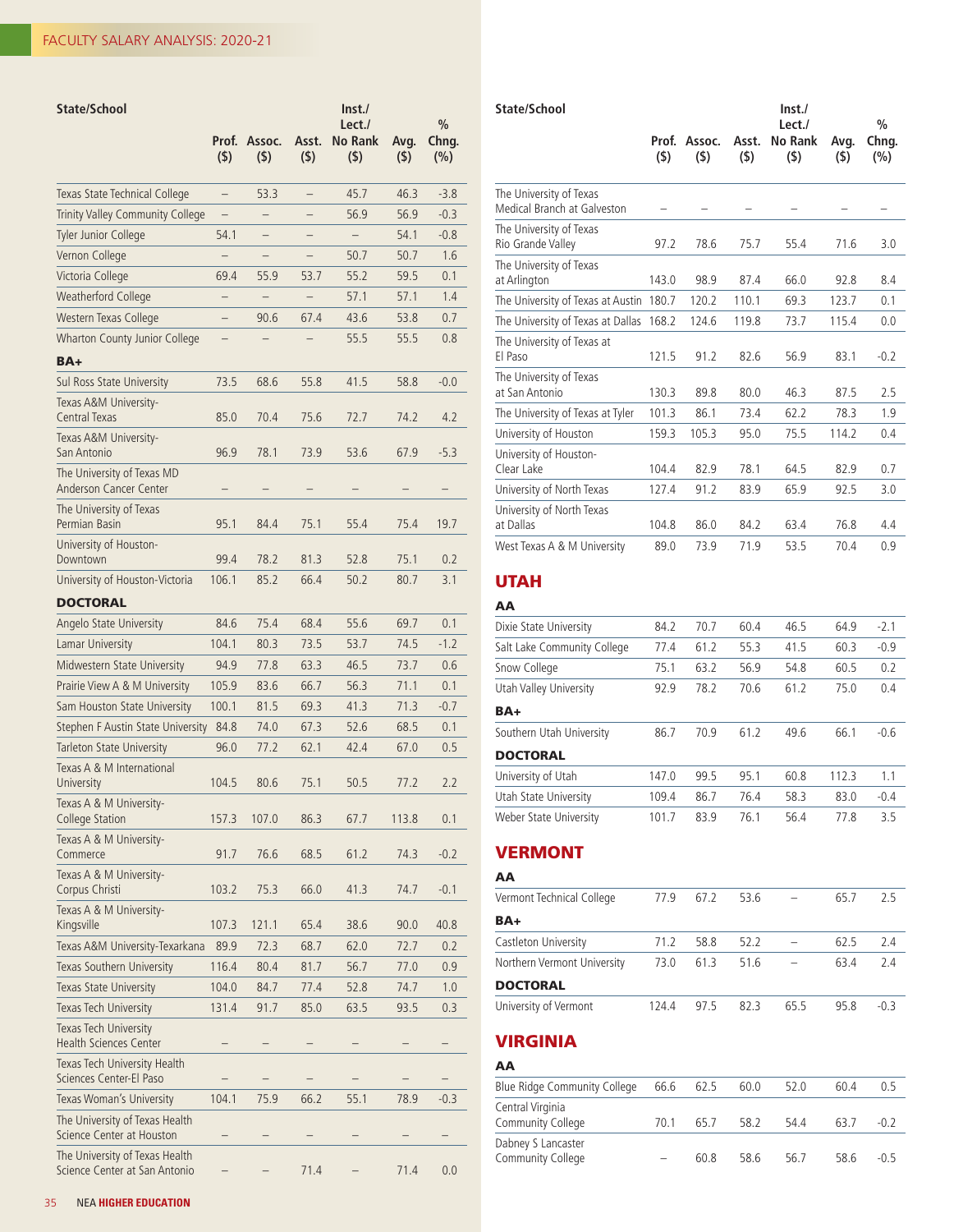| State/School                                           | Prof.<br>(5) | Assoc.<br>(5) | Asst.<br>$($ \$) | $\mathsf{Inst}$<br>Lect./<br><b>No Rank</b><br>(5) | Avg.<br>$($ \$) | $\frac{0}{0}$<br>Chng.<br>(%) |
|--------------------------------------------------------|--------------|---------------|------------------|----------------------------------------------------|-----------------|-------------------------------|
| Danville Community College                             | 67.3         | 61.8          | 56.3             | 55.7                                               | 59.8            | 0.2                           |
| Eastern Shore<br><b>Community College</b>              | 65.4         | 60.7          | 59.9             | 45.2                                               | 56.1            | 0.3                           |
| Germanna Community College                             | 71.5         | 67.6          | 59.1             | 51.5                                               | 60.8            | 1.3                           |
| J Sargeant Reynolds                                    |              |               |                  |                                                    |                 |                               |
| <b>Community College</b>                               | 69.1         | 67.0          | 59.7             | 57.0                                               | 64.4            | $-0.1$                        |
| John Tyler Community College                           | 71.3         | 68.6          | 60.4             | 54.1                                               | 62.6            | 3.4                           |
| Lord Fairfax Community College                         | 71.4         | 64.7          | 59.4             | 50.5                                               | 63.5            | 0.8                           |
| <b>Mountain Empire</b><br><b>Community College</b>     | 67.4         | 61.3          | 54.4             | 48.8                                               | 57.5            | 3.0                           |
| New River Community College                            | 72.9         | 67.9          | 64.5             | 59.2                                               | 67.5            | 2.8                           |
| Northern Virginia<br><b>Community College</b>          | 87.5         | 78.0          | 69.7             | 64.9                                               | 77.1            | $-0.4$                        |
| Patrick Henry Community College                        | 70.8         | 63.0          | 59.0             | 49.5                                               | 59.6            | $-1.3$                        |
| Paul D Camp Community College                          |              | 63.0          | 53.8             | 50.0                                               | 58.0            | $-1.2$                        |
| Piedmont Virginia<br><b>Community College</b>          | 69.6         | 62.8          | 60.2             | 52.5                                               | 63.0            | 0.9                           |
| Rappahannock<br><b>Community College</b>               | 66.8         | 61.9          | 58.0             | 54.0                                               | 60.2            | $-1.1$                        |
| Richard Bland College                                  | 68.1         | 57.3          | 51.6             | 46.9                                               | 56.3            | $-0.0$                        |
| Southside Virginia<br><b>Community College</b>         | 70.3         | 65.4          | 58.8             | 56.0                                               | 64.2            | 0.8                           |
| Southwest Virginia<br><b>Community College</b>         | 65.4         | 60.0          | 54.5             | 44.6                                               | 54.4            | $-0.4$                        |
| Thomas Nelson<br><b>Community College</b>              | 78.9         | 71.3          | 67.3             | 60.4                                               | 68.7            | 0.2                           |
| <b>Tidewater Community College</b>                     | 71.8         | 66.4          | 59.6             | 54.0                                               | 62.9            | $-0.9$                        |
| Virginia Highlands<br><b>Community College</b>         | 69.3         | 64.1          | 57.3             | 50.1                                               | 59.0            | $-1.9$                        |
| Virginia Western<br><b>Community College</b>           | 70.8         | 62.9          | 61.1             | 55.7                                               | 62.4            | $-0.4$                        |
| <b>Wytheville Community College</b>                    | 66.6         | 61.1          | 55.6             | 55.5                                               | 58.5            | 0.1                           |
| <b>BA</b>                                              |              |               |                  |                                                    |                 |                               |
| The University of Virginia's                           |              |               |                  |                                                    |                 |                               |
| College at Wise                                        | 87.2         | 69.3          | 64.4             | 58.6                                               | 70.6            | $-0.9$                        |
| Virginia Military Institute                            | 81.8         | 73.0          | 58.3             | 47.6                                               | 70.5            | $-19.2$                       |
| BA+                                                    |              |               |                  |                                                    |                 |                               |
| Christopher Newport University                         | 109.5        | 83.9          | 74.5             | 66.2                                               | 81.9            | 1.0                           |
| Longwood University                                    | 79.6         | 67.0          | 65.8             | 47.7                                               | 65.9            | $-5.7$                        |
| University of Mary Washington                          | 83.0         | 71.9          | 60.2             | 65.1                                               | 72.3            | $-4.3$                        |
| <b>DOCTORAL</b>                                        |              |               |                  |                                                    |                 |                               |
| George Mason University                                | 141.4        | 98.7          | 86.2             | 72.3                                               | 104.4           | 0.8                           |
| James Madison University                               | 98.4         | 80.7          | 76.4             | 61.8                                               | 82.5            | 0.3                           |
| Norfolk State University                               | 102.2        | 75.5          | 68.0             | 56.2                                               | 79.0            | 2.7                           |
| Old Dominion University                                | 122.7        | 89.0          | 80.8             | 58.1                                               | 85.8            | 1.0                           |
| Radford University                                     | 90.2         | 74.1          | 68.7             | 60.1                                               | 76.0            | $-0.5$                        |
| University of Virginia-<br>Main Campus                 | 187.9        | 121.4         | 98.0             | 55.8                                               | 135.1           | 1.5                           |
| Virginia Commonwealth<br>University                    | 136.5        | 92.1          | 71.1             | 56.9                                               | 87.1            | 1.1                           |
| Virginia Polytechnic Institute<br>and State University | 139.2        | 102.9         | 91.4             | 54.3                                               | 99.9            | $-1.8$                        |

|                                                    | Prof.<br>(5)             | Assoc.<br>(5)            | Asst.<br>(5)             | No Rank<br>(5) | Avg.<br>$($ \$)          | Chng.<br>(%)             |
|----------------------------------------------------|--------------------------|--------------------------|--------------------------|----------------|--------------------------|--------------------------|
| Virginia State University                          | 94.6                     | 80.3                     | 67.4                     | 50.3           | 72.5                     | 0.6                      |
| William & Mary                                     | 139.4                    | 102.9                    | 81.5                     | 61.7           | 106.6                    | 3.0                      |
| <b>WASHINGTON</b><br>AA                            |                          |                          |                          |                |                          |                          |
| <b>Bates Technical College</b>                     |                          |                          |                          | 80.5           | 80.5                     | 23.2                     |
| <b>Bellevue College</b>                            | 93.8                     | 82.7                     | 74.2                     | 69.0           | 83.3                     | 3.9                      |
| Bellingham Technical College                       | $\overline{\phantom{0}}$ | $\overline{\phantom{0}}$ | L.                       | 83.2           | 83.2                     | 5.0                      |
| Big Bend Community College                         | Ξ                        |                          |                          | 73.3           | 73.3                     | 2.8                      |
| Cascadia College                                   |                          |                          |                          | 74.3           | 74.3                     | 3.2                      |
| Centralia College                                  |                          |                          |                          | 66.7           | 66.7                     | 4.5                      |
| Clark College                                      | -                        |                          |                          | 78.5           | 78.5                     | 19.3                     |
| Clover Park Technical College                      | $\overline{\phantom{0}}$ | $\overline{\phantom{0}}$ | $\overline{\phantom{0}}$ | 64.2           | 64.2                     | 10.3                     |
| Columbia Basin College                             | -                        | -                        | -                        | 69.3           | 69.3                     | 3.9                      |
| Edmonds College                                    | -                        | -                        | -                        | 74.4           | 74.4                     | 7.8                      |
| <b>Everett Community College</b>                   | -                        |                          |                          | 72.0           | 72.0                     | 3.4                      |
| Grays Harbor College                               |                          |                          | 70.6                     |                | 70.6                     | 6.1                      |
| Green River College                                | $\overline{\phantom{0}}$ | -                        |                          | 76.1           | 76.1                     | 0.5                      |
| Highline College                                   | -                        |                          | -                        | 73.2           | 73.2                     | 3.1                      |
| Lake Washington Institute<br>of Technology         | -                        | -                        | $\overline{\phantom{0}}$ | 69.1           | 69.1                     | 15.2                     |
| Lower Columbia College                             | -                        | -                        | $\overline{\phantom{0}}$ | 69.3           | 69.3                     | 0.9                      |
| North Seattle College                              |                          |                          |                          | 71.3           | 71.3                     | 0.0                      |
| Northwest Indian College                           |                          |                          |                          | 43.7           | 43.7                     | 0.6                      |
| Olympic College                                    |                          |                          |                          | 70.9           | 70.9                     | 2.3                      |
| Peninsula College                                  |                          |                          |                          | 58.0           | 58.0                     | 2.4                      |
| Pierce College District                            | -                        |                          |                          | 71.3           | 71.3                     | 3.5                      |
| Renton Technical College                           | -                        | -                        | $\overline{\phantom{0}}$ | 85.2           | 85.2                     | 8.2                      |
| Seattle Central College                            | -                        | -                        |                          | 77.0           | 77.0                     | 0.0                      |
| Shoreline Community College                        |                          |                          |                          | 75.0           | 75.0                     | $-0.9$                   |
| Skagit Valley College                              |                          |                          |                          | 75.3           | 75.3                     | 3.1                      |
| South Puget Sound                                  |                          |                          |                          |                |                          |                          |
| Community College                                  |                          |                          |                          | 64.9           | 64.9                     | 1.6                      |
| South Seattle College                              | -                        |                          |                          | 71.3           | 71.3                     | 0.0                      |
| Spokane Community College                          | -                        |                          |                          | 69.3           | 69.3                     | 4.1                      |
| Spokane Falls Community College                    | -                        | -                        | -                        | 64.8           | 64.8                     | 2.7                      |
| Tacoma Community College                           | -                        | -                        | -                        | 74.2           | 74.2                     | 4.1                      |
| Walla Walla Community College                      | $\overline{\phantom{0}}$ | $\overline{\phantom{0}}$ | $\overline{\phantom{0}}$ | 69.3           | 69.3                     | $-0.7$                   |
| Wenatchee Valley College                           | -                        | $\overline{\phantom{0}}$ | $\overline{\phantom{0}}$ |                | $\overline{\phantom{0}}$ | $\overline{\phantom{0}}$ |
| Whatcom Community College                          | 69.8                     | 67.0                     | 66.0                     | 67.7           | 67.9                     | 2.4                      |
| Yakima Valley College                              | -                        |                          |                          | 68.7           | 68.7                     | 3.0                      |
| BA+                                                |                          |                          |                          |                |                          |                          |
| Central Washington University                      | 99.9                     | 82.3                     | 71.9                     | 48.7           | 73.9                     | $-3.3$                   |
| The Evergreen State College                        |                          |                          |                          | 66.3           | 66.3                     | -18.9                    |
| University of Washington-<br><b>Bothell Campus</b> | 123.6                    | 101.5                    | 93.1                     | 74.0           | 101.8                    | 1.0                      |
| <b>DOCTORAL</b>                                    |                          |                          |                          |                |                          |                          |
| Eastern Washington University                      | 104.6                    | 81.5                     | 69.9                     | 56.2           | 79.5                     | $-3.1$                   |
|                                                    |                          |                          |                          |                |                          |                          |

**State/School Inst./**

 **Lect./ %**